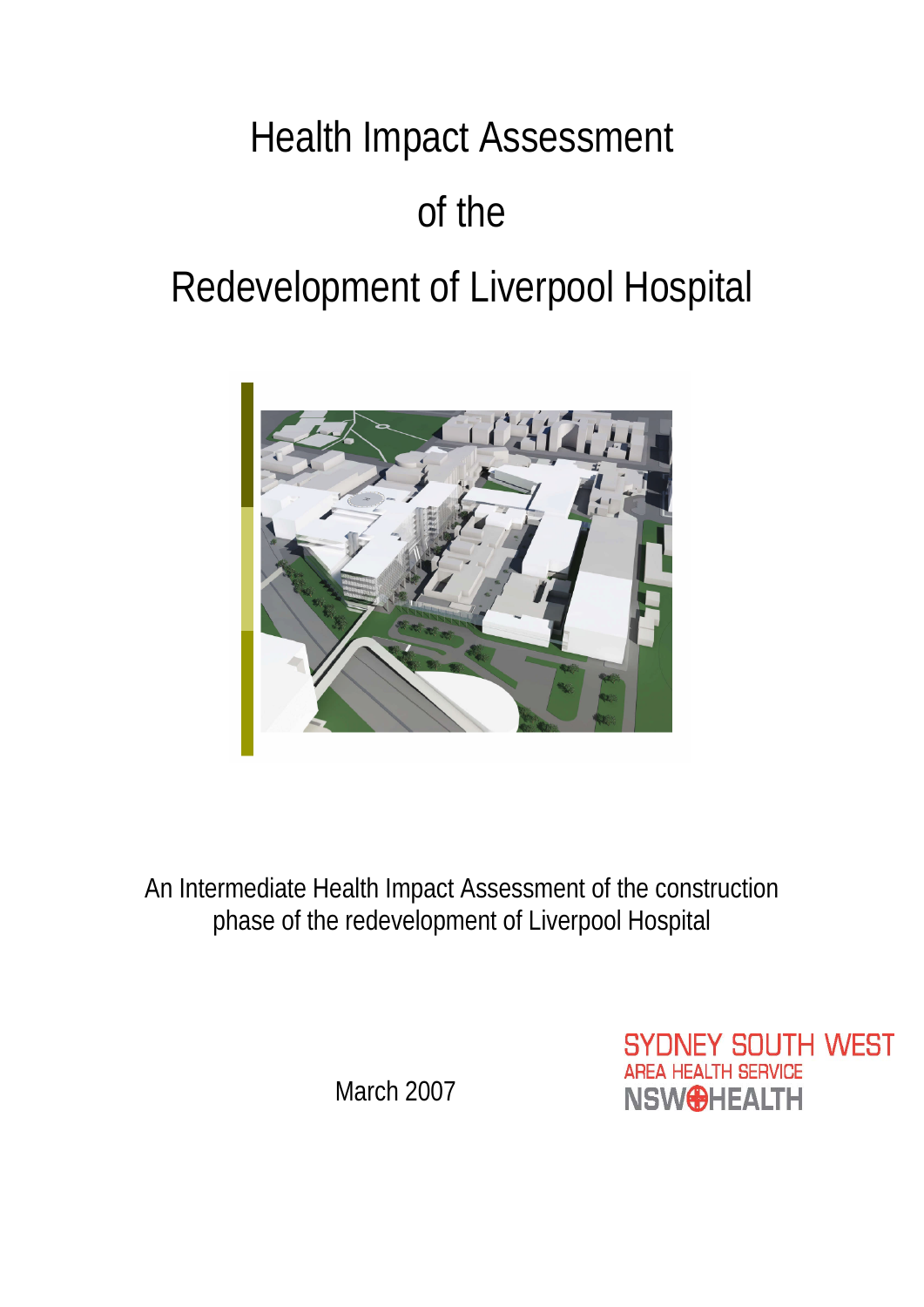This report was prepared by Ms Michelle Maxwell and Ms Sharon Peters, Service Development Officers, SSWAHS Population Health

# **Acknowledgments**

The authors wish to acknowledge the contribution, commitment and support of the members of the Liverpool Hospital Redevelopment Health Impact Assessment Steering Committee in the development of this report.

We also gratefully acknowledge the Centre for Health Equity Training, Research and Evaluation (CHETRE) for guiding the project team through the Health Impact Assessment "learning by doing" process.

#### **Abbreviations**

| <b>CBD</b>    | <b>Central Business District</b>                           |
|---------------|------------------------------------------------------------|
| <b>CHETRE</b> | Centre for Health Equity Training, Research and Evaluation |
| EUG           | Executive User Group, Liverpool Hospital                   |
| HIA           | <b>Health Impact Assessment</b>                            |
| <b>LGA</b>    | <b>Local Government Area</b>                               |
| <b>SSWAHS</b> | Sydney South West Area Health Service                      |

#### **Copyright**

Sydney South West Area Health Service, Population Health 2007

#### *ISBN 978174079 0796*

#### **Disclaimer**

This work is copyright. It may be reproduced in whole or part for study or training purposes subject to the inclusion of an acknowledgment of the source and no commercial usage or sale. Reproduction for purposes other than those indicated to above requires the written permission of the Sydney South West Area Health Service, Population Health, Locked Bag 7008, Liverpool BC NSW 1871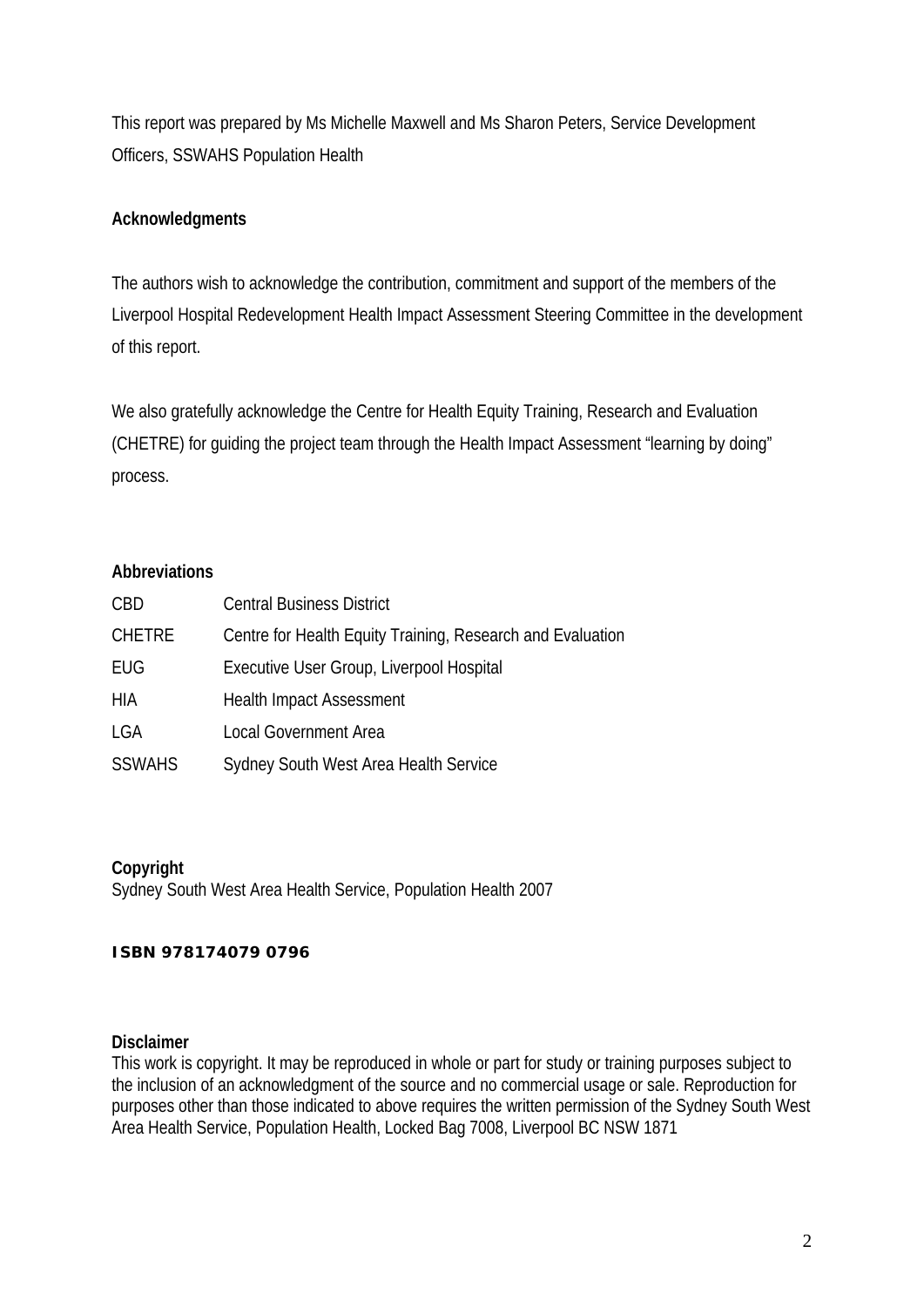# **Table of Contents**

| <b>Steps</b> |                                                         |  |
|--------------|---------------------------------------------------------|--|
|              |                                                         |  |
|              |                                                         |  |
|              |                                                         |  |
|              |                                                         |  |
|              |                                                         |  |
|              |                                                         |  |
|              |                                                         |  |
|              |                                                         |  |
|              |                                                         |  |
|              |                                                         |  |
|              |                                                         |  |
| Appendix 1:  | Liverpool Hospital Redevelopment HIA Steering Committee |  |
|              |                                                         |  |
| Appendix 2:  |                                                         |  |
| Appendix 3:  |                                                         |  |
| Appendix 4:  |                                                         |  |
| Appendix 5:  |                                                         |  |
| Appendix 6:  |                                                         |  |
| Appendix 7:  |                                                         |  |
|              |                                                         |  |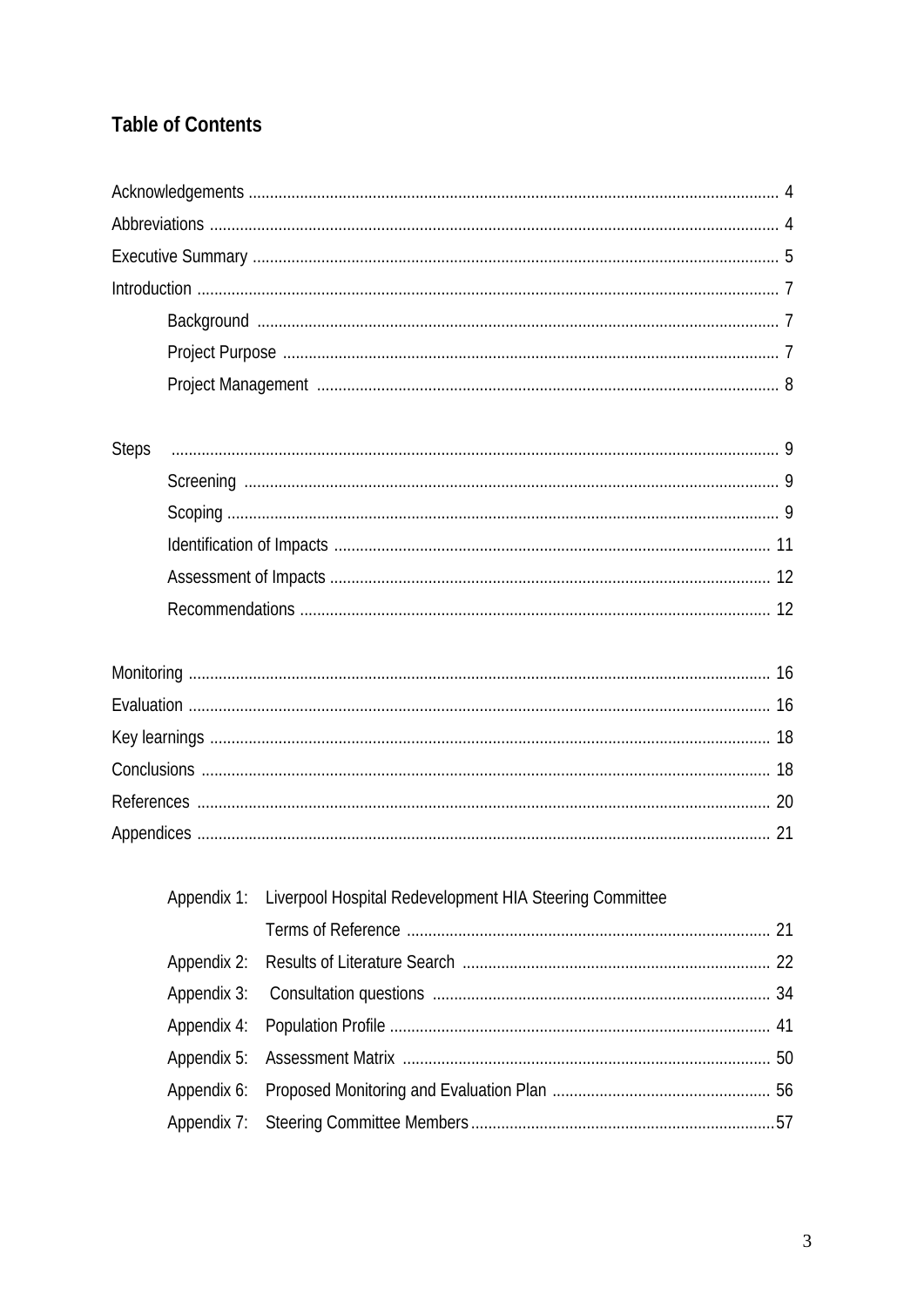# **Executive Summary**

Health Impact Assessment (HIA) is a tool for assessing the potential effects of a program or project on the health of a population and the distribution of these impacts within the population  $1$ .

A Steering Committee was established in July 2006 to conduct a prospective HIA on the redevelopment of Liverpool Hospital. The project was also accepted as a developmental HIA site as part of the NSW Health HIA Project.

As a result of the screening step of the HIA, the Steering Committee decided to focus on the construction phase of the redevelopment for the HIA. This decision was supported by a brief review of the literature and the experiences of other hospital redevelopments where construction was a major issue in terms of health impact.

The aim of the HIA was to identify the potential positive and negative health impacts of the Liverpool Hospital redevelopment, with a focus on the construction phase. The outcome of the HIA was to develop recommendations for the Executive User Group (EUG) regarding improvements to health and wellbeing.

In determining the scope for the project, it was decided that an intermediate HIA be conducted given the timing of the start of the construction phase in late 2006-early 2007. In keeping with this type of HIA, the methods chosen for the identification of impacts were staff and community consultations, development of a population profile and a literature review.

During scoping the Steering Committee also decided the HIA would focus on the following four key issues for the identification of health impacts:

- 1. Reduced parking for staff, patients and visitors
- 2. Health and wellbeing of staff and the community
- 3. Community and patient safety (non-traffic related)
- 4. Increased traffic in area (general and construction traffic).

To undertake the assessment of impacts, the Steering Committee developed an assessment matrix (see Appendix 5) that included the health impacts, the source of information, affected groups, numbers affected and the consequences and likelihood of the health impact. The matrix also included a section on the possible actions or recommendations regarding that impact.

The Steering Committee used the matrix to prioritise the potential health impacts for the recommendations. Reduced parking was determined as the issue with the highest priority, followed by health and wellbeing of staff, community and patient safety and then increased traffic in the area. Within each of these issues recommendations were ranked in priority order with number one being the highest priority.

In determining the recommendations, the Steering Committee also acknowledged the strategies already and deliberately in place to reduce the potential negative health impacts and to enhance the potential positive health impacts during the construction. These included:

- an asbestos removal strategy,
- the construction of a new access road that crosses over the railway line,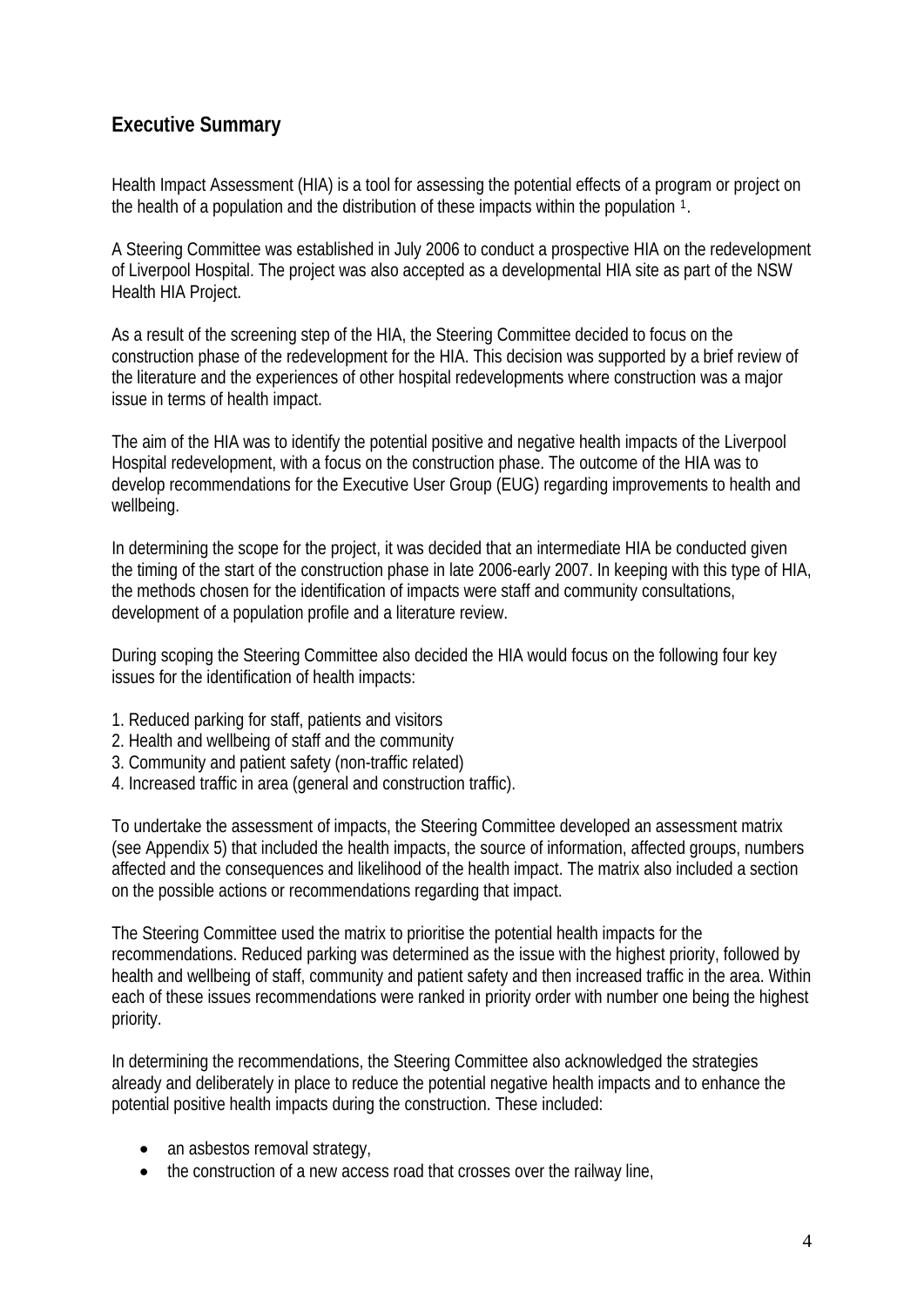- an improved facility for staff and the local community,
- the establishment of a Redevelopment Transition Manager's position to facilitate communication and
- various requirements within the Managing Contractor's contract that address health and wellbeing, for example effective safety barriers.

It was also acknowledged that the implementation of the recommendations will occur at different times throughout the construction process. Some recommendations (eg negotiations with contractors) will need to occur early in the construction phase and others may not be needed until construction is well underway.

A proposed monitoring and evaluation table was also developed to determine the impacts of the HIA and progress with the recommendations. It will be necessary for resources to be allocated for the monitoring and evaluation of the HIA over a period of approximately five to eight years – the construction phase of the project.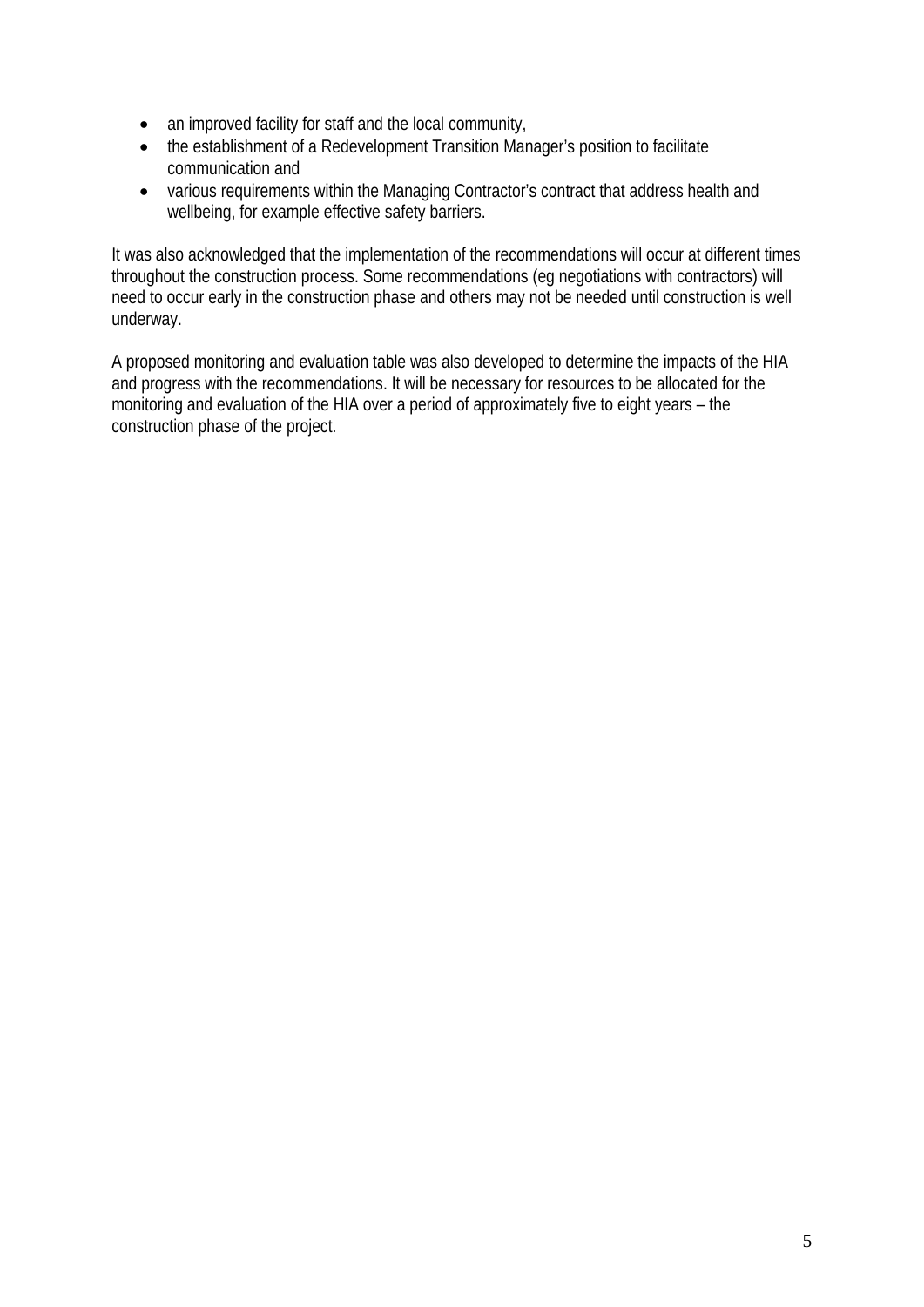# **Introduction**

## **Background**

The existing Liverpool Hospital complex occupies an extensive landholding adjoining the northeastern sector of Liverpool CBD spanning the railway line. The hospital is the major tertiary referral hospital in the southwest region providing leadership in critical care, research and teaching for the University of New South Wales.

As a result of increased demand for services together with an expanding population, the need for additional health care beds, ambulatory care areas and supporting infrastructure have been identified. SSWAHS has recently completed a draft Healthcare Services Plan that identifies a long-term strategy for the delivery of health services in SSWAHS to 2020. A key component of the Healthcare Services Plan is the physical redevelopment of Liverpool Hospital to provide for its current catchment population, the new developing communities such as Edmondson Park and the initial land releases of the South West Sector land release. The redeveloped Liverpool Hospital will continue to be the major health facility, within a network of comprehensive health services, provided in the Sydney South West region.

It is proposed that the capacity of Liverpool Hospital be significantly expanded to meet current and projected service activity demands, noting that by 2016, almost 1 million people will be residing in the South West of Sydney.

The new hospital will be the major health facility in the Sydney South West region. It will provide services for the rapidly expanding regional metropolitan area including new residents of the Sydney South West Growth Centre which is proposed by and part of the Sydney Metropolitan Strategy.

The redevelopment will also provide significant economic contributions in the form of jobs and growth. It is anticipated that the redevelopment will generate many jobs during construction and a further increase in full time jobs upon completion $2$ .

Liverpool Hospital is considered to be a major focal point within the community. The presence of a major hospital within the CBD, close to major public transport links, provides a vital service for the residents of the Liverpool LGA, and also for people from throughout the south west of Sydney. The hospitals' presence is an important stimulus for the economy of the City of Liverpool.

SSWAHS has recently completed a draft Healthcare Services Plan that identifies a long-term strategy for the delivery of health services in SSWAHS to 2020. The population will include the current catchment population, the new developing communities such as Edmonson Park, and those comprising the South West Sector land release. The Plan proposes the creation of a network of contemporary quality health services to which all residents have equity of access. A key component of the Healthcare Services Plan is the physical redevelopment of Liverpool Hospital.

#### **Project Proposal**

The initial HIA proposal aimed to identify and assess the range of health impacts of the redevelopment on the community, patients and their families, and on health service staff.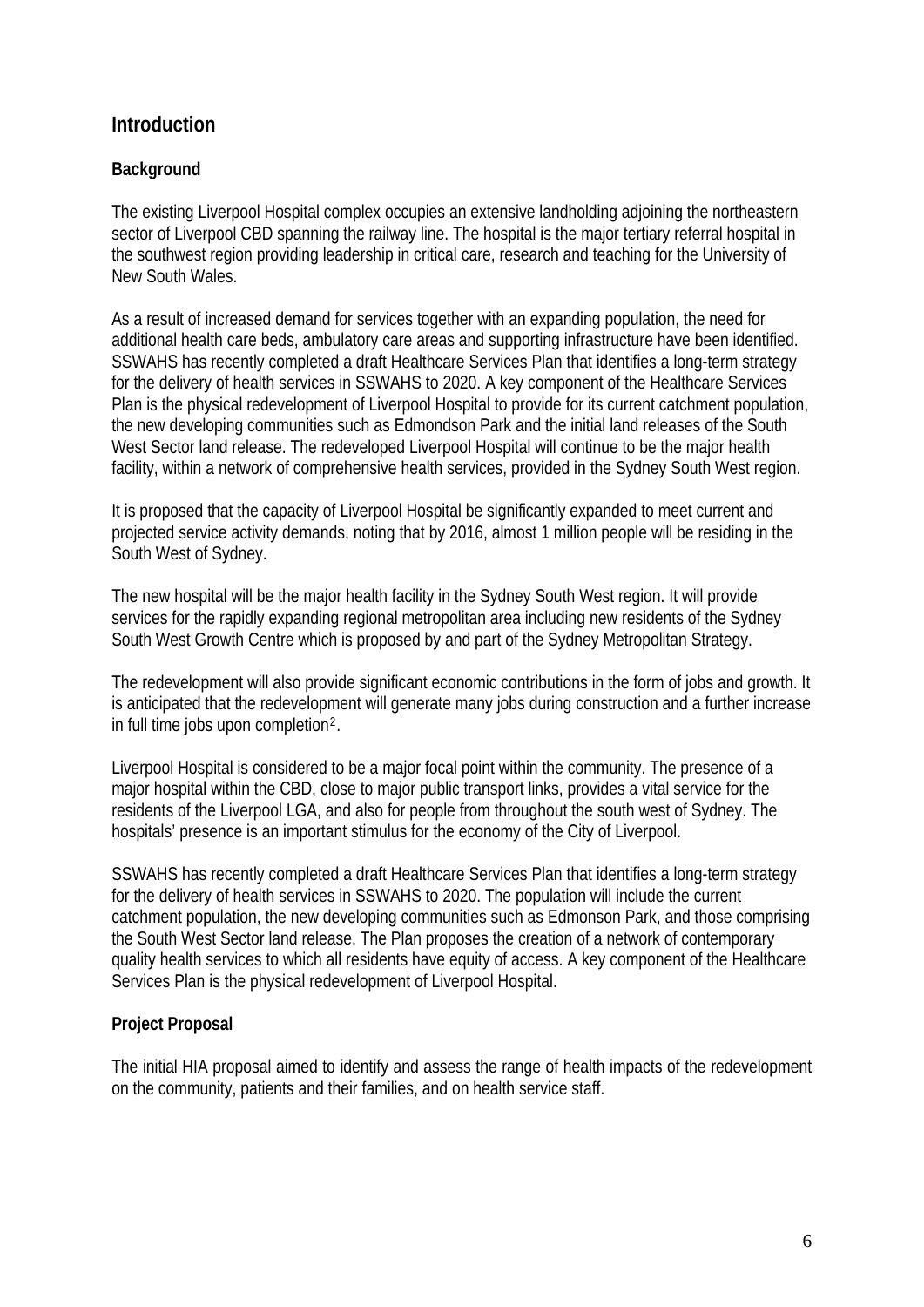The expected outcomes of the HIA were

- 1. A set of recommendations for the Executive User Group of Liverpool Hospital related to the potential health impacts of the redevelopment on affected communities, including staff, patients, visitors and the local community
- 2. A report on the potential health impacts of the construction phase of the redevelopment that may have implications for future development projects in SSWAHS, nationally and internationally.
- 3. To build capacity within SSWAHS to conduct further HIAs.

# **Project Management**

A steering committee was convened to oversee the HIA. The Steering Committee brought together interested and committed groups, some who have had prior experience in conducting a HIA. The members of the Steering Committee provided value to the process by bringing their collective expertise into the HIA. Community involvement was achieved through the existing SSWAHS Community Participation framework and the contribution of two community representatives on the Steering Committee. The terms of Reference for the Steering Committee are included as Appendix 1**.**

Membership of the Steering Committee included:

- 1. Assistant Director Population Health
- 2. Service Development Officer Population Health (Chair) (2)
- 3. General Manager Liverpool Hospital
- 4. Community Representative (2)
- 5. Representative from CHETRE
- 6. Director, Capital Works
- 7. Liverpool Hospital Redevelopment Project Team Representative
- 8. Liverpool Hospital Staff Representative (3)
- 9. Senior Planner
- 10. HIA Leadership Development Program Participant (2)

A Project Team was also established as a sub-committee of the Steering Committee. Members of the Project Team included the Service Development Officers and Assistant Director of Population Health; CHETRE representative, Senior Planner and Leadership Development participants. The role of the Project Team was to undertake research and to develop key documents and strategies for the approval of the Steering Committee.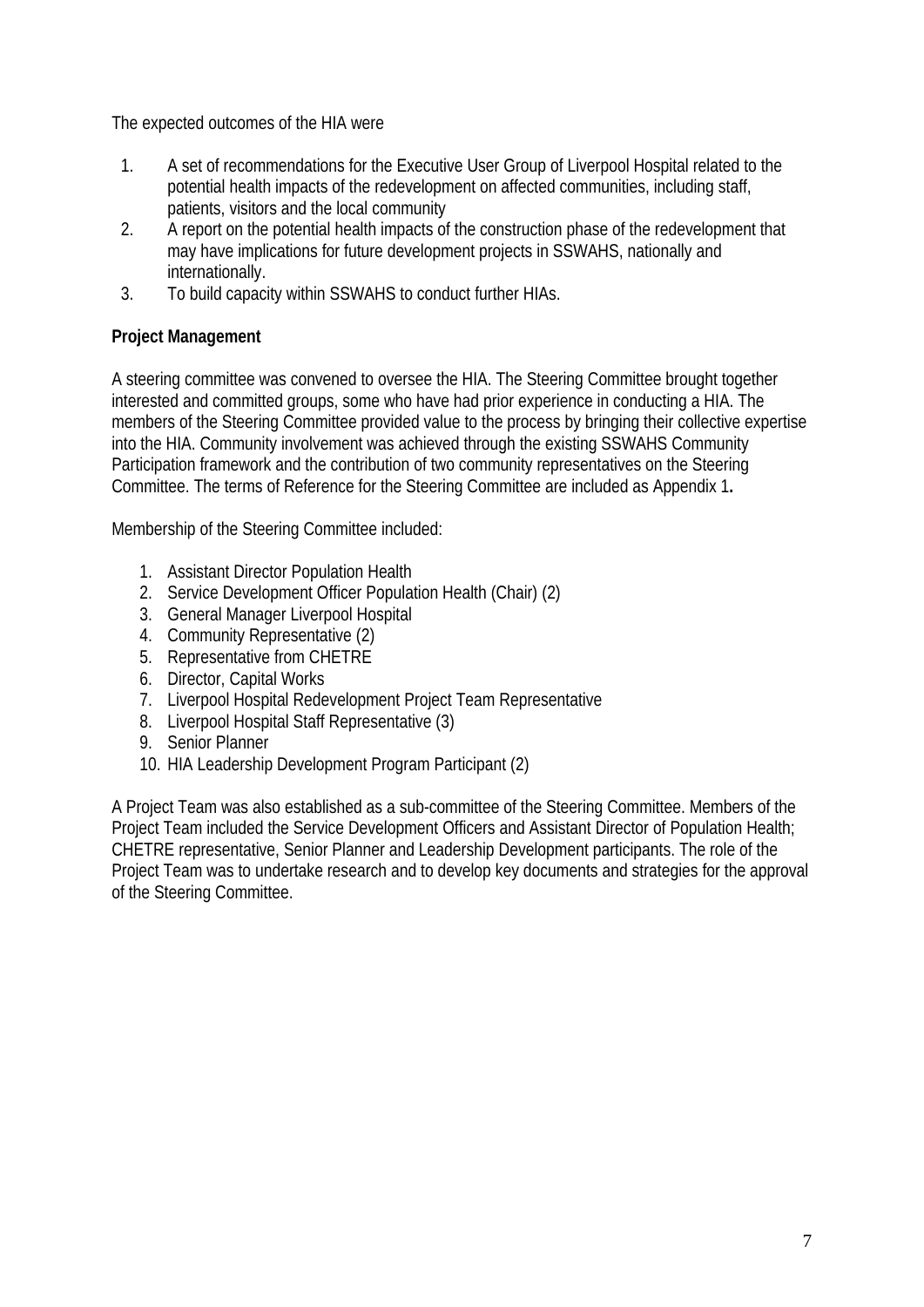# **Steps of the HIA**

The Steering Committee used the step-wise and structured HIA process to complete this project. In determining the potential health impacts of the redevelopment of Liverpool Hospital, screening and scoping exercises were undertaken by the Steering Committee. Methods were then selected to identify the key impacts and an assessment process was undertaken to prioritise the impacts.

## **Screening**

The purpose of screening was to verify if a health impact assessment was the most appropriate methodology for assessing the potential positive and negative impacts from the redevelopment of Liverpool Hospital. The Steering Committee sought to identify the potential positive and negative health impacts of the redevelopment.

The screening step of the Liverpool Hospital Redevelopment developmental HIA focused on the following issues:

- $\bullet$  Identifying the target population(s) as precisely as possible
- Identifying the assumptions underpinning or embedded within the redevelopment
- Identifying any potential links between the redevelopment and health (both direct and indirect)
- Identifying all the groups most likely to be affected by the redevelopment
- Identifying some of the potential equity issues
- Identifying (superficially) the potential health equity impacts (intended & unintended, positive and negative) of the policy
- Determining whether a HIA was required and at what level (that is, the proposed scope)

The following key documents were reviewed as part of the screening step and to address the above issues/questions

- A Health Profile of Sydney South West, SSWAHS June 2005[3](#page-56-1)
- Masterplan for the Redevelopment of Liverpool Hospital<sup>[4](#page-56-1)</sup>

A student placement opportunity in SSWAHS Population Health was also utilised as part of the Project Team to undertake a brief review of relevant literature and the experiences of other hospital redevelopments where construction was a major issue in terms of health impact. As a result of the screening step of the HIA and the consideration of this peer-reviewed and grey literature, the Steering Committee decided to focus on the construction phase of the redevelopment for the HIA.

# **Scoping**

During the scoping phase it was determined by the Steering Committee that an intermediate HIA be undertaken due to the following reasons:

- The limited time in which to complete the HIA
- The timeframe for the Liverpool Hospital Redevelopment being predetermined by the developers, NSW Health and by the Area Health Service and not subject to change
- The building plans for the redevelopment being finalised prior to commencement of the HIA
- No additional resources being provided to undertake the HIA.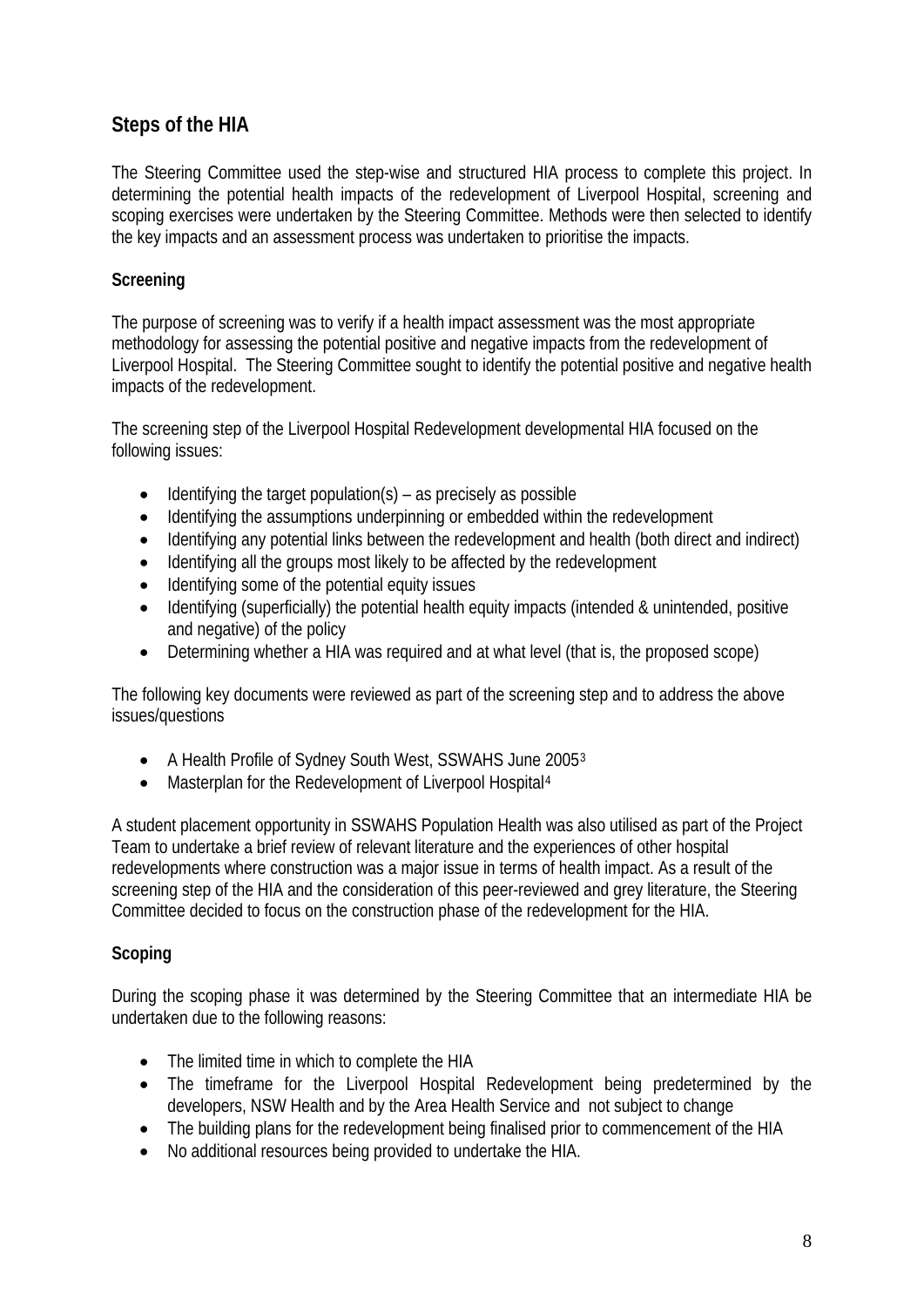In the scoping phase of the HIA, the following key issues emerged as the focus for the identification of health impacts of the construction phase of the redevelopment:

- 1. Reduced parking for staff, patients and visitors
- 2. Health and wellbeing of staff and the community
- 3. Community and patient safety
- 4. Increased traffic in area (general and construction)

The Steering Committee determined that three sources of information would be used to collect information on the health impacts of construction. They were:

- 1. A literature search,
- 2. Key informant interviews/consultations and
- 3. A Population Profile

#### 1. Literature Search

The parameters of the literature search were specific to the health impacts of the construction phase of health care facility redevelopments. The literature search looked at the relationships between construction and building projects and health, with specific health effects on staff, pollution, stress, mental health, animals (horses), noise and mould. Search terms included:

- Construction
- Building
- Health or health facility or health facility planning or health facility moving
- Road

Appendix 2 is a table of the results of the literature search.

#### 2. Key informant interviews/consultations

A set of consultation questions (Appendix 3) was developed by the Steering Committee for the key informant interviews and consultations. The questions covered the four key issues determined during scoping as described earlier (reduced parking; health and wellbeing of staff and the community; community and patient safety and increased traffic).

Key informant interviews were held with representatives from:

- Liverpool TAFE
- Liverpool City Council
- Tharawal Aboriginal Medical Service
- SSWAHS Disability Steering Committee
- Liverpool Girls High School
- Child Care Centre management
- Community Participation Committee
- Horse trainers at Warwick Farm

To consult with staff at Liverpool Hospital, three open staff forums were held at various times during the day to accommodate shift workers. Members of the Steering Committee also presented information to key meetings including Grand Rounds, the Nursing Unit Managers' Meeting and the Service Managers'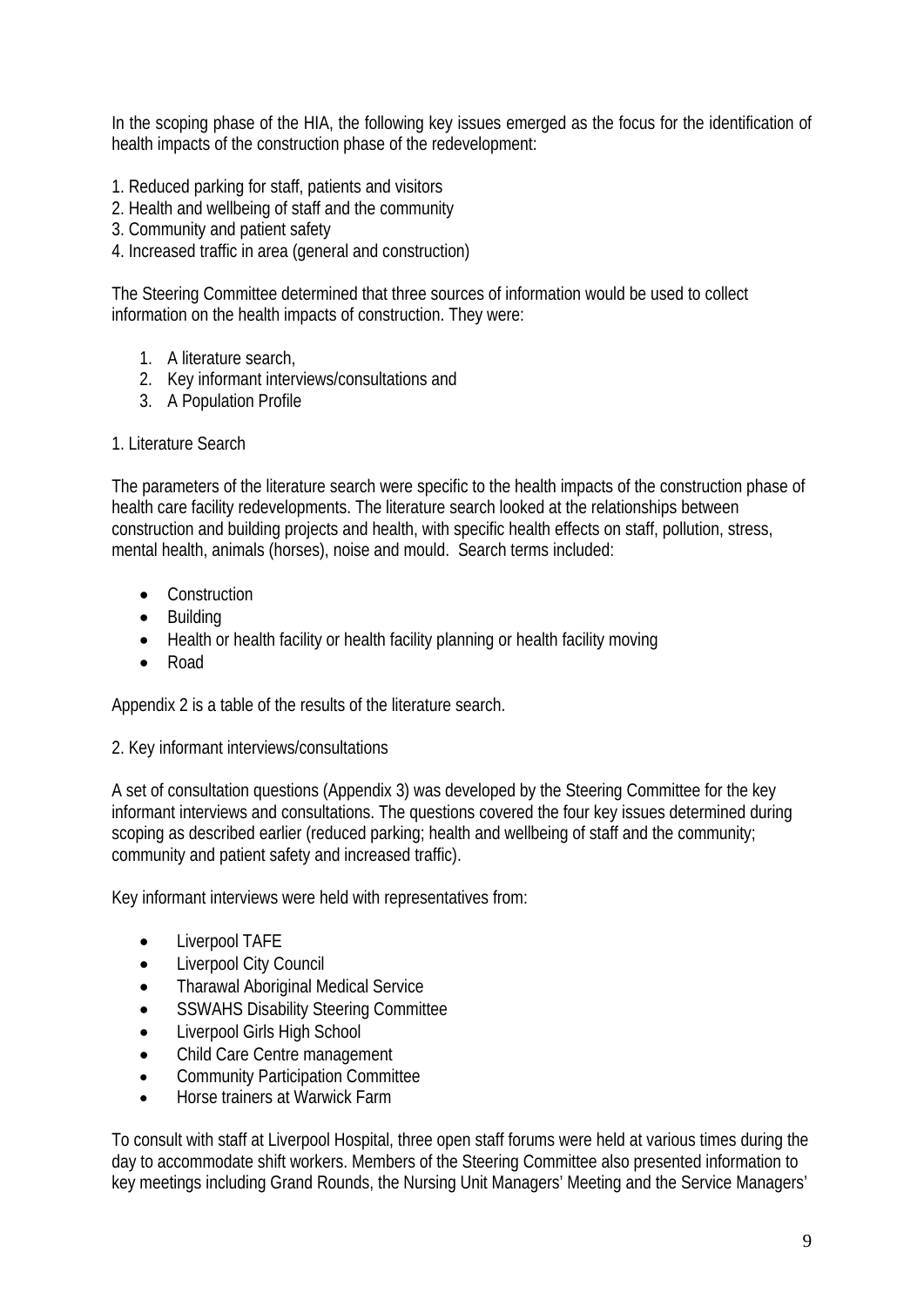Meeting and asked staff to complete the questionnaire. Forty-five responses to the questionnaire were received from staff.

3. Population Profile

A Population Profile (see Appendix 4) of the local community was used to identify the target groups likely to be affected by the construction phase of the Liverpool Hospital Redevelopment. The Population Profile contained information regarding population size, growth and diversity; social characteristics, mortality and morbidity data and characteristics of staff, patients, Childcare Centre children, TAFE and school groups.

# **Identification of Impacts**

The following is a summary of the key health impacts that were identified by the literature search, key informant interviews/consultations and population profile.

1. Reduced parking

A positive health impact identified was the increase in physical activity for staff who utilized public transport.

Negative impacts were:

- Increased stress
- Decreased safety
- Non-attendance for appointments
- Reduced access to services

2. Health and wellbeing of staff and the community

A positive health impact identified was the increase in local employment opportunities as a result of the redevelopment.

Negative impacts were:

- Increased stress from noise of construction
- Increased stress from temporary relocation of services
- Decreased physical activity for staff due to removal of pool and tennis court
- Increased stress from bullying and harassment
- Increased stress to the local community
- Increase in health issues related to exposure to dust
- •

3. Community and patient safety (non-traffic related)

Negative impacts were:

- Increased risk of injury due to construction
- Increased risk of child protection issues
- Increased risk of injury to staff (safety and security)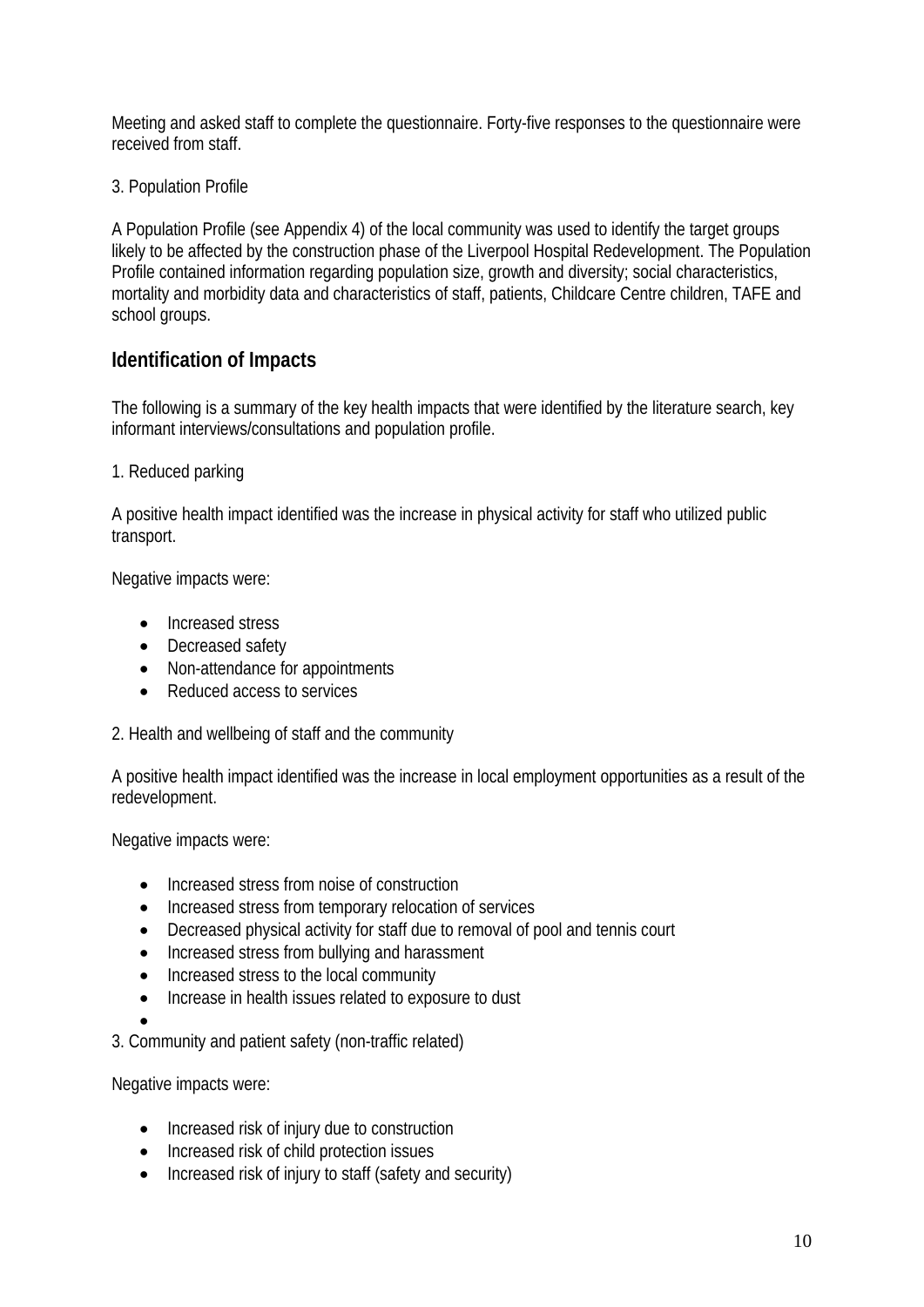- Increased risk of health effects from mould
- Increased risk of injury from disruptions to current fire exits and escape plans

4. Increased traffic in area (general and construction traffic).

Negative impacts were:

- Decreased air quality
- Increased risk of injury
- Increased stress from noise of traffic

# **Assessment of Impacts**

To assist in the assessment of impacts, the Project Team developed an assessment matrix (Appendix 5) that included the health impacts, the source of information, affected groups, numbers affected and the consequences and likelihood of the health impact. The Steering Committee agreed to place equal weighting on all three sources of information collected for the assessment step of the HIA – literature search, key informant interviews/consultations and the Population Profile. According to the London Health Observatory<sup>[5](#page-56-1)</sup> all three sources of information constitute evidence in HIA. The matrix also included a section on the possible actions or recommendations regarding that impact. The Project Team used the matrix to prioritise the potential health impacts for the recommendations.

# **Recommendations**

Following the prioritization of health impacts and using some of the strategies suggested in the literature and from the consultations, the Project Team developed a set of draft recommendations for the consideration of the Steering Committee. Based on feedback from the Steering Committee, some changes were made to the recommendations and a report was then developed for the Executive User Group(EUG) of Liverpool Hospital.

The Recommendations Report was forwarded to the EUG in December 2006. Two of the members of the EUG (General Manager, Liverpool Hospital and SSWAHS Director of Population Health, Planning and Performance) agreed to sponsor the recommendations to the EUG.

Members of the HIA Steering Committee presented the recommendations and the proposed monitoring and evaluation plan to the EUG at their meeting on 27<sup>th</sup> March 2007. At that meeting the EUG agreed to support the recommendations of the HIA and to take responsibility for the evaluation and monitoring of the recommendations.

#### **The recommendations were:**

#### **Priority 1. Reduced parking**

In priority order, the health impacts that were identified in relation to reduced parking were:

- Increased physical activity *(positive)*
- Increased stress *(negative)*
- Reduced access to services *(negative)*
- Decreased safety *(negative)*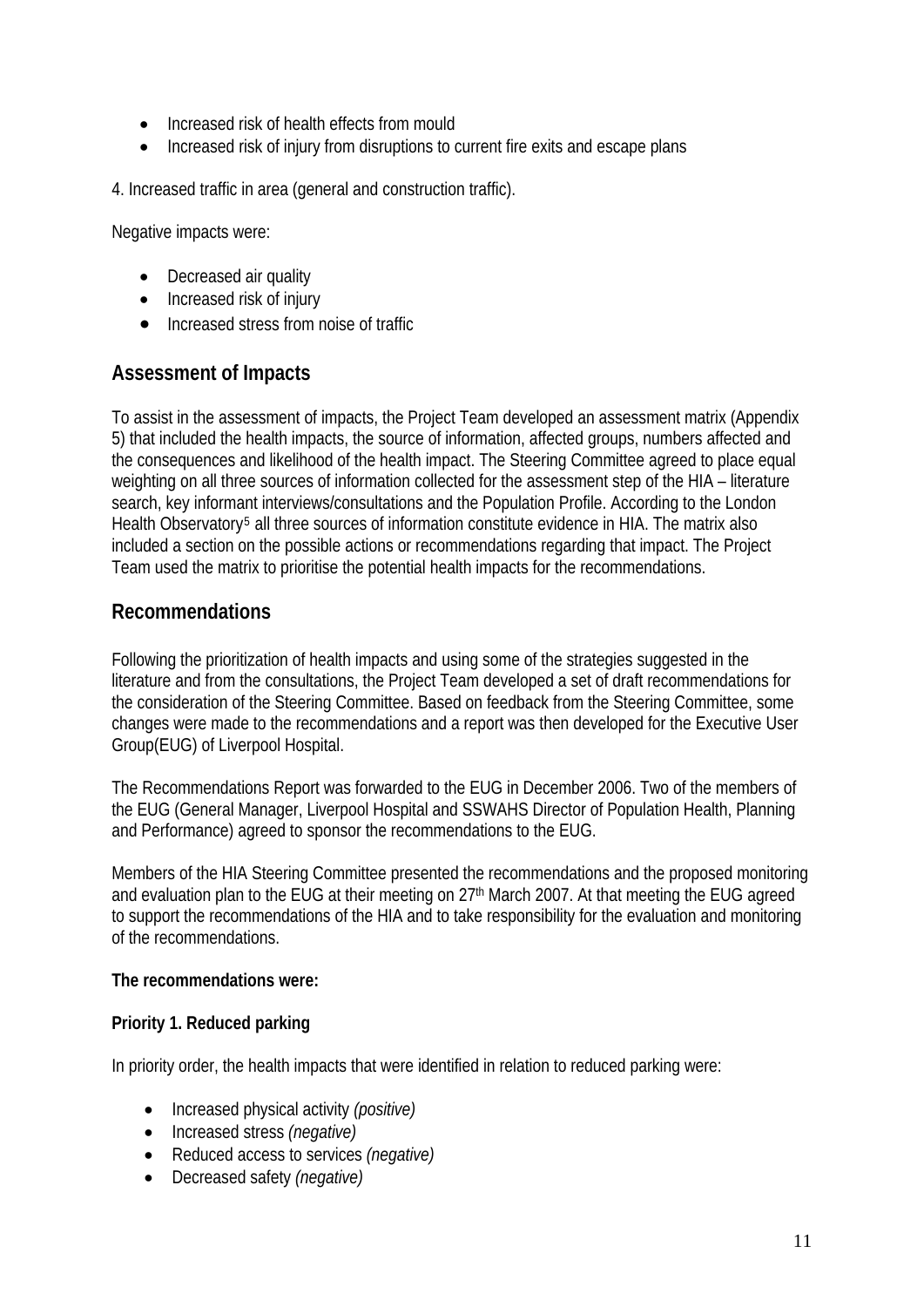• Non-attendance for appointments *(negative)*

Based on the understanding that there may be a reduction in the number of existing parking spaces during construction, the Steering Committee recommends that the EUG:

1.1 Works with the SSWAHS Health Promotion Service and the Director, Strategic Workforce Planning and Development to develop, implement and evaluate a plan to **promote the use of active transport** for staff at Liverpool Hospital. This plan should aim for a sustainable shift in travel mode to and from work over the next 5-10 years.

1.2 Works with Metro Parking to review and explore opportunities to **maximise the use of current vacant parking spaces**, especially on Eastern Campus.

1.3 Explores and reports on the feasibility of a **Park and Ride system** for staff in peak hours (8.00am – 9.00am and 4.30pm – 5.30pm).

1.4 Initiates the development and implementation of a **disability access plan** for the construction phase of the redevelopment. The plan should be adaptable to changes that may occur during construction and cover issues such as signage, drop-off points and the use of motorised buggies to transport mobility-impaired patients, visitors and staff within the hospital.

1.5 Ensures an **increased security presence** on Eastern Campus, together with adequate lighting and the installation of temporary duress alarms where necessary.

1.6 Liaises with the Director, Aboriginal Health to develop a system to **monitor the non-attendance of the Aboriginal community at appointments** as a result of decreased car parking spaces. Then, if necessary, to develop a strategy to support members of the Aboriginal community to attend appointments. The Steering Committee notes that this may also be an issue for other vulnerable groups that may require further consideration.

#### **Priority 2. Health and wellbeing of staff and the community**

In priority order, the health impacts that were identified in relation to health and wellbeing of staff and the community were:

- Increased employment in the local community *(positive)*
- Increased stress to schools, Childcare, TAFE, staff and patients from the noise of construction *(negative)*
- Increased stress to the local community from lack of information *(negative)*
- Increased stress from temporary relocation of services *(negative)*
- Increase in health issues related to exposure to dust *(negative)*
- Increased stress from bullying and harassment *(negative)*
- Decreased physical activity due to removal of tennis court and pool *(negative)*

The increased opportunity for employment is a positive health impact that will result from the construction phase of the redevelopment. The Steering Committee notes that the Managing Contractor has a requirement to comply with NSW Government Policy on Aboriginal Participation in Construction. In addition, we recommend that the EUG: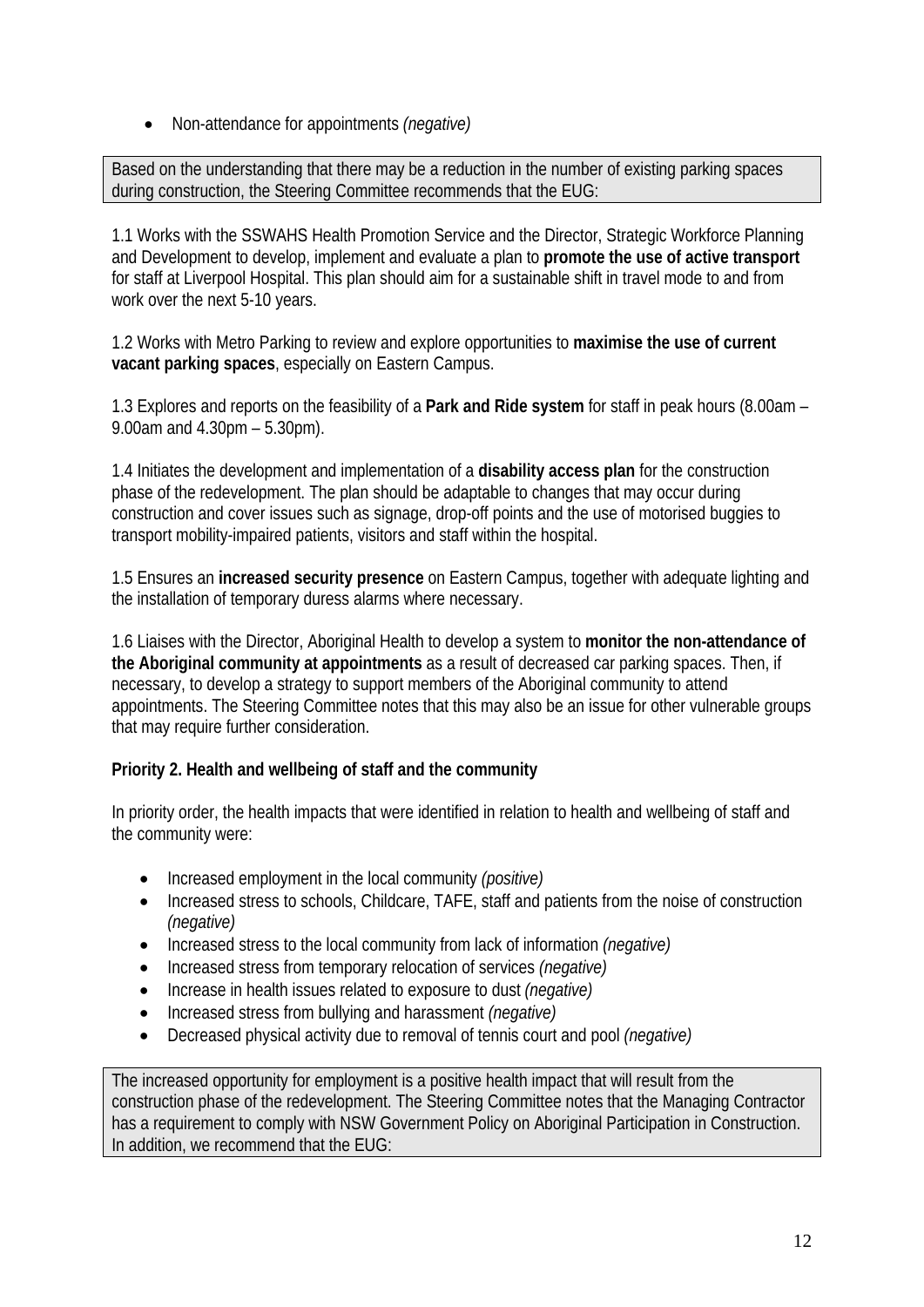2.1 Ensures that the Managing Contractor also considers the opportunity to contribute to the sustainability of the local area by specifically offering **employment and training opportunities** to those currently unemployed in the local community.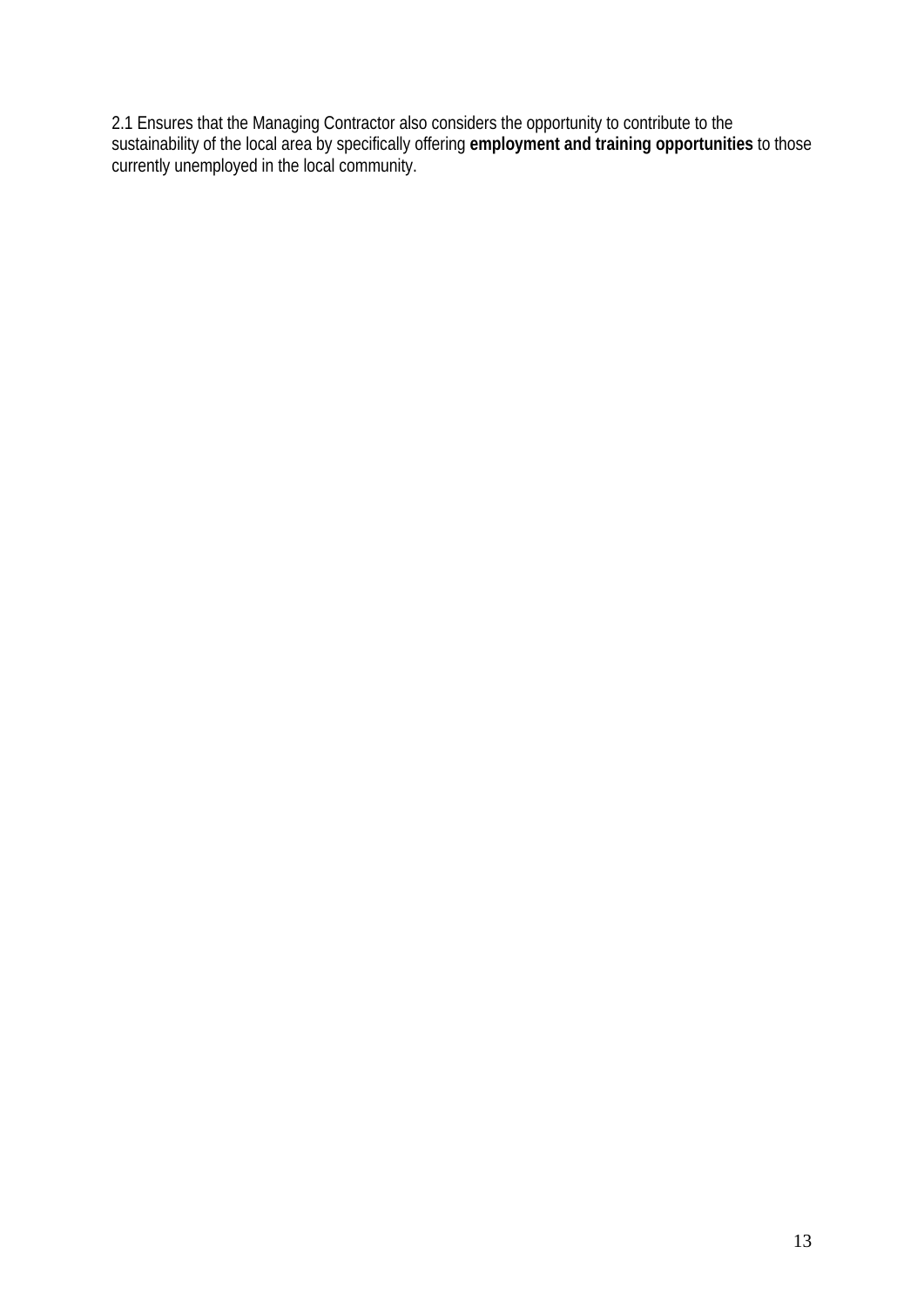The Steering Committee notes that effective and current communication was reported as being very important across all phases of the construction and for all groups consulted in the HIA. There was also evidence in the literature and feedback provided that effective communication can reduce the possibility of bullying and harassment during organisational change. We therefore recommend that the EUG:

2.2 Ensures that the Managing Contractor establishes a **community liaison role** that takes action to respond to complaints and concerns raised by staff, patients, visitors and the local community.

2.3 Ensures that the Redevelopment Transition Manager and the Community Liaison officer (referred to above) **consult with TAFE and schools** to ensure that construction noise does not adversely affect students during exam time and **consult with Childcare** to ensure that construction noise does not adversely affect children during play/sleep time.

2.4 Initiates a plan for appropriate and current **signage** and maps in the area surrounding the hospital. This may also require the use of internationally recognisable symbols or translated information.

2.5 Ensures that the SSWAHS website and the Facility Orientation Program contains **current information** regarding the construction of the hospital and any changes to services, parking or access.

In addition, the Steering Committee recommends that the EUG:

2.6 Ensures that the Redevelopment Transition Manager has the resources to provide appropriate **personal protective equipment** to staff and patients as required.

2.7 Ensures that the Managing Contractor complies with **dust containment** regulations

2.8 Works with the Employee Assistance Program (EAP) and SSWAHS Human Resources to **monitor incidents of bullying and harassment,** which may be related to the redevelopment of Liverpool Hospital. It is also important that Managers are provided with appropriate and effective change management skills to assist in the prevention of bullying and harassment.

2.9 Uses the redevelopment as an opportunity to establish **facilities that support physical activity** for staff (eg walking tracks, gym).

#### **Priority 3. Community and patient safety (non-traffic related)**

In priority order the health impacts that were identified in relation to community and patient safety were:

- Increased risk of injury from disruptions to current fire exit and escape plans *(negative)*
- Increased risk of injury to staff (personal safety and security) *(negative)*
- Increased risk of health effects from mould *(negative)*
- Increased risk of child protection issues *(negative)*
- Increased risk of injury due to construction hazards *(negative)*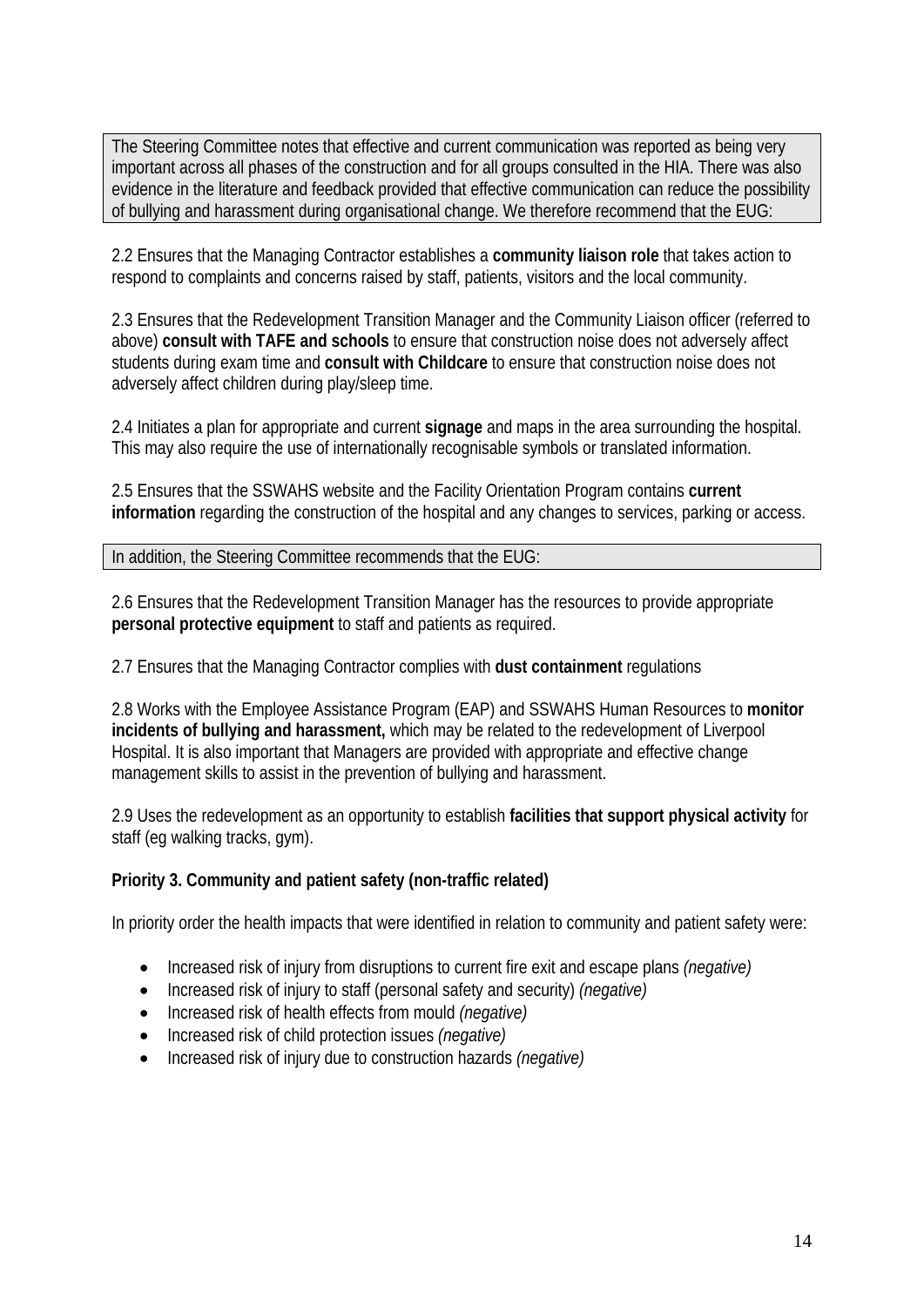The Steering Committee notes that strategies are already in place to reduce the risk of injury and child protection issues during construction. In particular we note the concerns of the Childcare Centre staff regarding the close proximity of the construction of the carpark on Eastern Campus. Issues related to child protection may also be of concern to inpatients and clinic areas. Therefore, we recommend that the EUG:

3.1 Ensures that the Fire Safety Officer at Liverpool Hospital develops and implements a specific **strategy** regarding changes to exits, evacuation plans, signage and fire drills as a result of construction.

3.2 Ensures that **temporary duress alarms** are installed at key locations during construction to reduce the risk of injury to staff during construction.

3.3 Ensures that the Managing Contractor adheres to guidelines for the **safe removal of mould** during construction so that the health of immunocompromised patients is not adversely affected.

3.4 Ensures that **adequate lighting** is installed on temporary pathways during construction.

#### **Priority 4. Increased traffic in area (general and construction traffic)**

In priority order, the health impacts that were identified in relation to increased traffic in the area were:

- Increased risk of injury to pedestrians and horses *(negative)*
- Increased stress from noise of traffic *(negative)*
- Decreased air quality *(negative)*

The Steering Committee notes that a Traffic Management Plan has already been developed and this may alleviate some of the health impacts that result from increased traffic in the area. We also recommend that the EUG:

4.1 Ensures that the wall between the cot room of the Childcare Centre and the proposed car park on Eastern Campus is **soundproofed** before construction commences.

4.2 Asks the SSWAHS Chief Executive to write to Liverpool City Council with the request to **reduce the speed limit** in Scrivener and Manning Streets, Warwick Farm from 50km/h to 40km/h in order to reduce the likelihood and impact of motor vehicle accidents involving livestock.

4.3 Ensures that **contractors are made aware** of the special considerations associated with use of the area around the hospital, especially Manning Street Warwick Farm in which a number of horse training facilities are located.

4.4 Liaise with staff from the Childcare Centre regarding a **new safe drop-off zone** for children or fencing for the existing zone.

4.5 Ensures that **construction vehicles** are not permitted to park in close proximity to the Childcare Centre.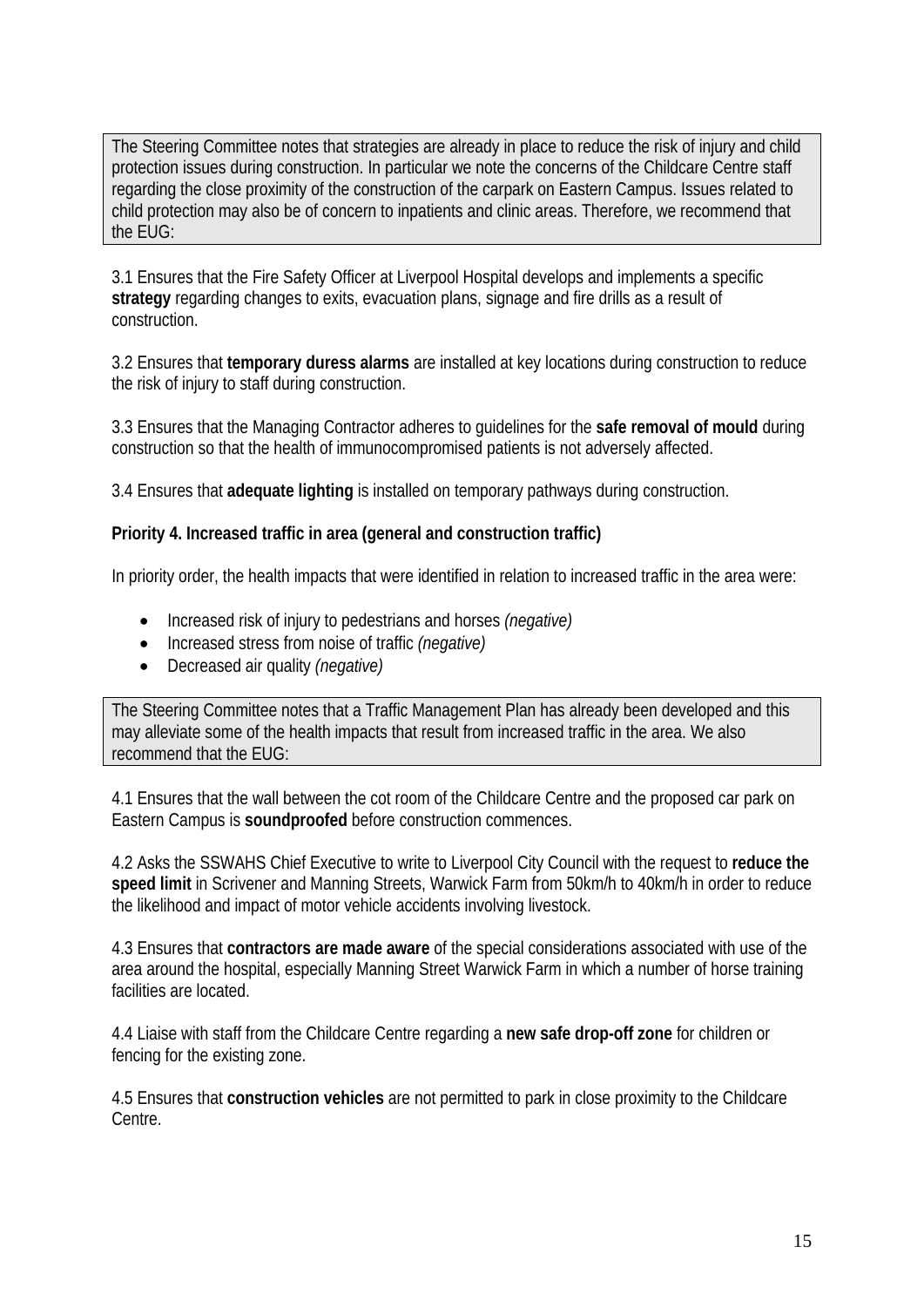In addition, the Steering Committee notes that many issues need to be resolved before construction commences. However we strongly suggest that the EUG:

4.6 **Prioritise the construction of the new road** from the Hume Highway at Warwick Farm early in the construction phase, as this will help to alleviate many of the concerns raised regarding the impact of increased construction traffic in the areas surrounding the hospital.

# **Monitoring**

The Steering Committee recommended that monitoring of the health impacts arising from the construction phase should be ongoing throughout the construction. They also recommended that the EUG be responsible for the monitoring and evaluation of the recommendations. To facilitate this, a member of the Liverpool Hospital Executive needs to be responsible for monitoring the implementation of the HIA recommendations and for quarterly reporting to the EUG. Sources of data that could assist in the monitoring of the HIA recommendations include:

- Sick leave
- OH&S incident reports
- Staff complaints reported on IIMS
- Employee Assistance Program reporting on incidences of staff bullying
- Staff exit interviews done at the time of termination of employment
- Number of staff exits per month/year

A proposed monitoring plan has been developed by the Steering Committee and is included as Appendix 6**.**

# **Evaluation**

To date, the evaluation of the HIA has focused on the process, with consideration being given to impact evaluation through the proposed monitoring and evaluation plan. (Appendix 6)

## **Process Evaluation**

Process evaluation was ongoing throughout the HIA. This was done via:

- Reviewing minutes of previous meetings
- Reflection time at the end of the last two meetings where committee members were asked their views on the HIA process.
- Some reflection on the process to date at the HIA Training in October 2006.

In relation to the redevelopment of Liverpool Hospital, the Steering Committee members felt that:

- The project was more extensive than originally anticipated, especially in relation to the number of stakeholders, staff and consultations.
- The HIA has given another perspective to the redevelopment
- The effect of the redevelopment is more widespread than originally thought
- The HIA has improved awareness and knowledge of the project to external stakeholders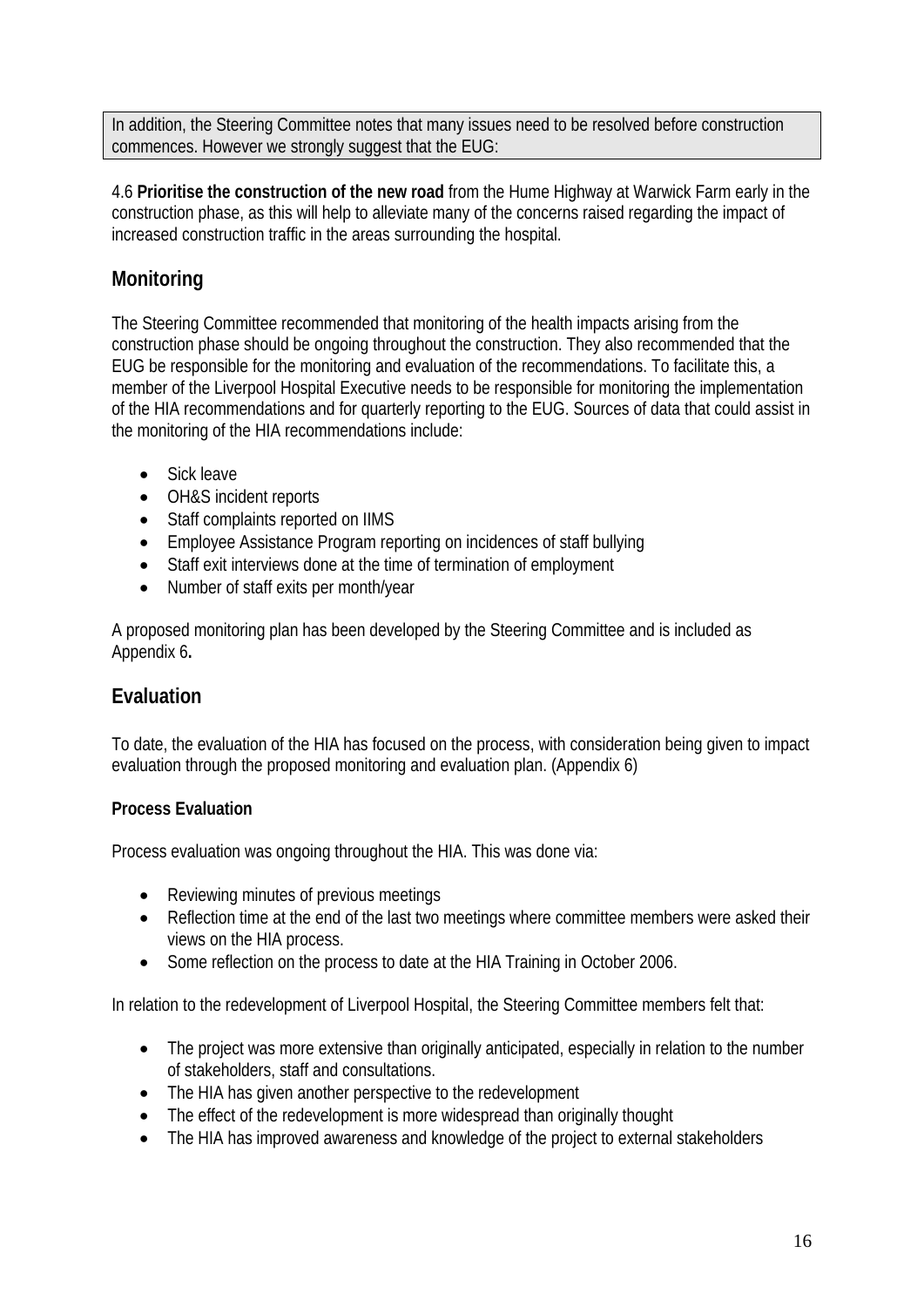Of the steering committee, members felt that:

- The steering committee was a 'good, positive, cohesive' group of dedicated staff and volunteers
- Members brought a lot of different skills, views and opinions to the HIA
- It was important that the chairperson not only chaired the meetings but provided clarity around processes and kept the committee on track
- Having the redevelopment project managers as members of the committee ensured that information being provided at the meetings was up-to-date and credible
- The structure of the steering committee ensured good representation of staff, community members, decision-makers and project managers
- Although there were Liverpool Hospital representatives included in the committee membership, their attendance at meetings could have been more regular.

Of the HIA process, the steering committee felt that:

- There was an appropriate number of people consulted and a large number of issues raised
- By identifying the health impacts early, the process was managed well within the constraints of the HIA structured approach
- There were aspects of the HIA that required very specialized skills that the committee members did have, e.g. literature searches. Without access to those who could provide that expertise, there may have been difficulty in finding the evidence for the HIA

Of the outcomes of the HIA, the steering committee felt that

- The HIA reinforced the need for greater communication. Although the redevelopment has been widely advertised and discussed, some staff still know little or nothing about it.
- The HIA training has been beneficial
- Resources must be allocated to do future HIAs.
- Valuable networks have been established as a result of the HIA process particularly with community groups

#### **Impact evaluation**

Measuring changes that result from the HIA will occur during the construction phase of the redevelopment. As previously stated, resources need to be directed to effect the monitoring and evaluation of these changes.

Potential measures of impact include the performance indicators described in the proposed monitoring and evaluation plan (Appendix 6). These include the following:

- Increase in the number of staff using active transport to travel to and from work
- Development and implementation of a Disability Access Plan for the construction phase
- Proportion of local people employed by the construction
- Establishment of a Community Liaison role by the Managing Contractor
- Compliance with dust control and mould removal regulations by Managing Contractor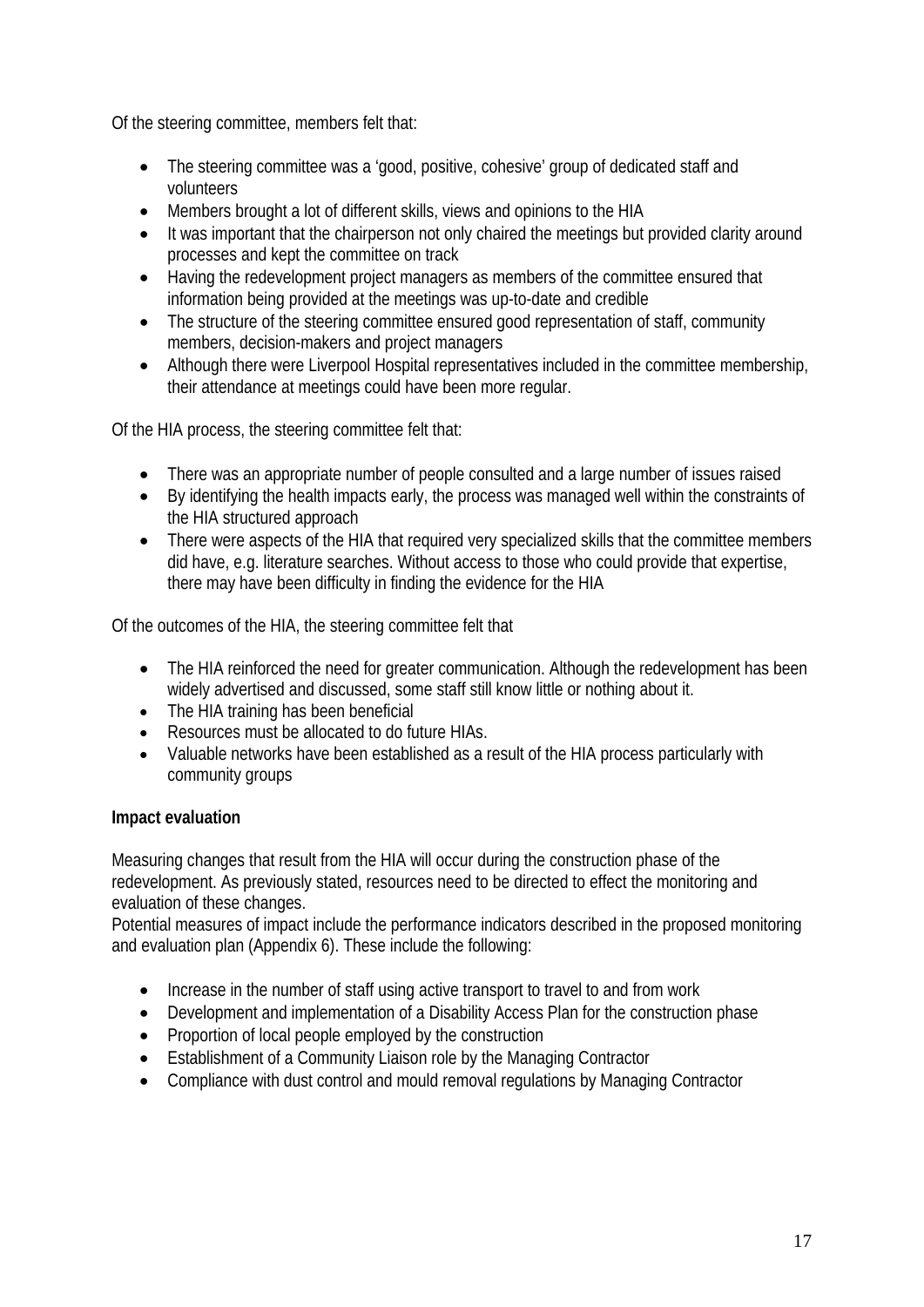# **Key Learnings from the HIA**

A key learning from this HIA was the importance of defining the scope of the HIA early in the process. To effectively undergo a HIA on a project of the size and complexity of a redevelopment of a major hospital, decisions had to be made early about what was possible to achieve given the time and resource limitations of the steering committee.

The membership of the steering committee was integral in the development of the HIA. The steering committee membership included decision-makers and key members of the redevelopment team. There was confidence in the ability of the steering committee members to perform tasks and provide credible information to the committee.

There was a positive dynamic within the steering committee. This was the result of members being willing to contribute to the HIA process and having a genuine commitment to it.

The implementation of an action plan that outlined tasks to be completed and a time frame for doing it, kept the committee moving forward on the HIA.

Regular meetings ensured that progress of the HIA was monitored and that the committee received regular feedback on issues. They also provided an opportunity to keep the committee up-to-date on any changes to the redevelopment plan.

HIAs should be done in the early stages of the project planning process. The HIA could have been more effective had it been integrated into the initial planning stage of the redevelopment.

The HIA timeframe should be such as to allow all relevant stakeholders to participate in the information gathering process. This means timing workshops, consultations and interviews to allow as many people as possible to give their input.

Literature searches were valuable in providing information on projects of similar scope and the outcomes of those HIAs were useful in identifying impacts that may be relevant.

A 'sub-group' that is prepared to coordinate and write-up activities and outcomes, needs to exist within the steering committee

# **Conclusions**

The HIA that was undertaken in respect of the construction phase of the Redevelopment of Liverpool Hospital was valuable for the following reasons:

- It provided evidence for strategies relating to the possible health impacts of the construction phase of the redevelopment
- It raised awareness of possible inequity for disadvantaged groups during the construction phase of the redevelopment
- It developed capacity within SSWAHS to conduct future HIAs
- It allowed groups not previously engaged in the planning of the redevelopment to offer input into the construction process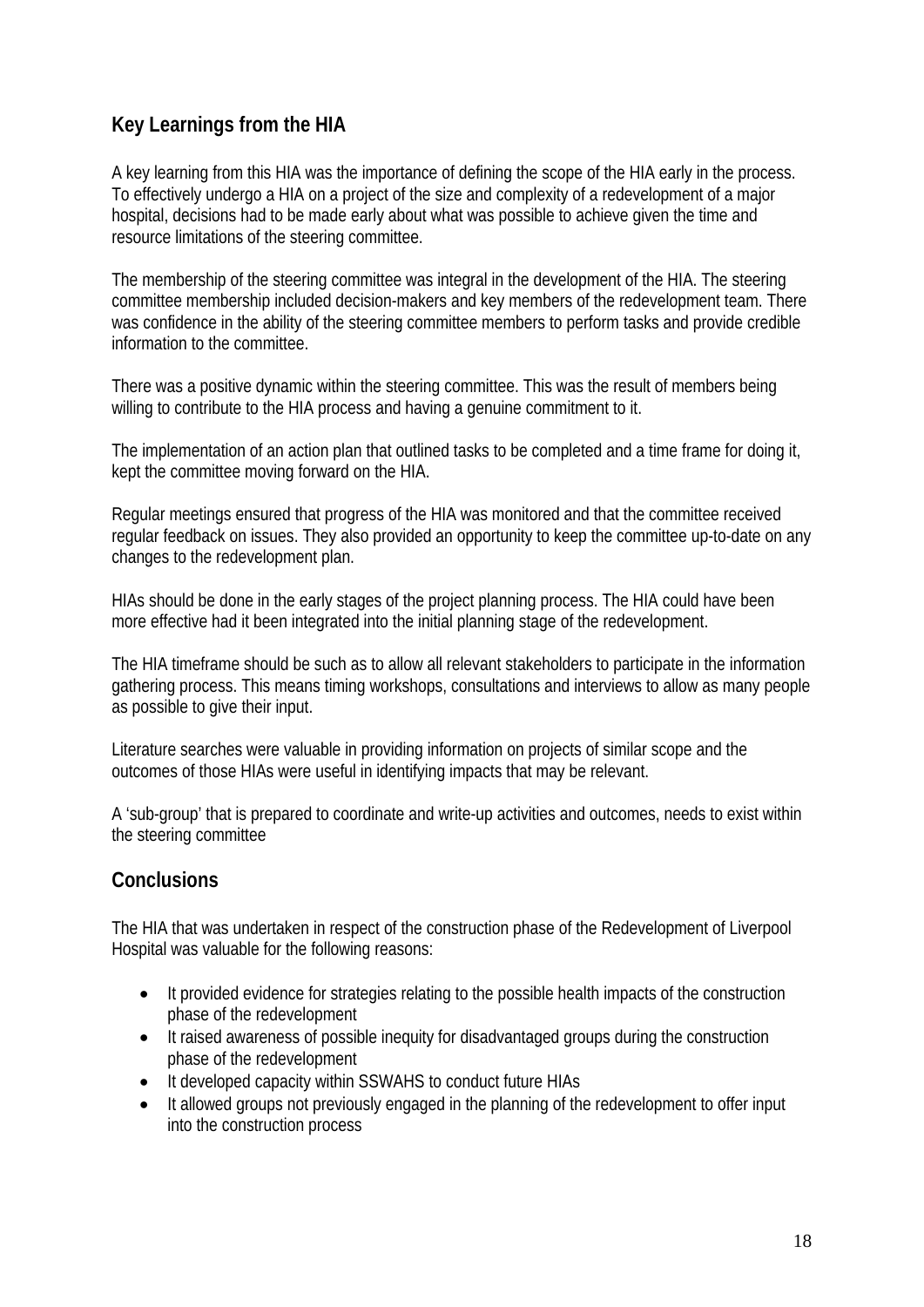The suggested changes for future HIAs include:

- The proposal or plan being assessed should be finalized prior to commencement of the HIA. Conducting a HIA on a plan that is yet to be approved or completed requires making certain assumptions about the plan.
- The time and resources needed to conduct the HIA should be considered before agreeing to participate in the process.
- An executive sponsor needs to be engaged to ensure the HIA recommendations are kept on the agenda of the relevant decision-makers

Although the process of the HIA was very valuable, the true value of the HIA will not be able to be accurately measured until monitoring and evaluation has been completed. This is strong support for additional resources to be committed to this phase of the HIA to determine the actual impacts and outcomes of the HIA.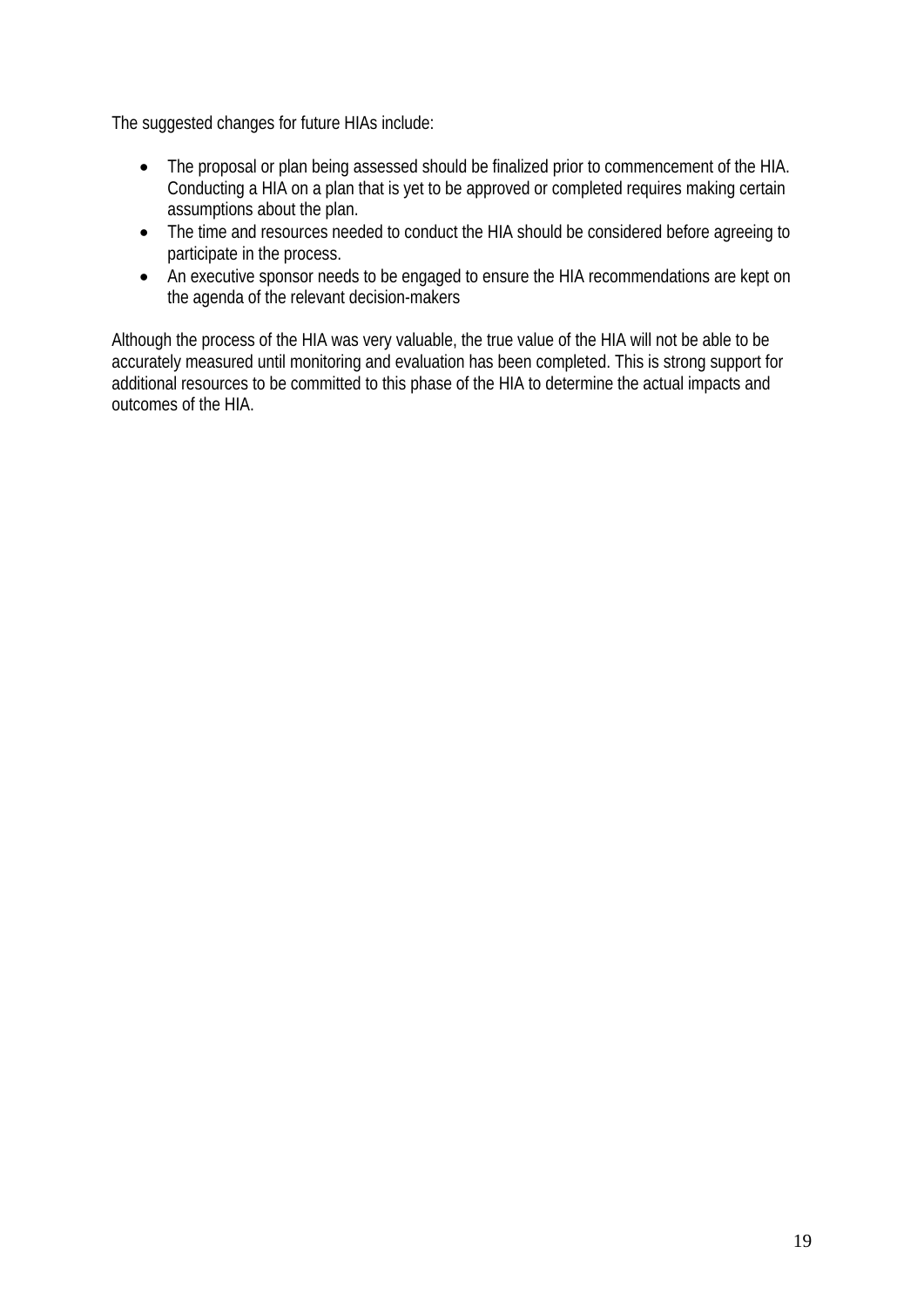# **References**

- 1. Simpson S, Harris E and Harris-Roxas B Health Impact Assessment: an introduction to the what, why and how. *Health Promotion Journal of Australia* 2004; 15(2) 162-7
- *2.* Transport and Traffic Planning Associates, *Liverpool Hospital Site Concept Plan for Redevelopment. Traffic, Transport and Parking Assessment Report*. Chatswood: TTPA, July 2006
- *3.* NSW Health, Liverpool Hospital Redevelopment. *Concept Application and Environmental Assessment.* Sydney: NSW Health; August 2006
- *4.* SSWAHS, A Health Profile of Sydney South West. Liverpool: Sydney South West Area Health Service; June 2005
- *5.* NSW Health, Masterplan for the Redevelopment of Liverpool Hospital. Sydney: NSW Health; August 2006
- *6.* Mindell J, Bidduplh JP, Boaz A, Curtis S, Joffe M, Lock K, Taylor L. *A Guide to Reviewing Published Evidence for use in Health Impact Assessment*. London: London Health Observatory, 2006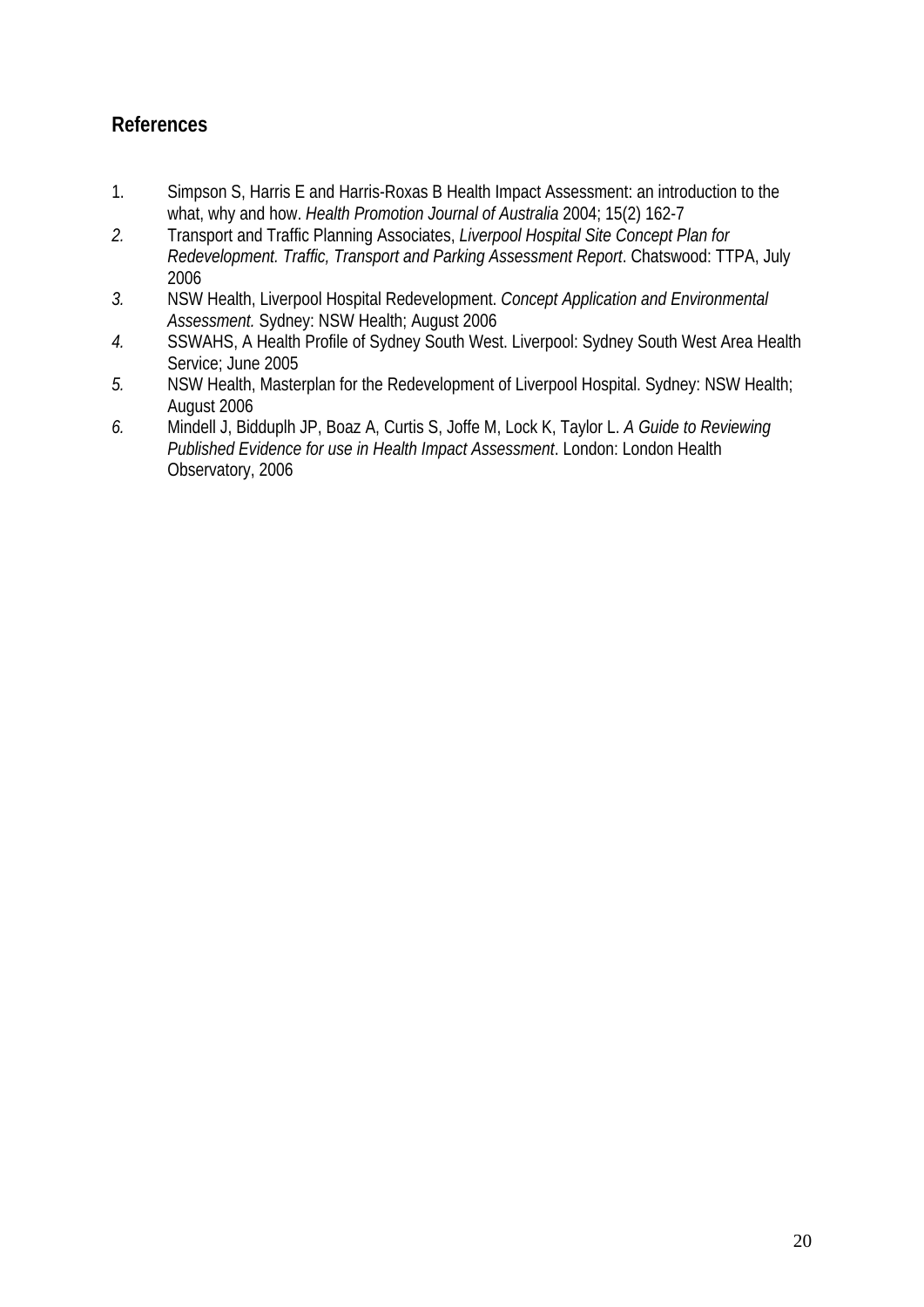#### APPENDIX 1

# **HEALTH IMPACT ASSESSMENT (HIA) PROJECT LIVERPOOL HOSPITAL STAGE 2 REDEVELOPMENT**

- **Type:** Steering Committee
- **Objectives:** A forum for identifying the potential positive and negative health impacts of the Liverpool Hospital redevelopment with a focus on the construction phase. Develop recommendations regarding improvements to health and wellbeing from the redevelopment of the hospital through the process of Health Impact Assessment.
- **Members:** *Chairperson:*  Service Development Officer Population Health *Members:*  Assistant Director Population Health Service Development Officer Population Health (2) General Manager Liverpool Hospital Community Representative (2) Representative from CHETRE Area Physical Resources Manager Liverpool Hospital Redevelopment Project Team Representative Liverpool Hospital Staff Representative (3) Senior Planner HIA Leadership Development Program Participant (2)
- **Meetings:** Meetings will be fortnightly.

#### **Terms of Reference:**

- Determine the scope of the HIA
- Identification of the key issues for decision-makers / planners which will impact on the health of staff, customers and visitors to the hospital
- Consultation with key stakeholders regarding health impacts associated with the hospital physical environment
- Review of evidence to estimate health impacts of key issues
- Develop recommendations resulting from the HIA
- Develop a report on outcomes of the HIA to be presented to the Executive User Groups.

| Quorum:    | $50\% + 1$                               |
|------------|------------------------------------------|
| Reporting: | Recommendations to Executive Users Group |
| Timeframe: | 3 months                                 |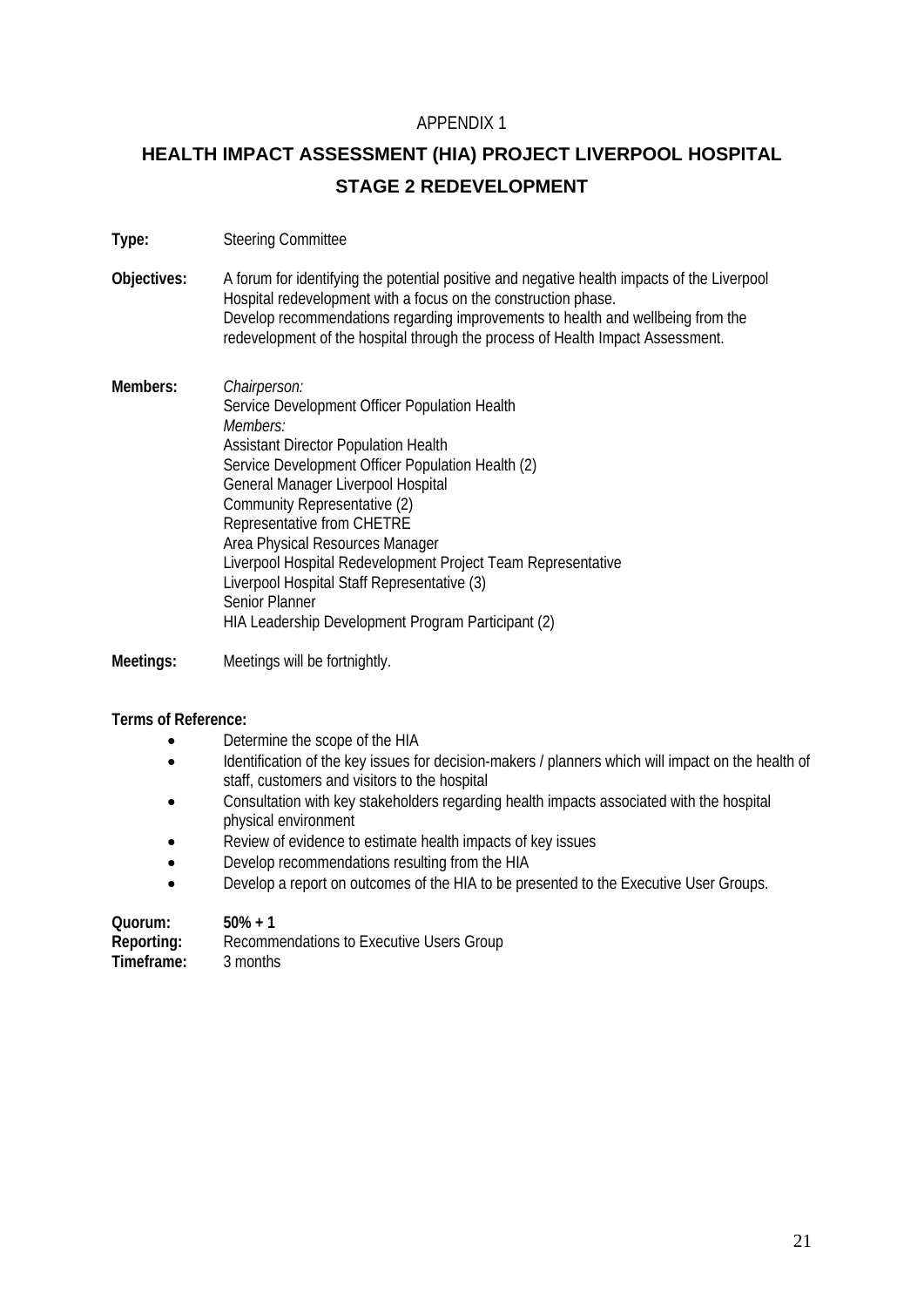#### APPENDIX 2

#### **Overall – Impacts in the Construction Phase**

#### **Noise Pollution**

Noise causes nuisance and can have an impact on children's learning and general neighbourhood amenity. Long-term noise can cause health problems such as cardiovascular disease.

*Considerations* Short term effects may not be so severe Mitigating strategies such as earth banks, timing of works may limit impacts

#### **Air pollution –Emissions**

Can worsen health outcomes from many diseases - especially the atopic (those with allergies) and those with respiratory disease. Short term exposure to diesel emissions can cause nasal and eye irritation (short term), headache, fatigue and nausea.

*Considerations* Limit running of vehicles Minimise vehicle movements

#### **Air pollution – Mould**

Fungal spore disturbance can cause infection of the immunocompromised. It may exacerbate asthma.

#### *Considerations*

Use of dust-control procedures and barriers during construction, repair, renovation, or demolition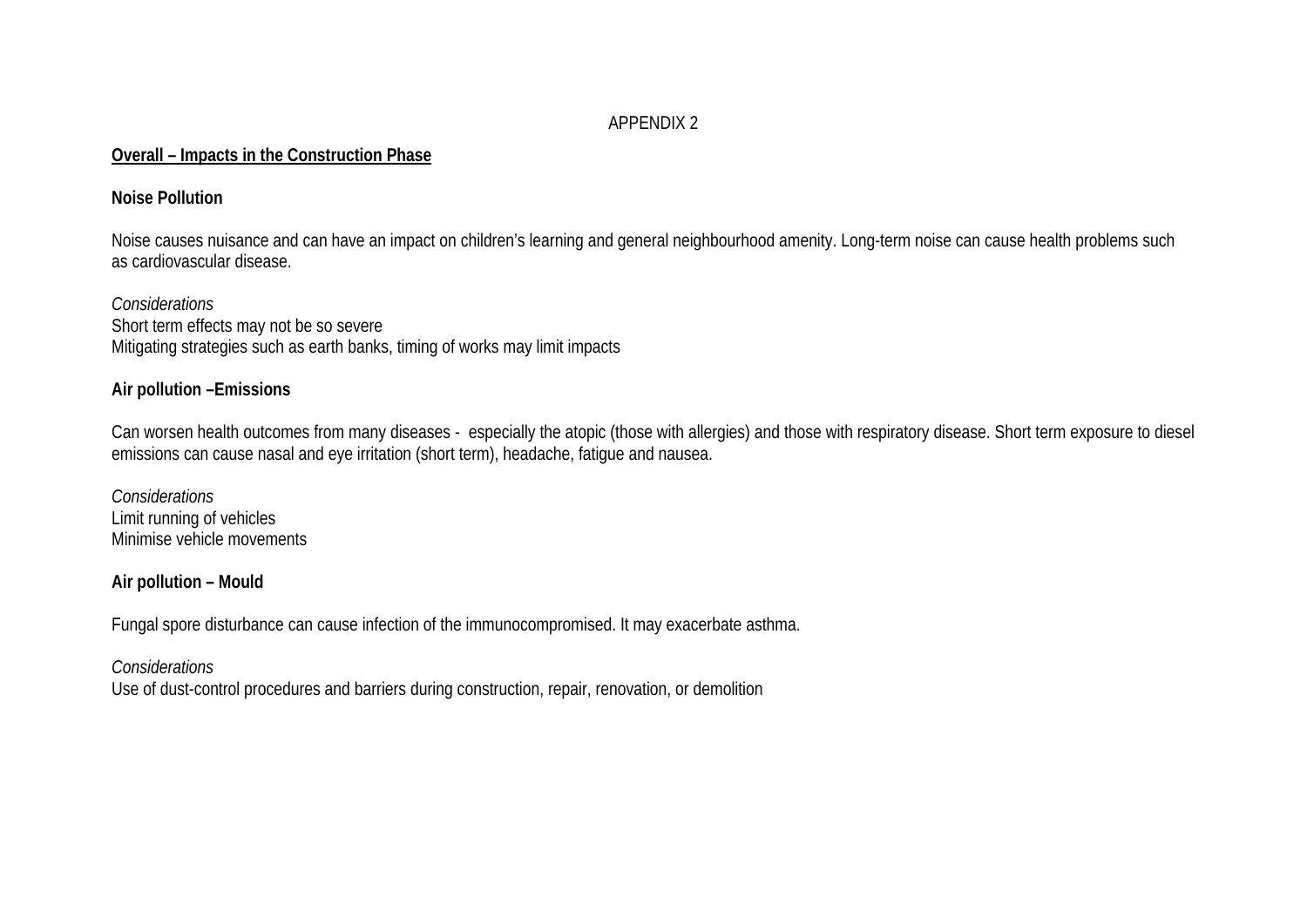#### **Construction Traffic Movements**

Emissions and noise from these vehicles and possible risk of injury may affect those living near the site or the roads along which they travel.

#### *Considerations*

Detailed phasing of the works coupled with use of appropriate vehicles, planning of loads and routes and timing of movements can all play a part in reducing the negative impacts of construction traffic.

## **Keeping sites safe**

Trauma, especially young workers in the construction industry and local children

#### *Considerations*

Good site security. Locking plant and machinery up. Good OH&S practices for workers. Minimise the movements of heavy vehicles.

### **Movement of workplace during construction**

Staff may be disrupted and patient care may be compromised unless the move is carefully planned. A particular risk is the timing of the movement between facilities.

### *Considerations:*

Good communication with staff. Ensure staff educated around new facility, new technology and new procedures prior to move. Communicate with public and referring practitioners regarding location of facilities.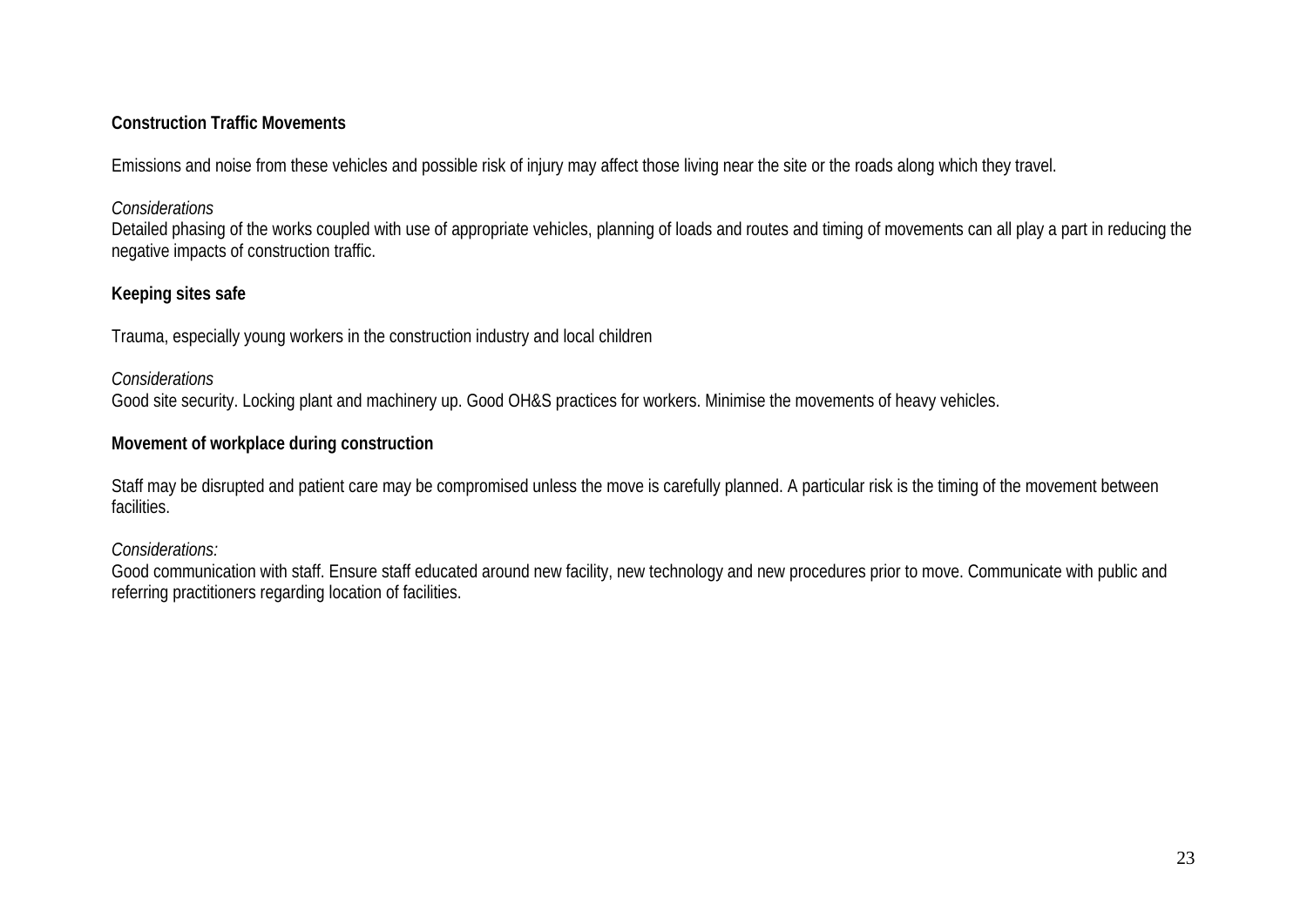#### **Trust between Hospital and local residents**

Local residents may feel a decreased level of trust with local healthcare providers if plans are not discussed. Any disruption to services should be advised well beforehand.

*Consideration:* The provision by the construction company of a dedicated resident liaison officer can minimise local angst.

### **Good employment practices**

Wherever possible, where legal, try to employ local residents to stimulate the local economy and build the local skills base.

*Consideration* Stipulate, where possible, the use of local labour in construction projects.

# **Stimulating local demand**

Wherever possible, where legal, try to ensure local suppliers are used preferentially to stimulate the local economy.

*Consideration* Stipulate, where possible, the use of local suppliers in construction projects.

# **Stimulating the local economy**

Wherever possible, where legal, try to ensure local businesses are offered franchises within the hospital. Ensure local businesses accessed by staff and patients are not disadvantaged by building works.

# *Consideration*

Stipulate, where possible, use of local businesses in hospital franchises. Ensure access to local business is maintained.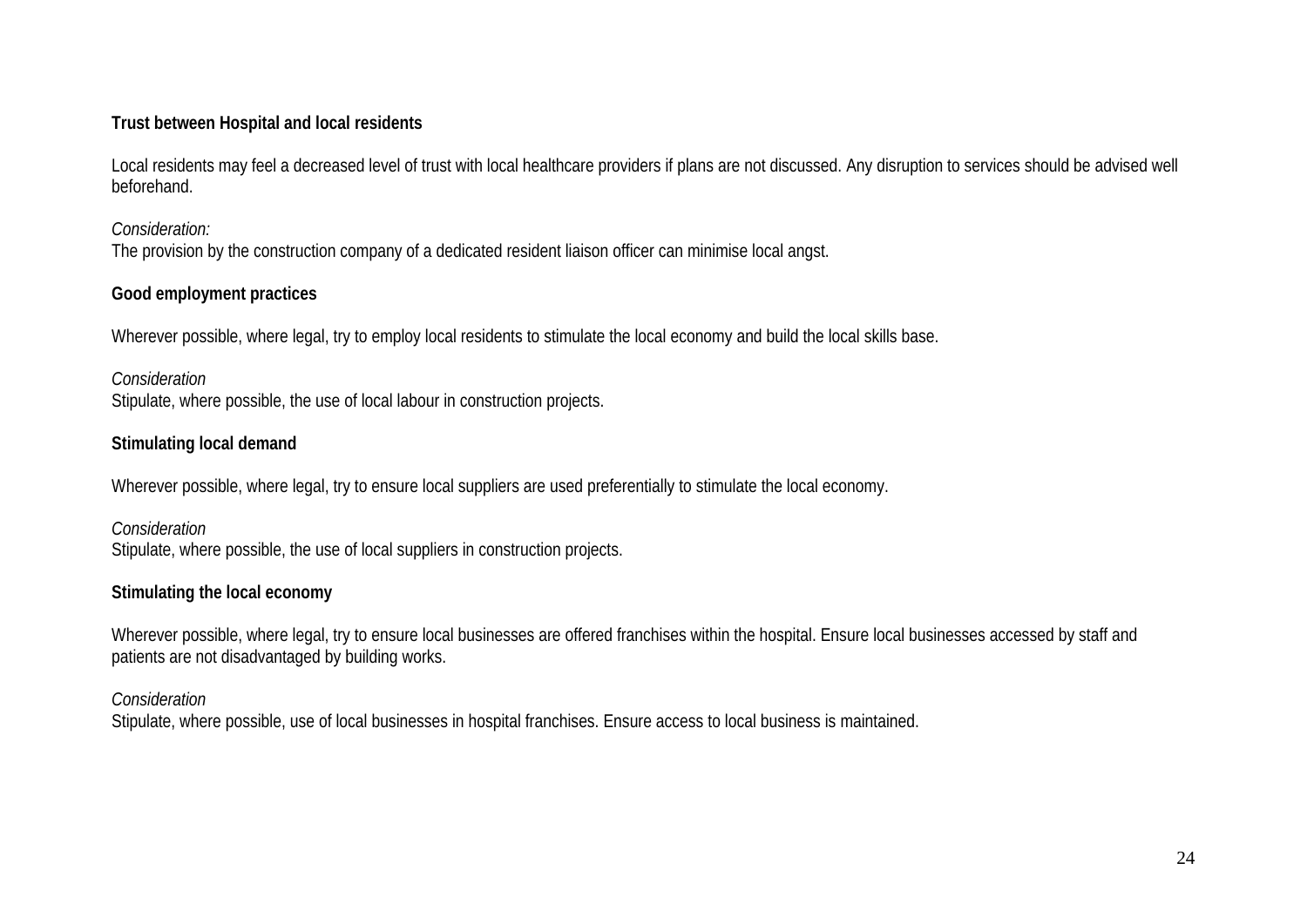#### **Staff Health**

Staff fears about the implications about new premises and ways of working, in particular the transition of services, could have negative impacts on working conditions and patient care.

#### *Considerations:*

 Clarity about which services will ultimately be located where. Good communication with staff could mitigate concerns about new ways of working and what that means for them as staff. Reinforce the positive benefits of the improved working conditions that are expected.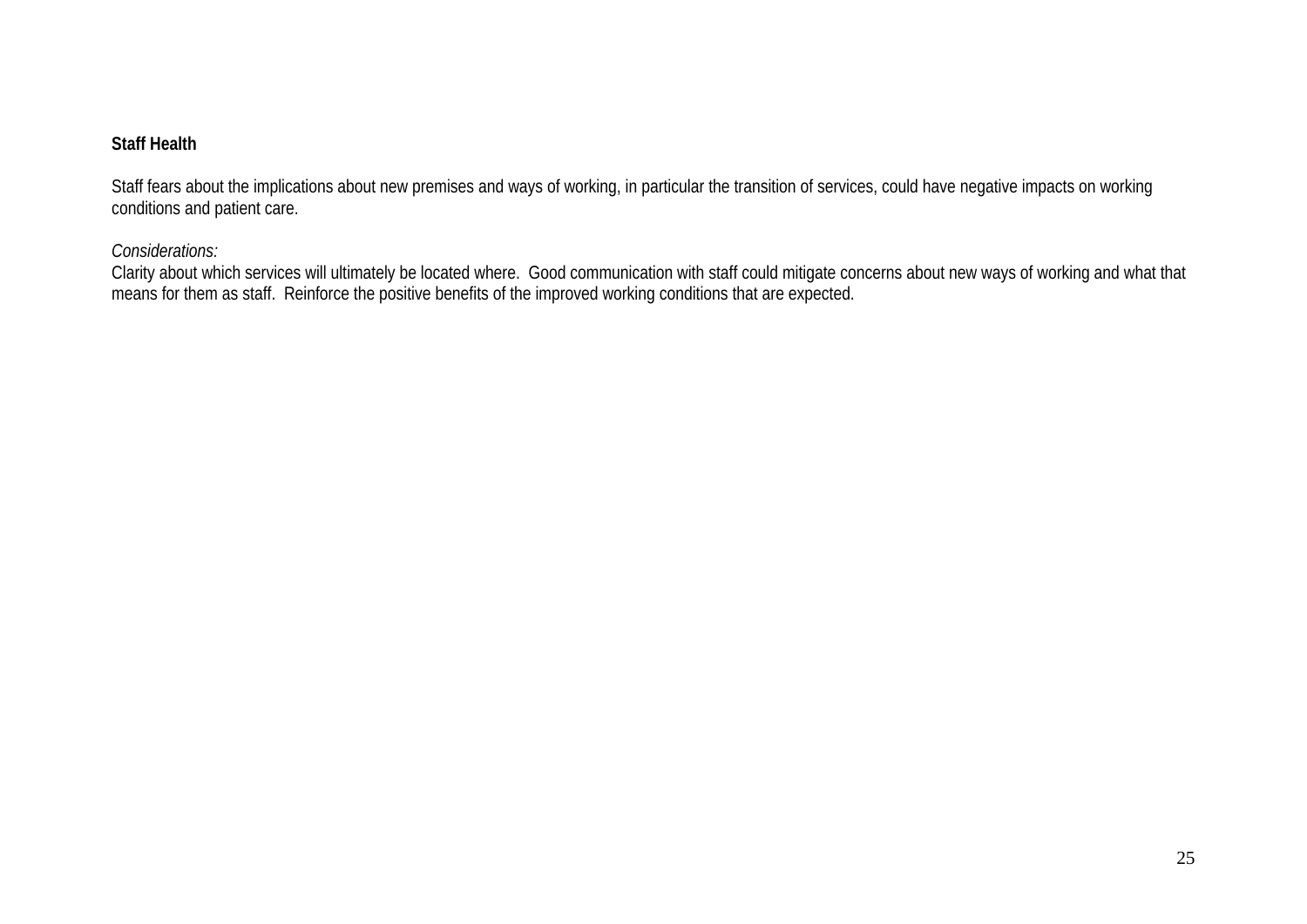#### **Literature Review**

| <b>Issue</b>                                                                                                          | Impacts                                        | <b>Modifiers</b>                                      | Trade offs                    | Impacts on<br><b>Vulnerable Groups</b>                                | Type of evidence                                                                 | Source |
|-----------------------------------------------------------------------------------------------------------------------|------------------------------------------------|-------------------------------------------------------|-------------------------------|-----------------------------------------------------------------------|----------------------------------------------------------------------------------|--------|
| <b>Noise Pollution</b>                                                                                                |                                                |                                                       |                               |                                                                       |                                                                                  |        |
|                                                                                                                       | Cardiovascular<br>health                       |                                                       | <b>New</b><br>roads/buildings |                                                                       | Cohort study                                                                     |        |
|                                                                                                                       | Children's learning                            | Timing of heavy<br>truck movements                    | <b>New</b><br>roads/buildings | Children                                                              | Aircraft noise studies,<br>one road noise study,<br>nil for construction         | 2      |
| <b>Air Pollution</b>                                                                                                  |                                                |                                                       |                               |                                                                       |                                                                                  |        |
| Particulate matter<br>release during<br>demolition/construction <sup>3</sup><br>and due to increased<br>local traffic | Worsening of<br>chronic respiratory<br>disease | Minimise<br>construction vehicle<br>movements/running | <b>New</b><br>roads/buildings | Children<br><b>Smokers</b><br><b>Diabetes</b><br><b>Heart Disease</b> | Environmental study<br>(for release)<br>Review of large<br>cohorts (for effects) | 4,5    |
|                                                                                                                       | Atopy in children<br>exposed to traffic        | Minimise<br>construction vehicle<br>movements/running | <b>New</b><br>roads/buildings | Children                                                              | Cohort study                                                                     | 6      |

<span id="page-25-0"></span> $1$  Willich, Stefan N. 1,\*; Wegscheider, Karl 2; Stallmann, Martina 2; Keil, Thomas 1 Noise burden and the risk of myocardial infarction. European Heart Journal. 27(3):276-282, February 2006 2

<span id="page-25-1"></span> $^2$  [Sanz SA, Garcia AM, Garcia A.](http://www.ncbi.nlm.nih.gov/entrez/query.fcgi?db=pubmed&cmd=Retrieve&dopt=AbstractPlus&list_uids=8282419&query_hl=7&itool=pubmed_docsum) Road traffic noise around schools: a risk for pupil's performance? Int Arch Occup Environ Health. 1993;65(3):

<span id="page-25-2"></span><sup>&</sup>lt;sup>3</sup> [Dorevitch S, Demirtas H, Perksy VW, Erdal S, Conroy L, Schoonover T, Scheff PA.](http://www.ncbi.nlm.nih.gov/entrez/query.fcgi?db=pubmed&cmd=Retrieve&dopt=AbstractPlus&list_uids=16878592&query_hl=14&itool=pubmed_docsum) Demolition of high-rise public housing increases particulate matter air pollution in communities of high-risk asthmatics. J Air Waste Manag Assoc. 2006 Jul;56(7):1022-32. 4

<span id="page-25-4"></span><span id="page-25-3"></span><sup>&</sup>lt;sup>4</sup> Brunekreef B, Forsberg B, Related Articles, Epidemiological evidence of effects of coarse airborne particles on health. Eur Respir J, 2005 Aug:26(2):309-18 <sup>5</sup> Kappos AD, Bruckmann P, Eikmann T, Englert N, Heinrich U, Hoppe P, Koch E, Krause GH, Kreyling WG, Rauchfuss K, Rombout P, Schulz-Klemp V, Thiel<br>WR, Wichmann HE. Health effects of particles in ambient air. Int J Hyg En

<span id="page-25-5"></span> $\frac{6}{6}$  $\frac{6}{6}$  $\frac{6}{6}$  Kramer U. Koch T. Ranft U. Ring J. Behrendt H. Traffic-related air pollution is associated with atopy in children living in urban areas. Epidemiology. 2000 Jan;11(1):64-70.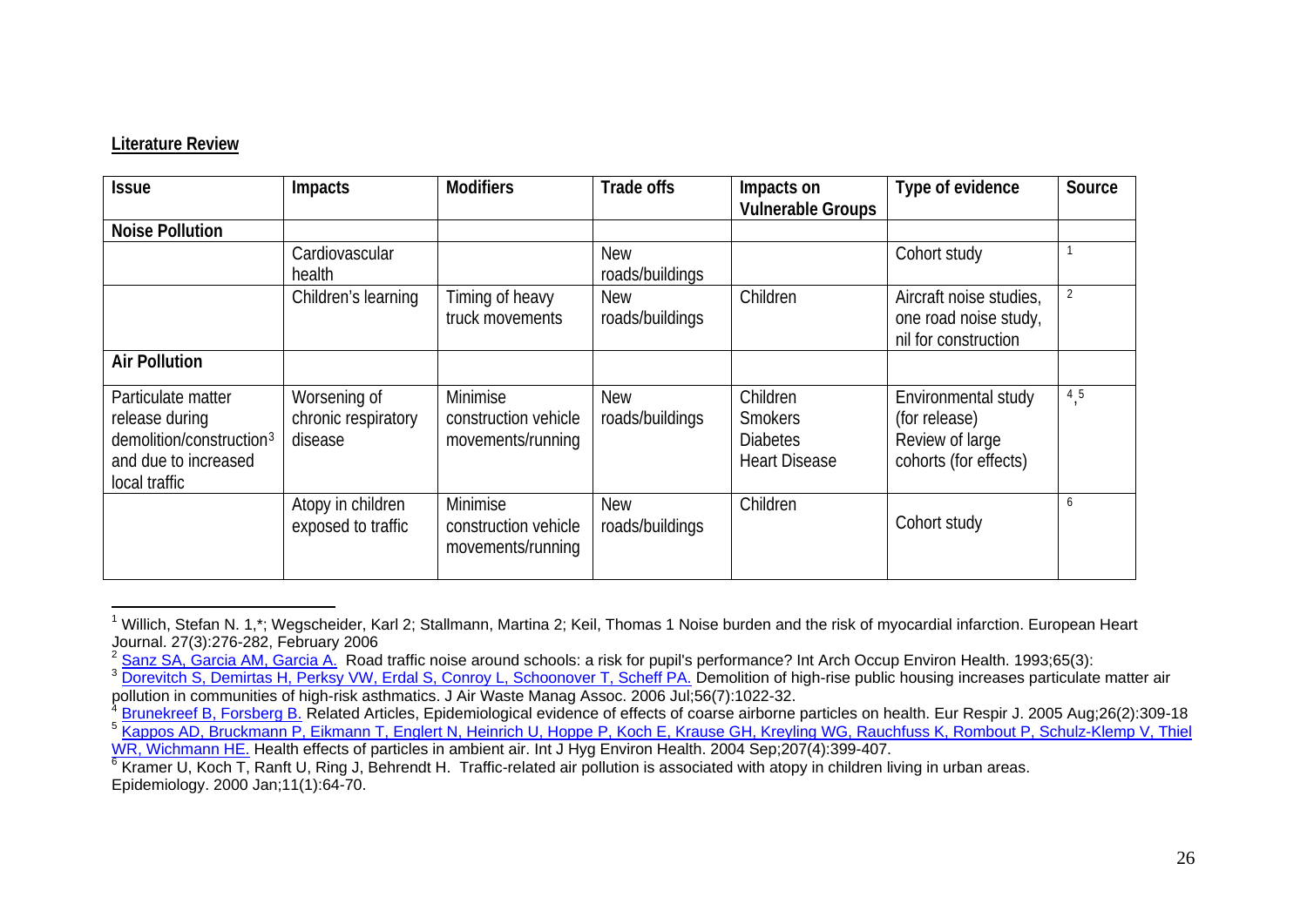| <b>Issue</b>                                    | Impacts                                                                      | <b>Modifiers</b>                                                                                                  | <b>Trade offs</b>                                         | Impacts on<br><b>Vulnerable Groups</b>      | Type of evidence                                                                                                               | Source |
|-------------------------------------------------|------------------------------------------------------------------------------|-------------------------------------------------------------------------------------------------------------------|-----------------------------------------------------------|---------------------------------------------|--------------------------------------------------------------------------------------------------------------------------------|--------|
| Fungal spore<br>disturbance                     | Airborne infection of<br>the<br>immunocompromised                            | Use of dust-control<br>procedures and<br>barriers during<br>construction, repair,<br>renovation, or<br>demolition | New buildings                                             | Immunocompromised                           | Recommendations of<br>CDC and the<br>Healthcare Infection<br><b>Control Practices</b><br><b>Advisory Committee</b><br>(HICPAC) | 78     |
| Short term exposure<br>to diesel emissions      | Nasal and eye<br>irritation (short term),<br>headache, fatigue<br>and nausea | Minimise<br>construction vehicle<br>movements/running                                                             | <b>New</b><br>road/buildings                              | Individuals with<br>allergies in particular | Review article                                                                                                                 | 9      |
| Movement of<br>workplace during<br>construction |                                                                              |                                                                                                                   |                                                           |                                             |                                                                                                                                |        |
|                                                 | Increased use of<br>health care by<br>workers                                | Not helped by good<br>social networks                                                                             |                                                           | Staff with health<br><i>issues</i>          | Prospective cohort of<br>hospital workers                                                                                      | 10     |
|                                                 | Drop in team<br>cohesiveness                                                 | Time together after<br>move                                                                                       | New facility (did<br>not compensate<br>for high workload) | Patients                                    | Very small study of<br>geriatric unit relocation                                                                               | 11     |

<span id="page-26-0"></span><sup>&</sup>lt;sup>7</sup> Sehulster L, Chinn RY Guidelines for environmental infection control in health-care facilities. Recommendations of CDC and the Healthcare Infection Control Practices Advisory Committee (HICPAC). MMWR Recomm Rep. 2003 Jun 6;52(RR-10):1-42.

<span id="page-26-2"></span><span id="page-26-1"></span><sup>&</sup>lt;sup>8</sup> Bartley, J APIC state-of-the-Art report: the role of infection control during construction in health care facilities. Am J Infect Control. 2000 Apr;28(2):156-69. <sup>9</sup> [Sydbom A](http://www.ncbi.nlm.nih.gov/entrez/query.fcgi?db=pubmed&cmd=Search&itool=pubmed_Abstract&term=%22Sydbom+A%22%5BAuthor%5D), [Blomberg A](http://www.ncbi.nlm.nih.gov/entrez/query.fcgi?db=pubmed&cmd=Search&itool=pubmed_Abstract&term=%22Blomberg+A%22%5BAuthor%5D), [Parnia S](http://www.ncbi.nlm.nih.gov/entrez/query.fcgi?db=pubmed&cmd=Search&itool=pubmed_Abstract&term=%22Parnia+S%22%5BAuthor%5D), [Stenfors N](http://www.ncbi.nlm.nih.gov/entrez/query.fcgi?db=pubmed&cmd=Search&itool=pubmed_Abstract&term=%22Stenfors+N%22%5BAuthor%5D), [Sandstrom T](http://www.ncbi.nlm.nih.gov/entrez/query.fcgi?db=pubmed&cmd=Search&itool=pubmed_Abstract&term=%22Sandstrom+T%22%5BAuthor%5D), [Dahlen SE](http://www.ncbi.nlm.nih.gov/entrez/query.fcgi?db=pubmed&cmd=Search&itool=pubmed_Abstract&term=%22Dahlen+SE%22%5BAuthor%5D). Health effects of diesel exhaust emissions. Eur Respir J. 2[0](http://www.ncbi.nlm.nih.gov/entrez/query.fcgi?db=pubmed&cmd=Search&itool=pubmed_Abstract&term=%22Sydbom+A%22%5BAuthor%5D)01 Apr;17(4):733-46.<br><sup>10</sup> Zweig S. Blake RL Jr. Health effects of relocation at work. [Jou

<span id="page-26-3"></span>

<span id="page-26-4"></span>Advanced Nursing. 14(4):298-307, 1989 Apr.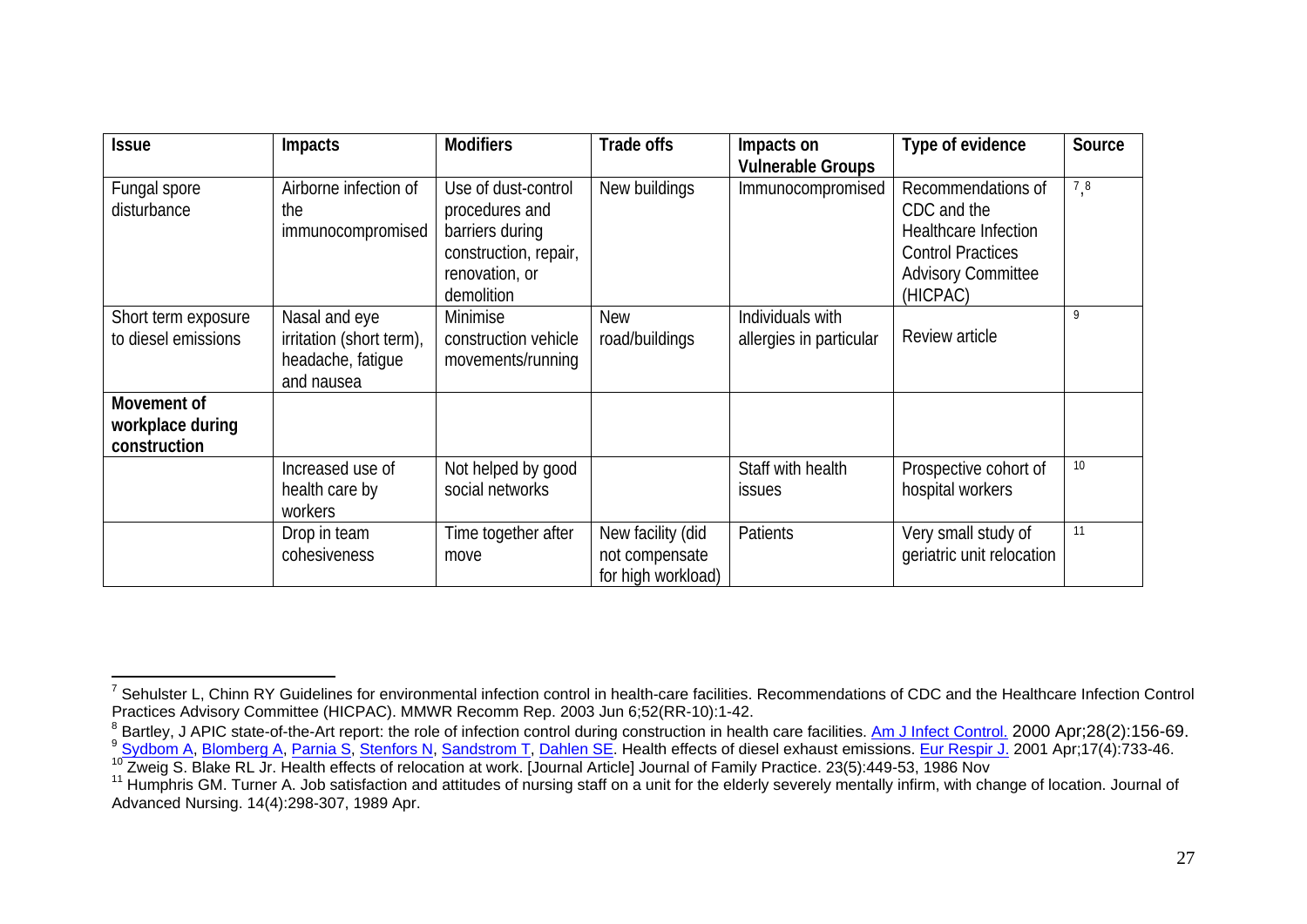| <b>Issue</b> | <b>Impacts</b>                                                                 | <b>Modifiers</b>                                                                                                                              | <b>Trade offs</b>           | Impacts on<br><b>Vulnerable Groups</b> | Type of evidence                                           | Source |
|--------------|--------------------------------------------------------------------------------|-----------------------------------------------------------------------------------------------------------------------------------------------|-----------------------------|----------------------------------------|------------------------------------------------------------|--------|
|              | Moving workplace<br>too early before<br>building was ready<br>to take patients | Ensuring building is<br>fully commissioned<br>before move                                                                                     | New building                |                                        | Description of move                                        | 12     |
|              | Provision of<br>services                                                       | Good<br>communication with<br>staff and referring<br>practitioners                                                                            |                             |                                        | Description of move                                        | ibid   |
|              | Patient safety in<br>new facility                                              | Staff education and<br>orientation through<br>facility tours,<br>education regarding<br>new equipment and<br>evacuation routes,<br>scheduling | Lengthy planning<br>process | Improved health in<br>new facility     | Description of move of<br>acute rehabilitation<br>facility | 13     |

<span id="page-27-0"></span><sup>&</sup>lt;sup>12</sup> Duffy K. Pearson A. Waters M. Moving a hospital--a once in a lifetime experience. Australian Health Review. 25(2):155-61, 2002.

<span id="page-27-1"></span><sup>&</sup>lt;sup>13</sup> Habel M. Lassen CF. Rankin S New-building occupancy. The role of nursing staff development. Journal of Nursing Staff Development. 14(1):23-9, 1998 Jan-Feb.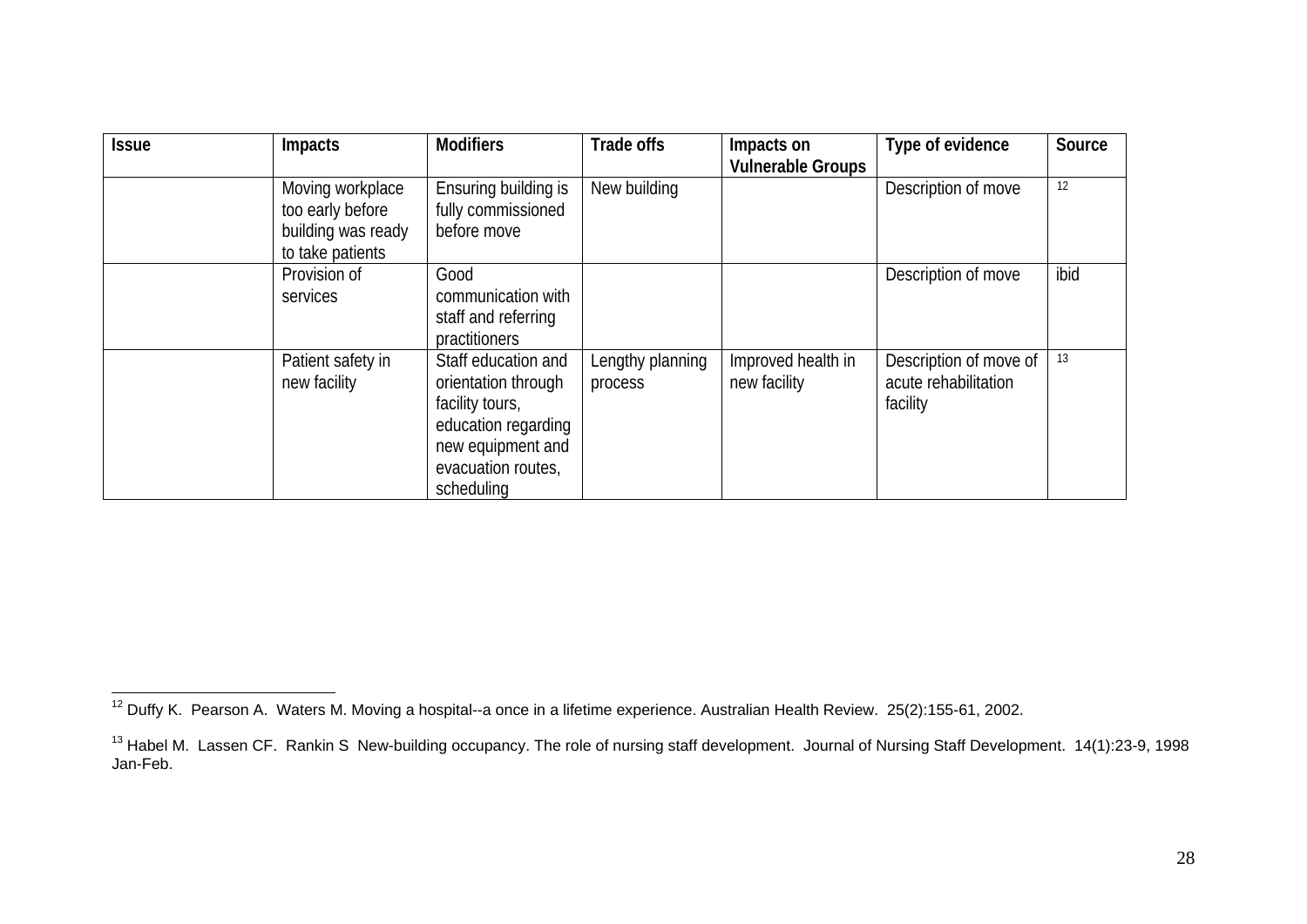#### **HIA Review**

| <b>Issue</b>                      | <b>Impacts</b>                                    | <b>Modifiers</b>                                                                                                                                                                                                                                                                       | Trade offs | Source                                                                                                                                                                                                                                                               |
|-----------------------------------|---------------------------------------------------|----------------------------------------------------------------------------------------------------------------------------------------------------------------------------------------------------------------------------------------------------------------------------------------|------------|----------------------------------------------------------------------------------------------------------------------------------------------------------------------------------------------------------------------------------------------------------------------|
| Keeping<br>residents<br>informed  | <b>Builds trust</b>                               | Newsletters, dedicated liaison officer, email and<br>telephone                                                                                                                                                                                                                         | Cost       | West Stockwell PCT HIA                                                                                                                                                                                                                                               |
| Interruptions to<br>services      | Access to water, electricity                      | Advise residents in advance                                                                                                                                                                                                                                                            | Cost       | West Stockwell PCT HIA                                                                                                                                                                                                                                               |
| Keeping sites<br>safe             | Trauma, especially for<br>children                | Good site security. Locking plant and<br>machinery up.                                                                                                                                                                                                                                 |            | <b>West Stockwell PCT HIA</b><br>North Staffordshire - redevelopment<br>and new build of Hospital and Health<br>care Facilities                                                                                                                                      |
| Keep access for<br>residents open | Decreased access may<br>increase social severance | Maintaining pedestrian walkways and driveway<br>access                                                                                                                                                                                                                                 |            |                                                                                                                                                                                                                                                                      |
| <b>Nuisance</b>                   | Noise, air pollution,<br>general well-being       | Keep hours of work and deliveries confined to<br>8am - 6pm on Mondays - Fridays inclusive,<br>unless otherwise agreed by all parties.                                                                                                                                                  |            | North Staffordshire - redevelopment<br>and new build of Hospital and Health<br>care Facilities                                                                                                                                                                       |
| Dust and<br>noise                 | Nuisance, local effects of<br>air pollution       | Timing of work, noise abatement of machinery,<br>enclosure of working areas, spraying and other<br>measure to minimise dust<br>The distance between construction and hospital<br>wards should be maximised to cut<br>down on noise and dust and soil can be banked<br>to muffle noise. |            | North Staffordshire - redevelopment and<br>new build of Hospital and Health care<br>Facilities<br>Rapid Health Impact Assessment of the<br>Royal Liverpool<br><b>Children's NHS Trust's Outline Business</b><br>Case for the<br>modernisation of children's services |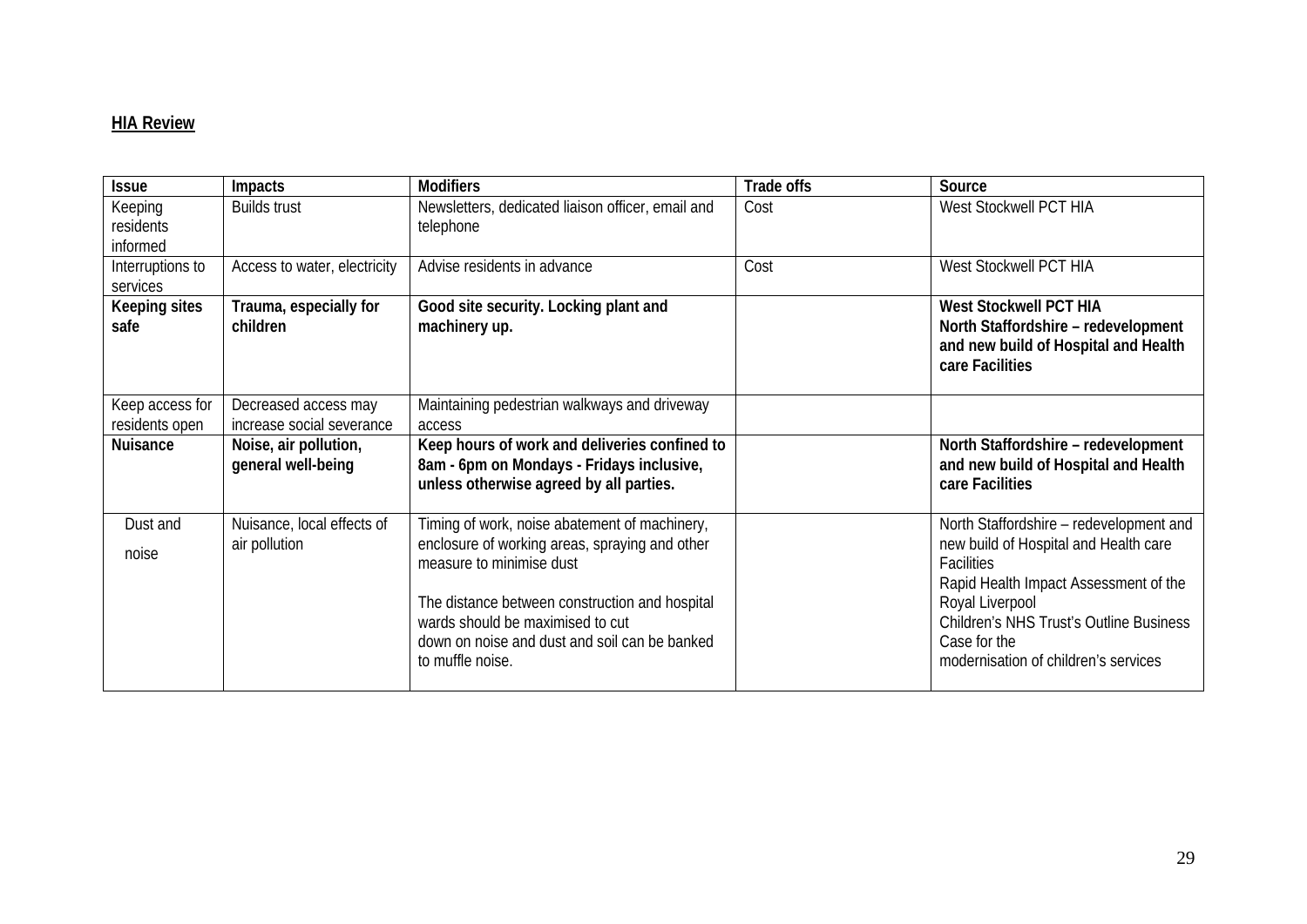| <b>Issue</b>                                       | Impacts                                                                                                                                                                                              | <b>Modifiers</b>                                                                                                                                                                                                                                                                                                                                                                                                                                                                                                                                                                                                                                                                                                                                                                                                                                              | <b>Trade offs</b>    | Source                                                                                                                                                                                                                                                                                                                                                                                                                                                                                           |
|----------------------------------------------------|------------------------------------------------------------------------------------------------------------------------------------------------------------------------------------------------------|---------------------------------------------------------------------------------------------------------------------------------------------------------------------------------------------------------------------------------------------------------------------------------------------------------------------------------------------------------------------------------------------------------------------------------------------------------------------------------------------------------------------------------------------------------------------------------------------------------------------------------------------------------------------------------------------------------------------------------------------------------------------------------------------------------------------------------------------------------------|----------------------|--------------------------------------------------------------------------------------------------------------------------------------------------------------------------------------------------------------------------------------------------------------------------------------------------------------------------------------------------------------------------------------------------------------------------------------------------------------------------------------------------|
| Construction<br><b>Traffic</b><br><b>Movements</b> | <b>Emissions and noise</b><br>from these vehicles and<br>possible risk of injury<br>may affect those living<br>near the site or the roads<br>along which they travel.                                | Detailed phasing of the works coupled with<br>use of appropriate vehicles, planning of loads<br>and routes and timing of movements can all<br>play a part in reducing the negative impacts of<br>construction traffic.                                                                                                                                                                                                                                                                                                                                                                                                                                                                                                                                                                                                                                        | Productivity, cost   | North Staffordshire -<br>redevelopment and new<br>build of Hospital and<br><b>Health care Facilities</b>                                                                                                                                                                                                                                                                                                                                                                                         |
| Occupational<br>hazards                            | Construction sites are<br>hazardous environments.                                                                                                                                                    | Good OH&S practices                                                                                                                                                                                                                                                                                                                                                                                                                                                                                                                                                                                                                                                                                                                                                                                                                                           | Better worker health | North Staffordshire -<br>redevelopment and new<br>build of Hospital and<br><b>Health care Facilities</b>                                                                                                                                                                                                                                                                                                                                                                                         |
| Provision of<br>employment                         | Provision of employment<br>directly in construction,<br>indirectly through the<br>supply chain and indirectly<br>through the demand<br>generated by the<br>workforce (e.g. housing,<br>consumables). | During the construction phase so far as is<br>possible and compatible with legal obligations,<br>every effort should be made to maximise<br>employment opportunities for local residents. All<br>relevant educational bodies should work with the<br>constructors and other local agencies to identify<br>opportunities and offer training. They should seek<br>to boost the number of people qualified in the<br>construction skills needed to build the new<br>hospitals and medical school and to meet the<br>demands of the construction industry<br>If it is not possible to employ local people, it is<br>important that that local people know the reasons<br>for this (e.g. local people with the skills are<br>already employed elsewhere; belief that free<br>trade laws do not allow for the Trust to specify<br>local workers are employed, etc). |                      | North Staffordshire -<br>redevelopment and new<br>build of Hospital and<br><b>Health care Facilities</b><br>Rapid Health Impact<br>Assessment of the Royal<br>Liverpool<br><b>Children's NHS Trust's</b><br><b>Outline Business Case for</b><br>the<br>modernisation of<br>children's services<br>R apid Health Impact<br><b>Assessment of Aintree</b><br><b>Hospitals NHS</b><br>Trust proposal to build an<br><b>Elective Care Centre at the</b><br><b>University Hospital</b><br>Aintree site |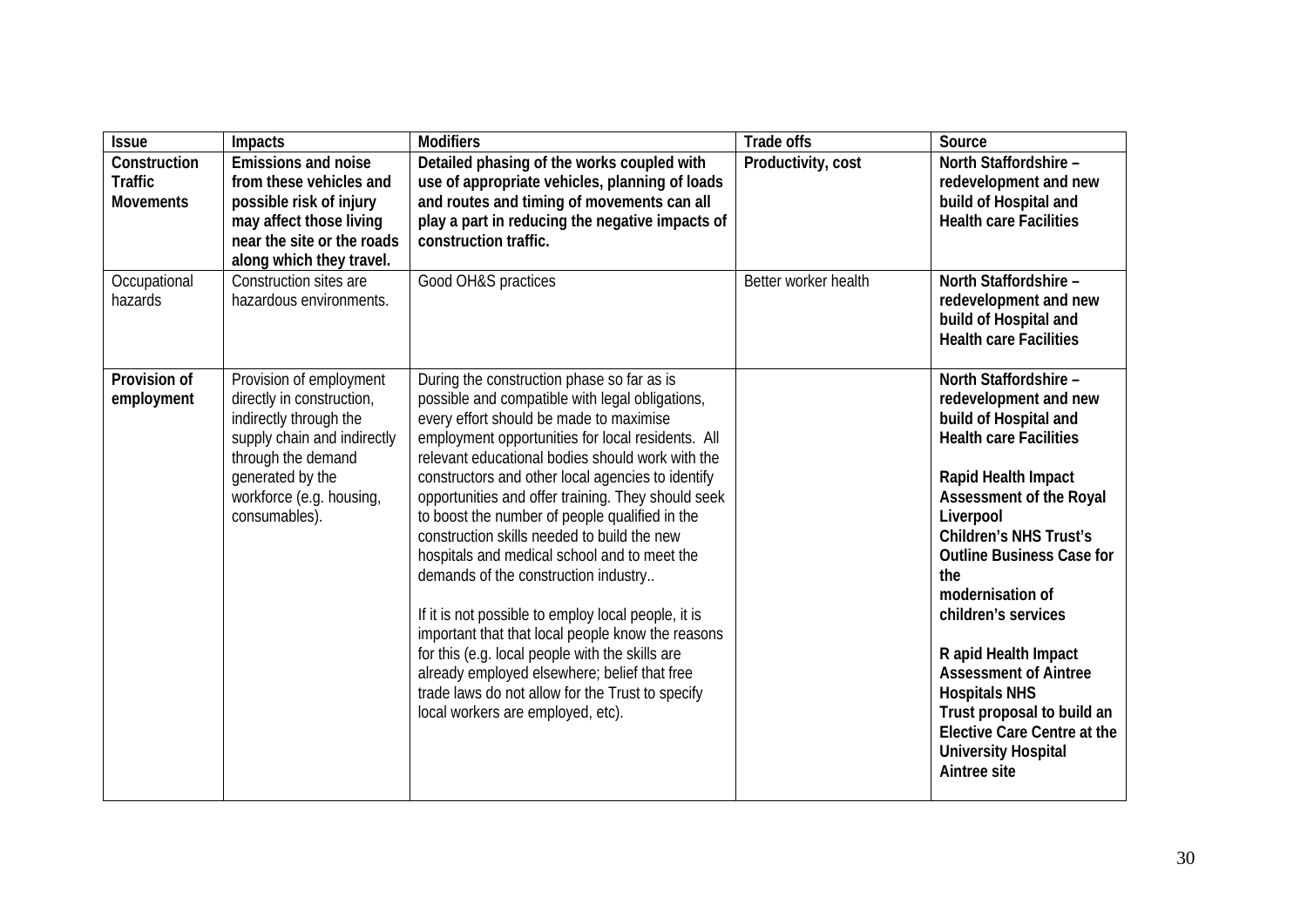| <b>Issue</b>                            | Impacts                                                                                                                                                                                                                                                                                                 | <b>Modifiers</b>                                                                                                                                                                                                    | <b>Trade offs</b> | Source                                                                                                                                                                                                                                                                                         |
|-----------------------------------------|---------------------------------------------------------------------------------------------------------------------------------------------------------------------------------------------------------------------------------------------------------------------------------------------------------|---------------------------------------------------------------------------------------------------------------------------------------------------------------------------------------------------------------------|-------------------|------------------------------------------------------------------------------------------------------------------------------------------------------------------------------------------------------------------------------------------------------------------------------------------------|
| Stimulation of<br>local supply<br>chain | Construction and fitting out<br>of the new hospitals will<br>require many millions of<br>pounds worth of materials.<br>In so far as these can be<br>sourced from local<br>suppliers, local businesses<br>will be stabilised and<br>stimulated and further local<br>employment opportunities<br>created. | So far as is possible and compatible with legal<br>obligations, every effort should be made to<br>source construction materials and services from<br>local suppliers and to specify materials with this in<br>mind. |                   | North Staffordshire -<br>redevelopment and new<br>build of Hospital and<br><b>Health care Facilities</b><br>Rapid Health Impact<br>Assessment of the Royal<br>Liverpool<br><b>Children's NHS Trust's</b><br><b>Outline Business Case for</b><br>the<br>modernisation of<br>children's services |
| Local economy                           | Access to local shops                                                                                                                                                                                                                                                                                   | There is a need to ensure the flow of patients to<br>the shops and services locally is maintained, e.g.<br>provision of pedestrian entrance to the new<br>hospital.                                                 |                   | Rapid Health Impact<br><b>Assessment of the Royal</b><br>Liverpool<br><b>Children's NHS Trust's</b><br><b>Outline Business Case for</b><br>the<br>modernisation of<br>children's services                                                                                                      |
|                                         | Opportunities for local<br>businesses                                                                                                                                                                                                                                                                   | Consideration should be given to commercial<br>services in the hospital being franchised<br>out to local traders.                                                                                                   |                   | Rapid Health Impact<br>Assessment of the Royal<br>Liverpool<br><b>Children's NHS Trust's</b><br><b>Outline Business Case for</b><br>the<br>modernisation of<br>children's services                                                                                                             |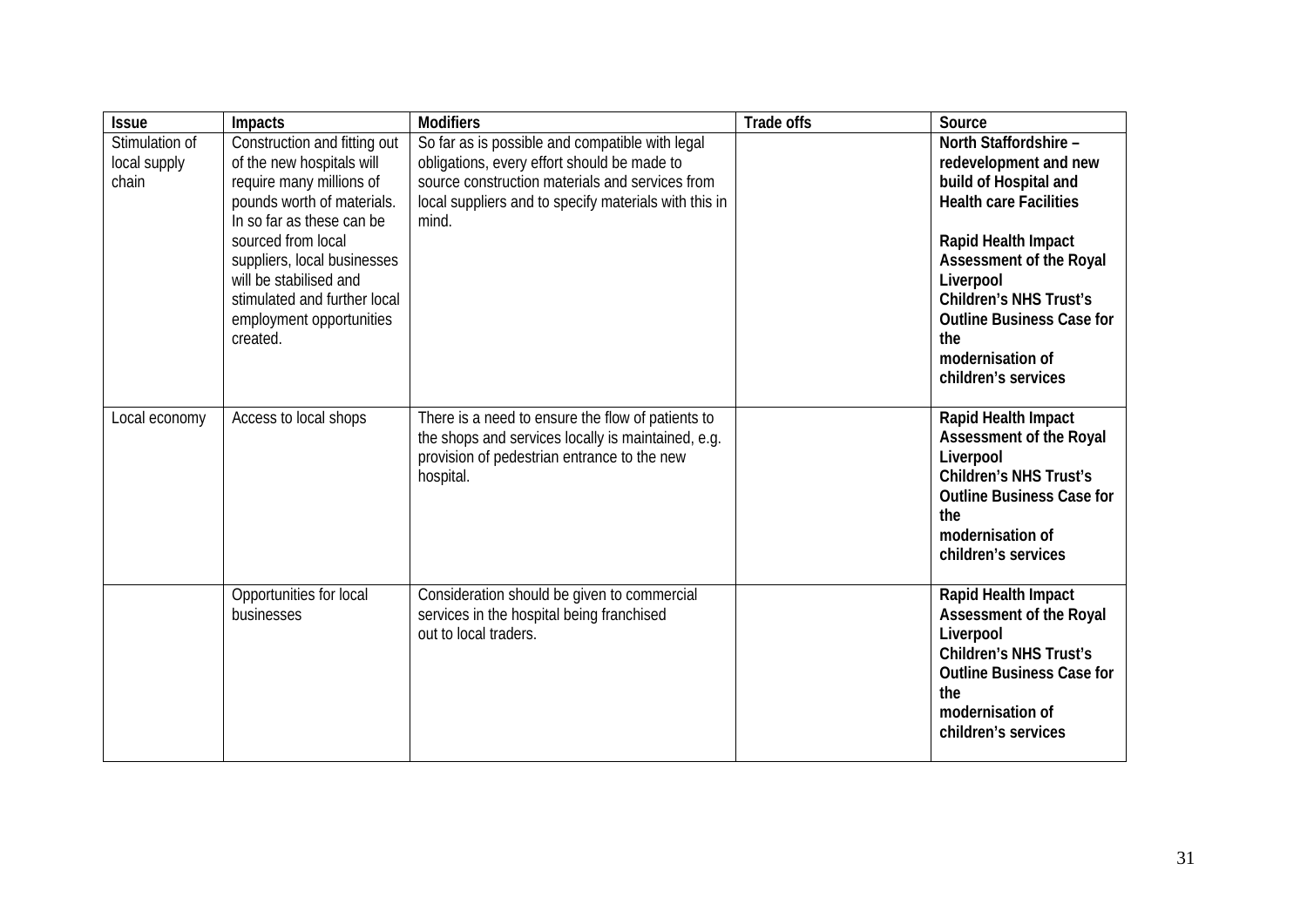| <b>Issue</b> | <b>Impacts</b>                | <b>Modifiers</b>                                | Trade offs                    | Source                          |
|--------------|-------------------------------|-------------------------------------------------|-------------------------------|---------------------------------|
| Staff health | Staff fears about the         | Clarity about which services will ultimately be | New health premises and       | Rapid Health Impact             |
|              | implications about new        | located where.                                  | service reconfigurat-ions     | <b>Assessment of Mersey</b>     |
|              | premises and ways of          | o Good communication with staff                 | can have an immediate and     | Care NHS                        |
|              | working, in particular the    | could mitigate concerns about                   | direct effect on the target   | <b>Trust's Outline Business</b> |
|              | transition of services, could | new ways of working and what                    | population by increasing      | <b>Case for Mental Health</b>   |
|              | have negative impacts on      | that means for them as staff.                   | access to, and quality of,    | and                             |
|              | working conditions and        | o Reinforce the positive benefits of            | health services for patients  | <b>Learning Disability</b>      |
|              | patient care.                 | the improved working conditions                 | (which should result in       | <b>Services</b>                 |
|              | However, given the poor       | that are expected                               | improved health outcomes)     |                                 |
|              | conditions of many of         |                                                 | and improving working         |                                 |
|              | Mersey Care's current         |                                                 | conditions for staff.         |                                 |
|              | premises, new                 |                                                 | But they can also have        |                                 |
|              | premises and ways of          |                                                 | unintended negative           |                                 |
|              | working should result in      |                                                 | consequences by reducing      |                                 |
|              | positive impacts, certainly   |                                                 | access for patients and       |                                 |
|              | during the operational        |                                                 | worsening working             |                                 |
|              | phase.                        |                                                 | conditions for staff.         |                                 |
|              |                               |                                                 | Access to services can        |                                 |
|              |                               |                                                 | directly impact on the health |                                 |
|              |                               |                                                 | of service users whereas the  |                                 |
|              |                               |                                                 | quality of one's working      |                                 |
|              |                               |                                                 | conditions impact on an       |                                 |
|              |                               |                                                 | individual's health and well- |                                 |
|              |                               |                                                 | being.                        |                                 |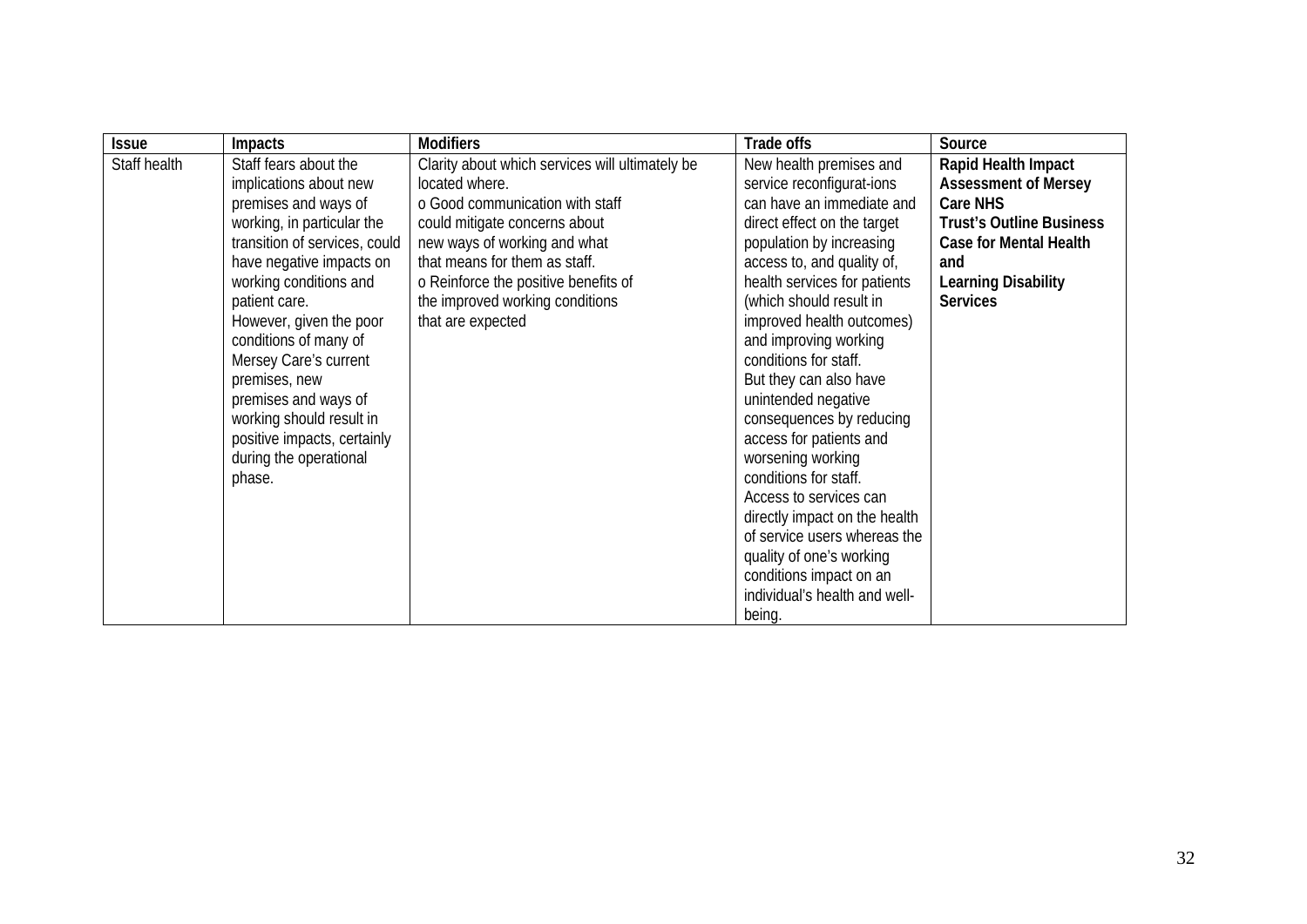#### APPENDIX 3

Questions for structured interviews

#### **Background:**

A Steering Committee has been established to undertake a Health Impact Assessment of the Redevelopment of Liverpool Hospital. A review of literature on the potential impacts over a significant length of time and previous experiences have led us to the decision to focus on the construction phase of the redevelopment.

We will be focussing on two key impacts arising from the Redevelopment Construction, and these are:

- 1. Health and wellbeing of staff and the local community
- 2. Traffic and parking issues

You have been chosen as a representative of a group who may be affected by the construction of the redevelopment of Liverpool Hospital. We would like to ask you a number of questions regarding the potential negative and positive impacts or effects of the construction phase. The information that you provide will be treated confidentially and names and positions will not be used in any report that may arise.

The construction phase will potentially involve:

- Establishing a new direct road link northwards from the hospital along the western side of the railway line connecting to the Hume Highway
- Provision of an elevated pedestrian connection over the railway line
- An increase in construction traffic in the area around the hospital
- The temporary re-location of staff and services within the hospital
- An increase in traffic in Manning and Scrivener Streets, Warwick Farm

# Thank you for your time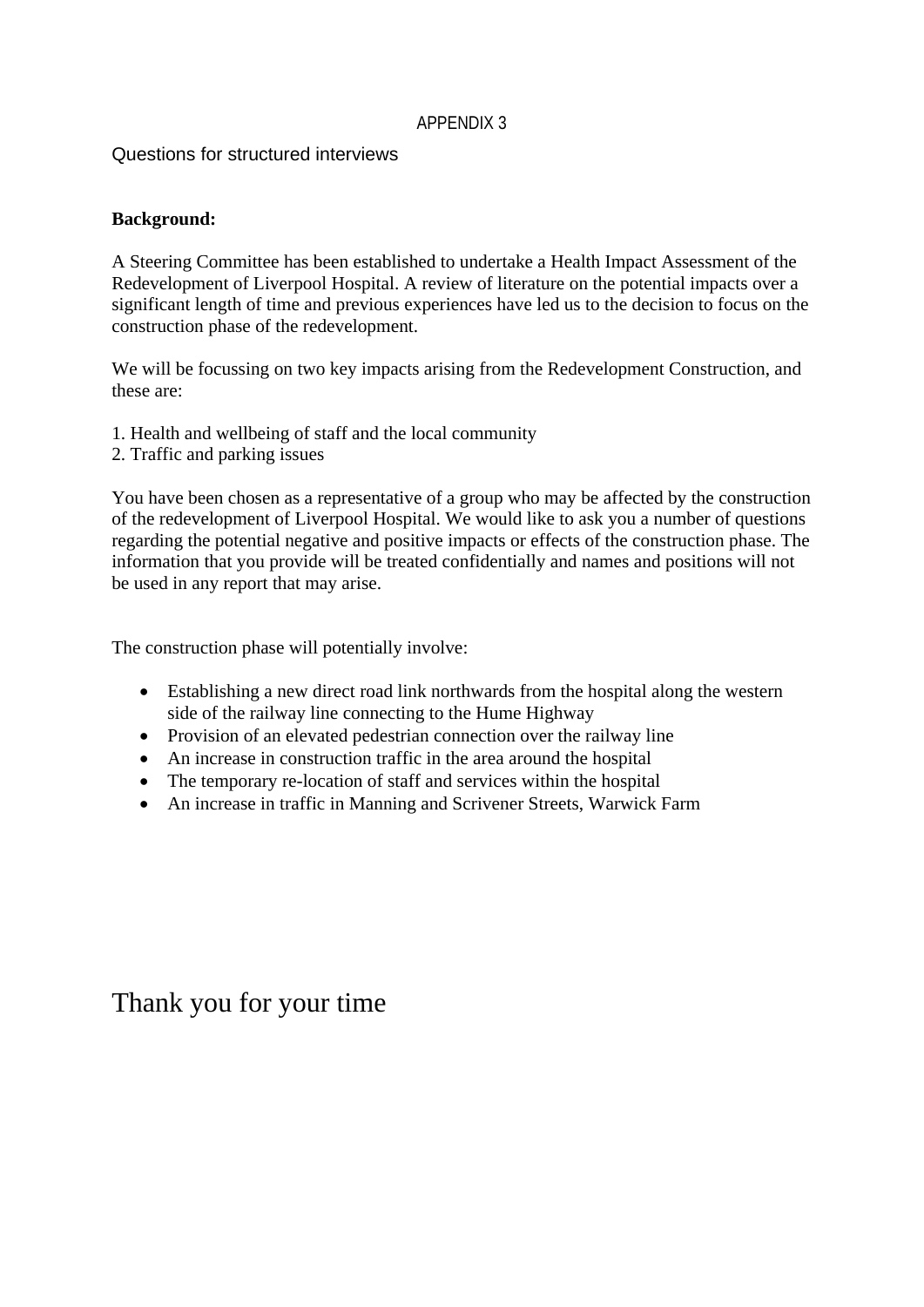# A. In relation to the health and wellbeing of staff/the local community

1. In your opinion what will be some of the effects (positive or negative) on **community safety** because of the construction in and around the hospital?

#### 2. Will there be negative or positive effects from:

|                                                           | Yes | No | <b>Unsure</b> | $+ve$ | -ve |
|-----------------------------------------------------------|-----|----|---------------|-------|-----|
| Extra rubbish and debris                                  |     |    |               |       |     |
| Curious children and adults who may<br>enter the worksite |     |    |               |       |     |
| Reduced child play and activity                           |     |    |               |       |     |
| Disruptions to current fire exit and<br>escape plans      |     |    |               |       |     |

- 3. What actions or strategies could be useful in reducing the impacts or effects that you have identified in questions 1 or 2?
- 4. Who do you think will be affected by the effects you have identified? *Prompt:* (All staff/the whole community or population or various groups)
- 5. Will the impact be different for any vulnerable, marginalised or disadvantaged groups of staff or groups in the local community?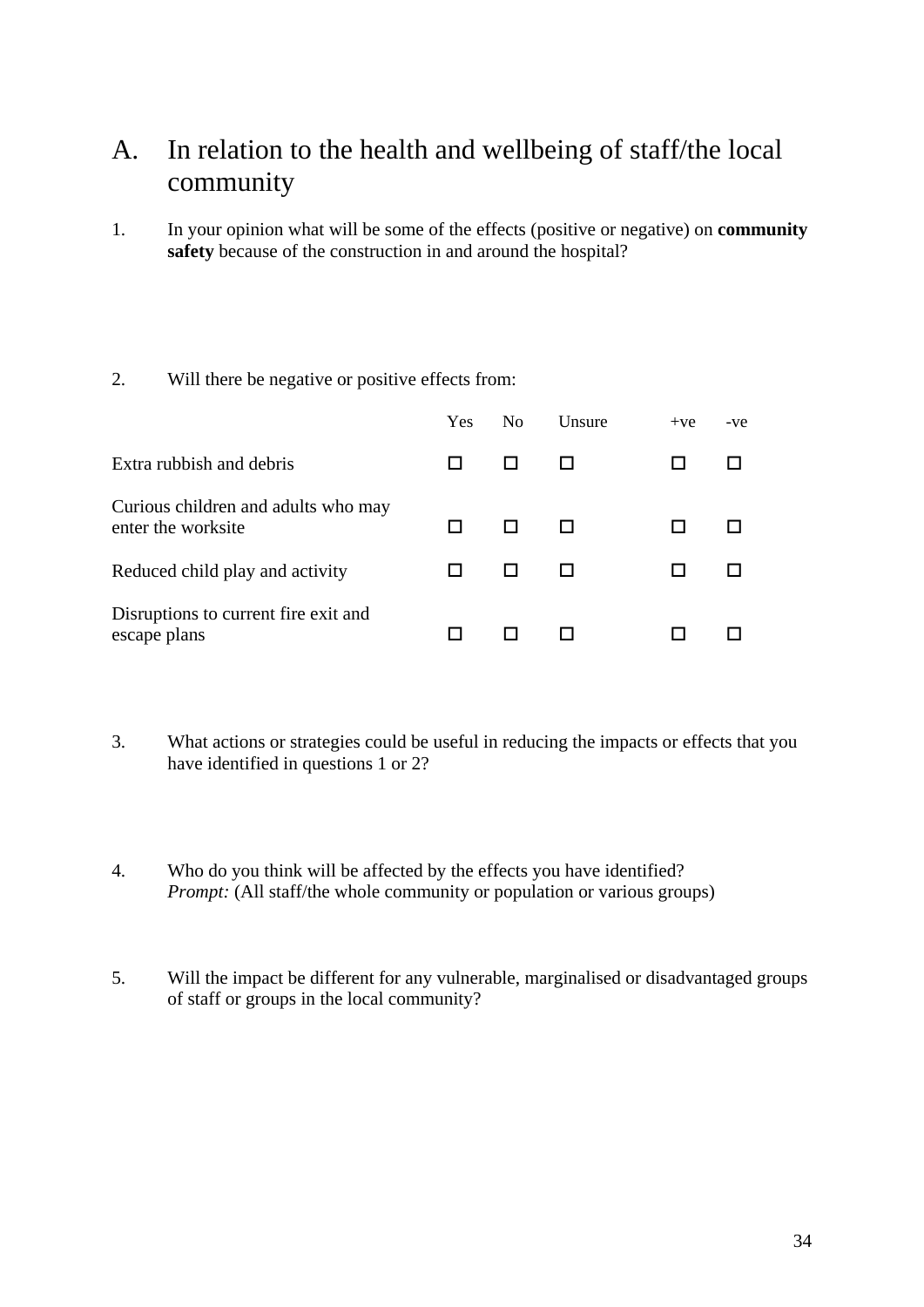# B. In relation to the health and wellbeing of staff

1. In your opinion what will be some of the effects (positive or negative) on **staff** because of the construction in and around the hospital?

#### 2. Will there be negative or positive effects from:

|                                                    | Yes | N <sub>o</sub> | Unsure | $+ve$ | -ve |
|----------------------------------------------------|-----|----------------|--------|-------|-----|
| Temporary relocation of staff and/or<br>services   |     |                |        |       |     |
| Possible traffic congestion and<br>reduced parking |     |                |        |       |     |
| Noise and disruptions                              | ப   |                |        |       |     |
| Educating staff about the construction             | ப   |                |        |       |     |
| Changes to recreation options for staff            |     |                |        |       |     |

- 3. What actions or strategies could be useful in reducing the impacts or effects that you have identified in question 1 or 2?
- 4. Who do you think will be affected by the things you have identified? (Prompt: all staff/the whole community or population or various groups)
- 5. Will the impact be different for any of the vulnerable, marginalised or disadvantaged groups of staff or groups in the local community?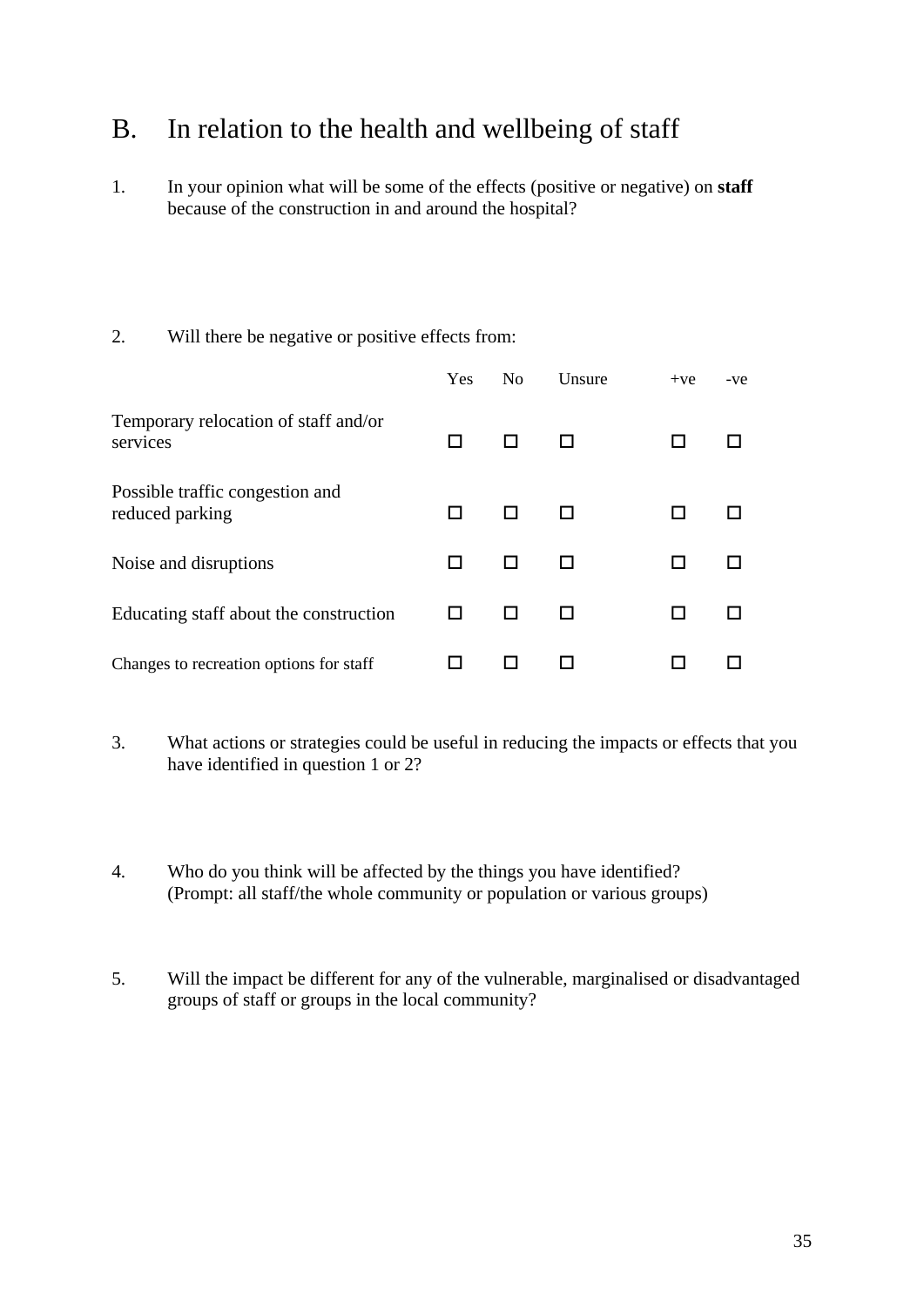# C. In relation to the health and wellbeing of the local community

- 1. In your opinion what will be some of the effects (positive or negative) on the **local community** because of the construction in and around the hospital?
- 2. Will there be negative or positive effects from:

|                                               | Yes | N <sub>0</sub> | Unsure | $+ve$ | $-ve$ |
|-----------------------------------------------|-----|----------------|--------|-------|-------|
| Having defined construction hours             |     |                |        |       |       |
| Noise and dust                                | H   |                |        |       |       |
| Changes to access to homes, school<br>or TAFE | ΙI  |                |        |       |       |
| Use of public transport                       | ΙI  |                |        | ΙI    |       |
| Walking or cycling                            | ΙI  |                |        |       |       |
| Extra signage to advise of changes            |     |                |        |       |       |

- 3. What actions or strategies could be useful in reducing the impacts or effects that you have identified in question 1 or 2?
- 4. Who, in your opinion, will be affected by the things you have identified? (Prompt: all staff/the whole community or population or various groups)
- 5. Will the impact be different for any of the vulnerable, marginalised or disadvantaged groups of staff/in the local community?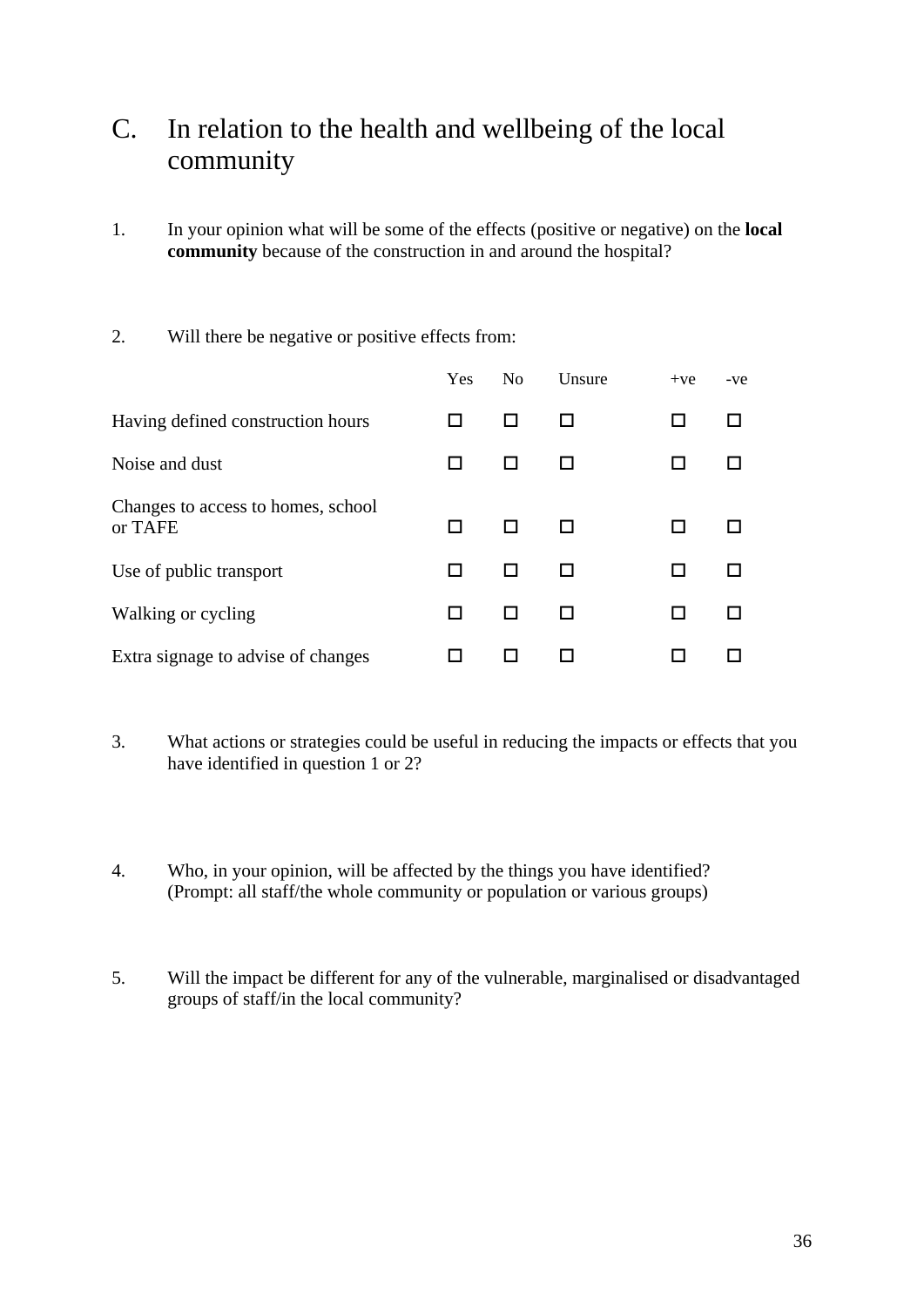# D. In relation to traffic and parking issues arising from the construction

1. In your opinion what will be some of the effects (positive or negative) on **traffic congestion and access** because of the construction in and around the hospital?

#### 2. Will there be negative or positive effects from:

|                                                                           | Yes. | No | Unsure | $+ve$ | -ve |
|---------------------------------------------------------------------------|------|----|--------|-------|-----|
| Increase in amount of traffic                                             |      |    |        |       |     |
| Delays or road closures                                                   |      |    |        |       |     |
| Temporary pedestrian or vehicle access<br>Lighting and signage of changes |      |    |        |       |     |

- 3. What actions or strategies could be useful in reducing the impacts or effects that you have identified in question 1 or 2?
- 4. In your opinion, who will be affected by the things you have identified? (Prompt: all staff/the whole community or population or various groups)
- 5. Will the impact be different for any of the vulnerable, marginalised or disadvantaged groups of staff/in the local community?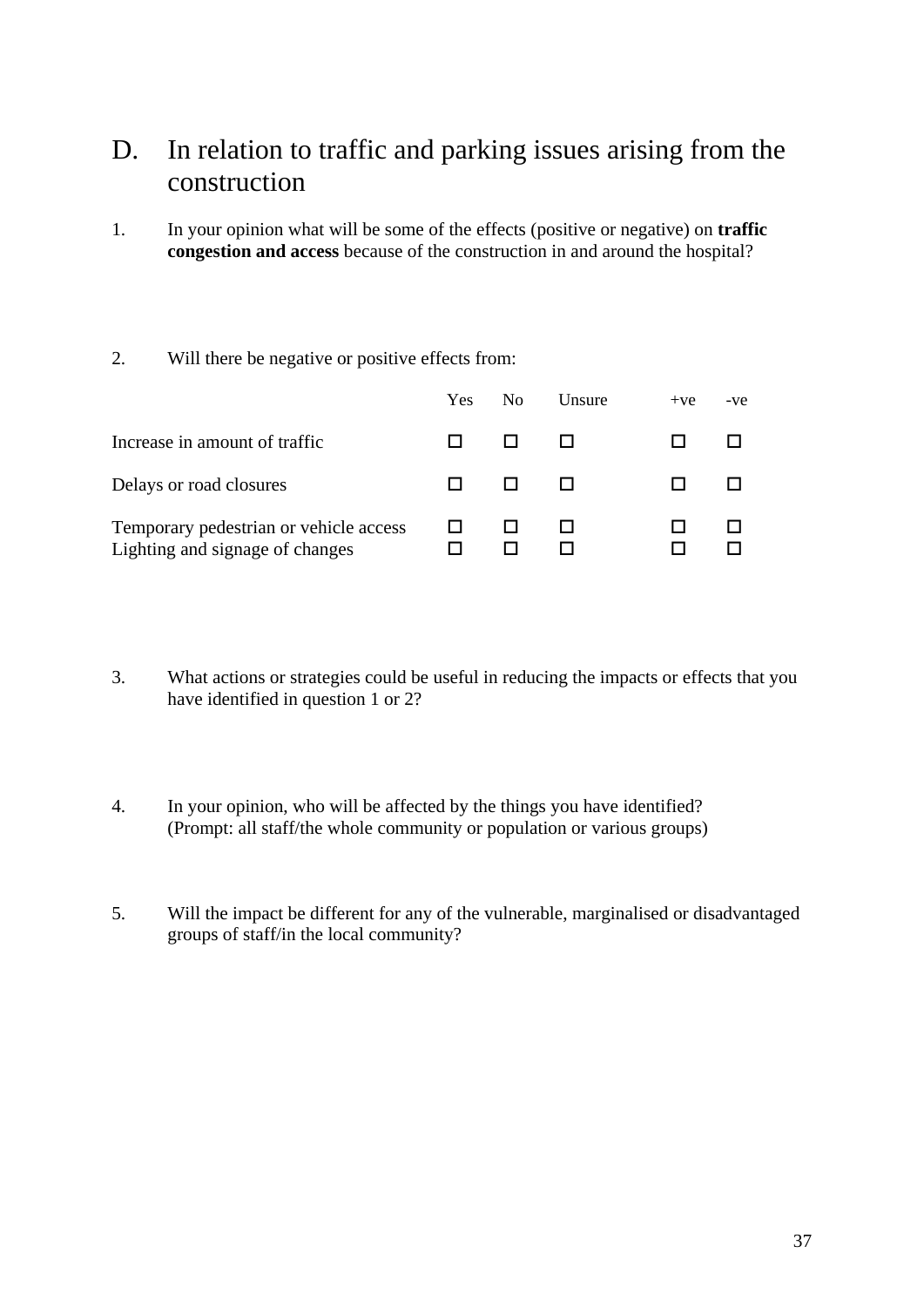# E. In relation to traffic and parking issues arising from the construction

- 1. In your opinion what will be some of the effects (positive or negative) on **parking** because of the construction in and around the hospital?
- 2. Will there be negative or positive effects from:

|                                          | Yes | N <sub>0</sub> | Unsure | $+ve$ | -ve |
|------------------------------------------|-----|----------------|--------|-------|-----|
| Reduced parking                          |     |                |        |       |     |
| Lighting and visibility of parking areas |     |                |        |       |     |
| Safety and security of parking areas     |     |                |        |       |     |
| Ground surfaces for parking              |     |                |        |       |     |
| Temporary personal emergency<br>features |     |                |        |       |     |

- 3. What actions or strategies could be useful in reducing the impacts or effects that you have identified in questions 1 or 2?
- 4. Who, in your opinion, will be affected by the things you have identified? (Prompt: all staff/the whole community or population or various groups)
- 5. Will the impact be different for any of the vulnerable, marginalised or disadvantaged groups of staff/in the local community?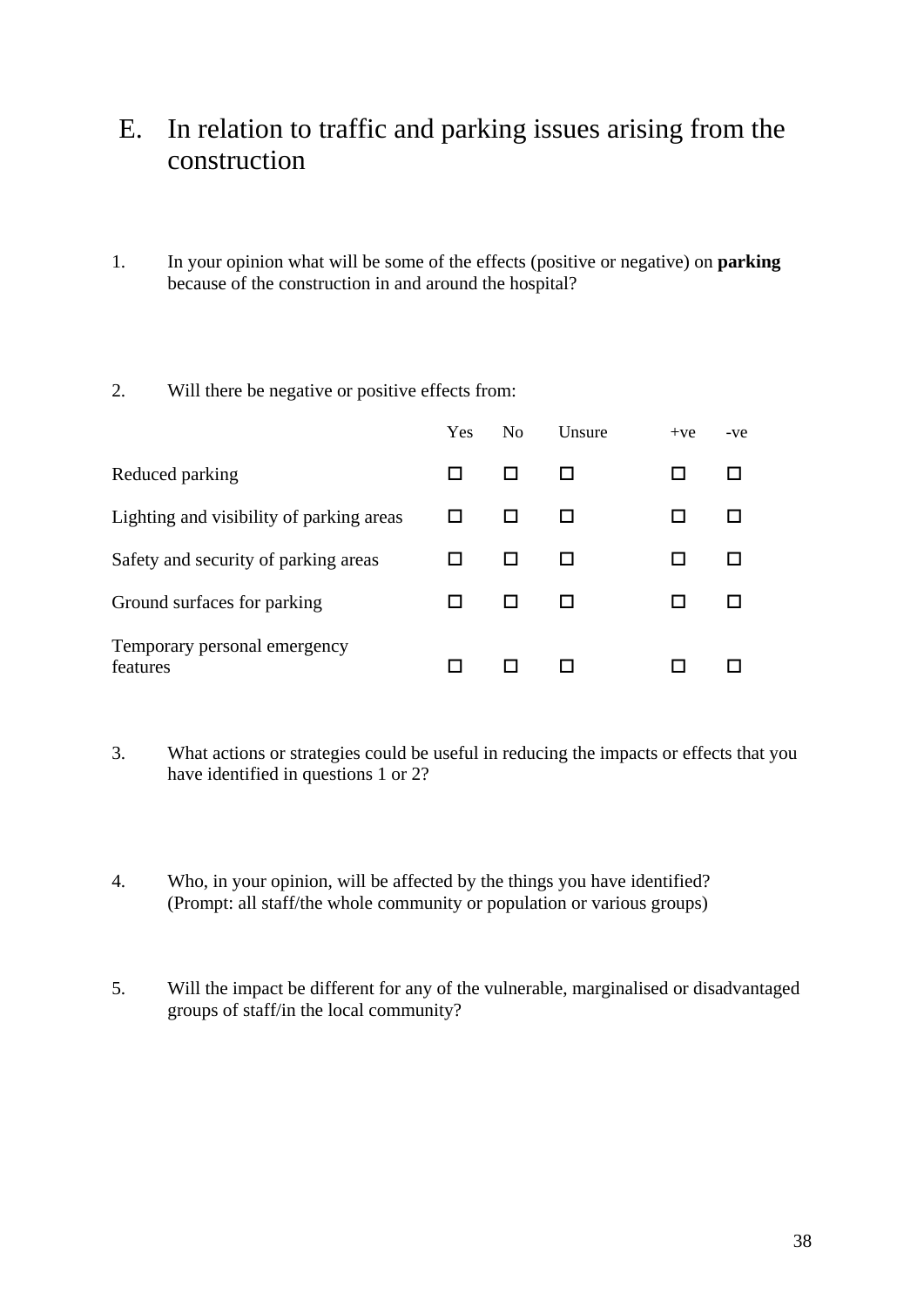# F. In relation to traffic and parking issues arising from the construction

1. In your opinion what will be some of the effects (positive or negative) from **construction vehicles** because of the construction in and around the hospital?

#### 2. Will there be negative or positive effects from:

|                     | Yes          | N <sub>0</sub> | Unsure       | $+ve$ | -ve |
|---------------------|--------------|----------------|--------------|-------|-----|
| Air quality         | ப            |                | $\mathbf{L}$ | H     |     |
| Noise               | $\mathsf{L}$ |                | $\mathbf{L}$ | LΙ    |     |
| Safety and security | $\mathsf{L}$ |                | $\perp$      | LΙ    |     |
| Increase in traffic | ΙI           |                |              |       |     |

- 3. What actions or strategies could be useful in reducing the impacts or effects that you have identified in question 1 or 2?
- 4. In your opinion, who will be affected by the things you have identified? (Prompt: all staff/the whole community or population or various groups)
- 5. Will the impact be different for any of the vulnerable, marginalised or disadvantaged groups of staff/in the local community?

*THANK YOU FOR YOUR TIME – this will be very helpful in identifying the best way forward in the construction phase of the hospital.*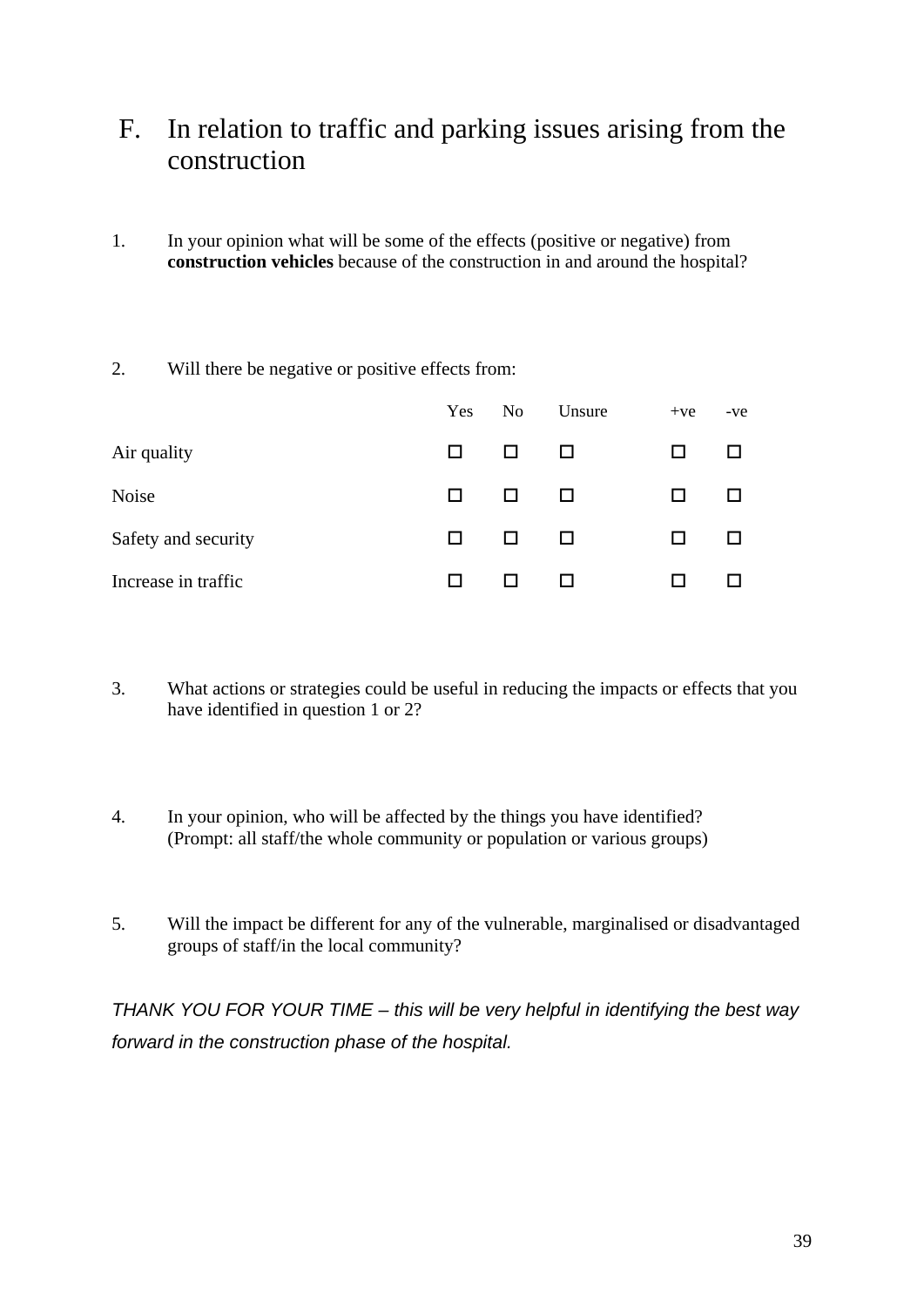# APPENDIX 4

## Profiling the Population

The population profile helps to establish an overview of the affected population, helps to identify potentially vulnerable groups and establishes a baseline against which possible future health impacts can be assessed.

*(Health Impact Assessment Guidance, Institute of Public Health in Ireland, April 2006)* 

The following information has been collated to provide:

- General information on the Liverpool and South West Sydney community
- An understanding of health status
- An understanding of socio-economic status
- Information on key characteristics which relate to the impacts being examined in this HIA

## **The Liverpool Hospital Catchment**

In 2003/04 90% of services provided by Liverpool Hospital (LH) were delivered to residents of the following Local Government Areas (LGAs) - Bankstown, Fairfield, Liverpool, Campbelltown, Camden and Wollondilly. This geographic area is referred to as the Western Zone (WZ) or South West. Figure 1 below shows the supply of services at LH by LGA of residence within the WZ.





Source: FlowInfo Ver 7.0

## **Population Size, Growth and Diversity**

- General information regarding population size, growth and diversity is provided in Table 1;
- The estimated population of the Western Zone (former South Western Sydney Area Health Service) in 2006 is 839,800. This is projected to increase to 959,000 by 2016. This is an increase of 119,200 or 14%;
- In 2006, the est. population of Liverpool LGA is 175,670, growing to 225,590 by 2016. This is an increase of 49,920 or 28%;
- In 2006, the Fairfield LGA has an est. population of 191,920, falling slightly to 191,460. This is a negligible reduction of 460;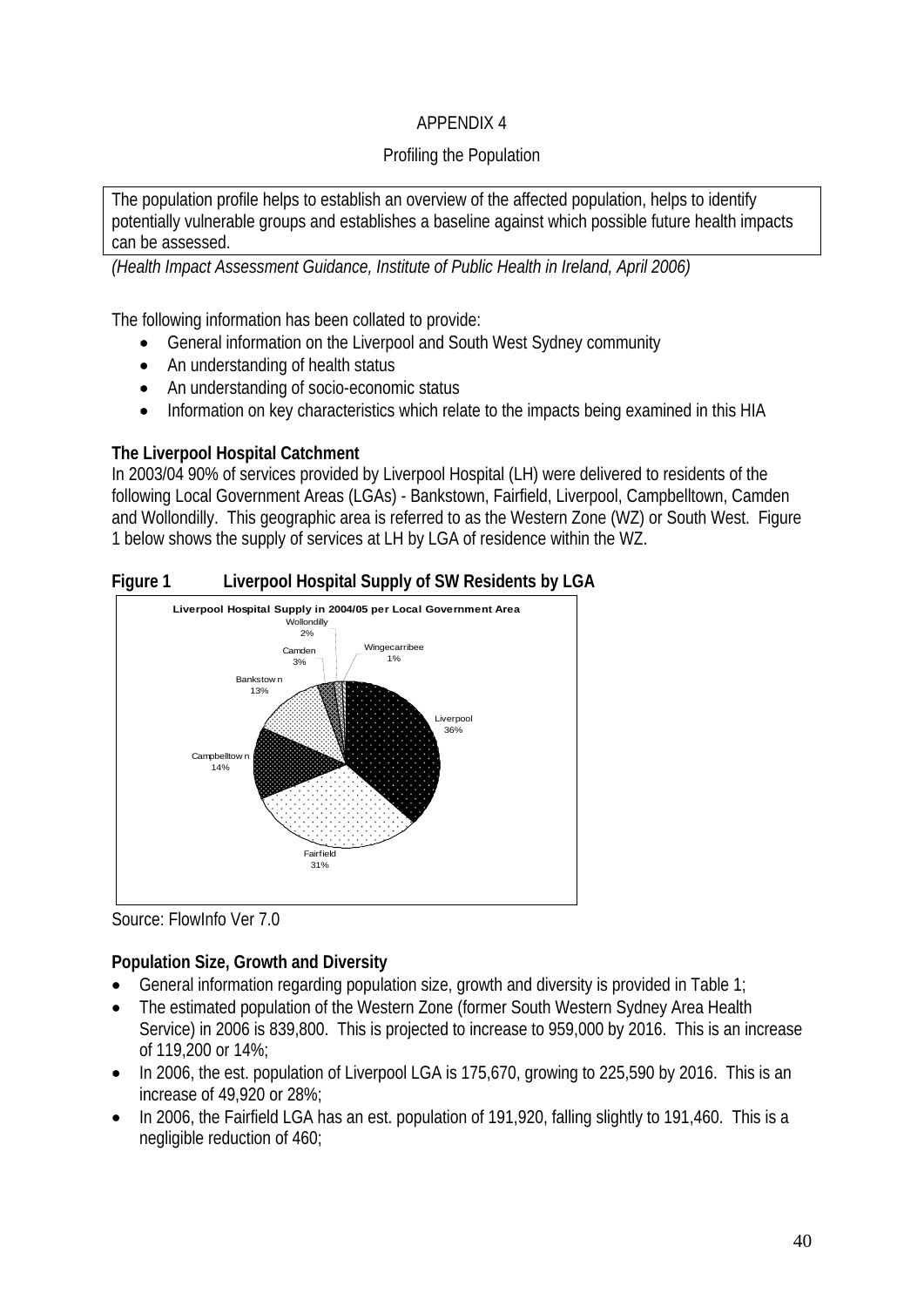- The significant growth in the population results in an increased demand for health services, including hospital services. The redevelopment of Liverpool Hospital is expected to meet much of this additional demand to 2016;
- At the 2001 census, 39% of the WZ population spoke a language other than English at home. In Fairfield the rate was 66%, in Liverpool 44%;
- Liverpool and Fairfield are home to a high number of humanitarian arrivals, who have unique health and social needs (see Table 2);
- 9,660 people across the WZ identified as Aboriginal or Torres Strait Islander in 2001. Aboriginal people are known to have poorer health than non-Aboriginal people;
- In Liverpool there are approximately 2,000 people identifying a Aboriginal or Torres Strait Islander and in Fairfield, approximately 1,100 people

| <b>LGA</b>           | Pop'n<br>2001 | Aboriginal<br>identified (2001<br>census) |               | Langua<br>$ge^*$ | <b>Projected Population</b> |                 |         |  |
|----------------------|---------------|-------------------------------------------|---------------|------------------|-----------------------------|-----------------|---------|--|
|                      | (Census       | No.                                       | % 2001<br>pop | (2001<br>census) | 2006                        | 2011            | 2016    |  |
| <b>Bankstown</b>     | 172,030       | 1.303                                     | 0.76%         | 46.2             | 74.990                      | 177.850         | 180,060 |  |
| Fairfield            | 189,020       | 1,118                                     | 0.59%         | 66               | 191,920                     | <u> 193,350</u> | 191,460 |  |
| Liverpool            | 159,070       | 2,038                                     | 1.28%         | 43.7             | 175,670                     | 197,440         | 225,590 |  |
| Campbelltown         | 150,160       | 3,602                                     | 2.40%         | 19.4             | 154,310                     | 164,050         | 179,280 |  |
| Camden               | 45,450        | 525                                       | 1.16%         | 8.5              | 54,630                      | 69,020          | 83,030  |  |
| Wollondilly          | 38,460        | 577                                       | 1.50%         | 5.1              | 42,210                      | 45,510          | 47,840  |  |
| <b>Wingecarribee</b> | 42,760        | 497                                       | 1.16%         | 4.2              | 46,070                      | 48,970          | 51,740  |  |
| Western Zone         | 796,950       | 9,660                                     | 1.21%         | 38.9             | 839,800                     | 896,190         | 959,000 |  |
| <b>NSW</b>           | 6.578.9       | 34,888                                    | 2.05%         | 19               | 6.872.5                     | 7.164.9         | 7.434.0 |  |

# **Table 1 Western Zone Population Profile – Crowth Projections & Diversity**

Source: DIPNR Population Projections 2004 & NSW Regional Profile, 2004 ABS

#### **Table 2 Migration to Western Zone by Visa Type 01/01/99 to 31/10/04**

| <b>LGA</b>       |        |                |              |              |              |
|------------------|--------|----------------|--------------|--------------|--------------|
|                  | Family | <b>Skilled</b> | Humanitarian | <b>Other</b> | <b>Total</b> |
| <b>Bankstown</b> | 3,506  | 1,316          | 466          |              | 5,289        |
| Fairfield        | 5,579  | 887            | 4,231        | 2            | 10,699       |
| Liverpool        | 3,092  | 1,890          | 3,180        | 11           | 8,173        |
| Campbelltown     | 1,505  | 1,261          | 171          |              | 2,938        |
| Camden           | 149    | 209            | 18           | 0            | 376          |
| Wollondilly      | 0      | 0              | 0            | 0            | 0            |
| Wingecarribee    | 146    | 69             | 0            | 0            | 215          |
| <b>Total WZ</b>  | 13,977 | 5,632          | 8,066        | 15           | 27,690       |

Source: DIMIA Settlement Database 2005

## **Age and Gender Profile**

- The WZ had a relatively young population compared to NSW in 2001;
- The population is ageing rapidly;
- Across the WZ a 129% increase in the 85+ population is expected between 2001 and 2016;
- At an LGA level, Liverpool is expecting a 173% increase in the population aged 85+ and Fairfield is expecting a 151% increase between 2001 and 2016;
- Detailed tables relating to population projections by LGA by age are provided as Appendix A;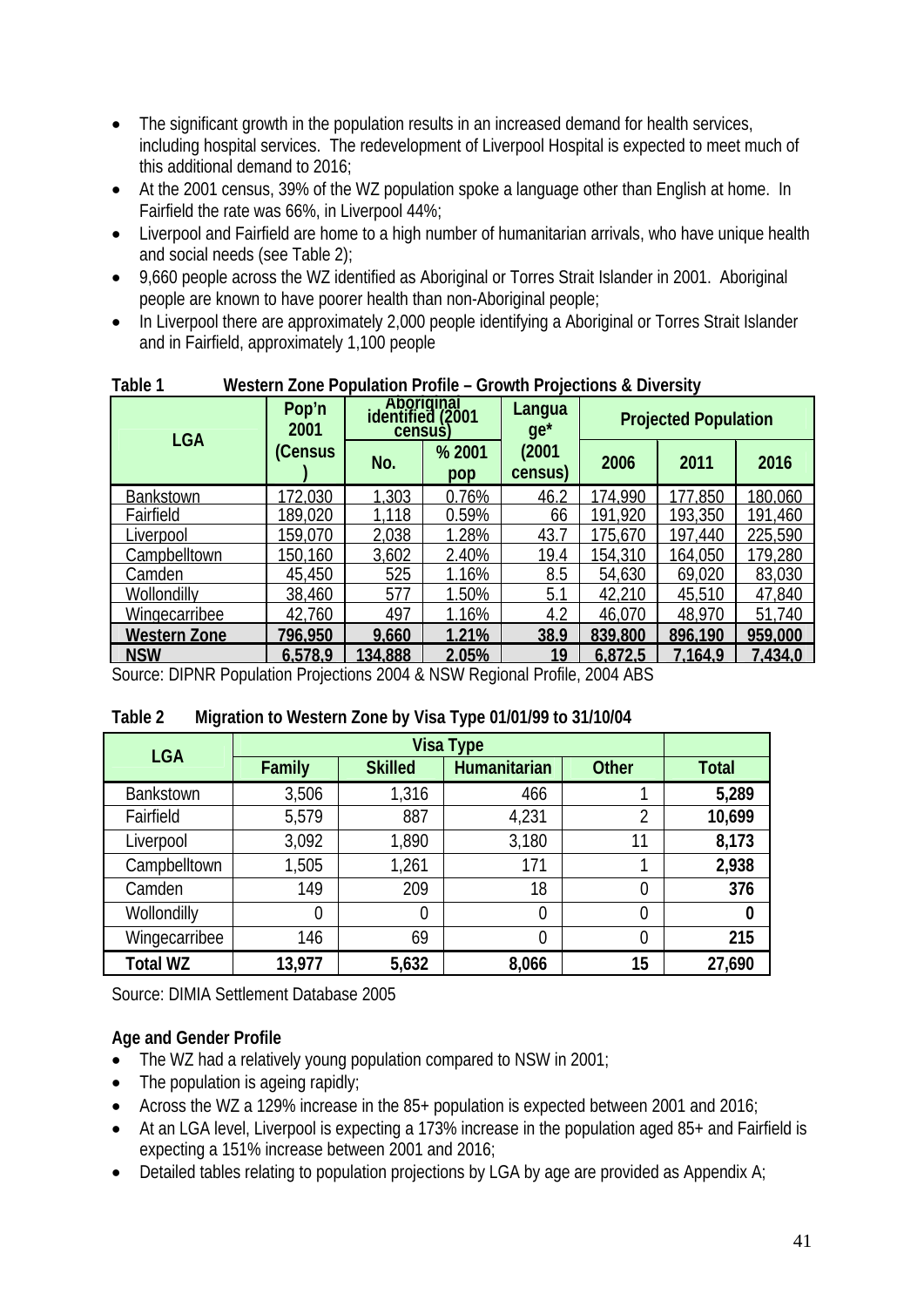- Detailed information relating to population projections for Fairfield & Liverpool by age and sex is provided as Attachment B;
- The number of children will remain relatively stable across Liverpool/Fairfield;
- The number of women of child-bearing age will decrease in Fairfield, but increase in Liverpool and generally across the WZ;
- In 2002, there were 2,692 total births recorded for residents of Fairfield, resulting in a fertility rate of 1.93. In Liverpool there were 2,988 births recorded resulting in a fertility rate of 2.16. These rates are both higher than the NSW average of 1.79 (NSW Regional Profile 2004).

## **Social Characteristics**

- Detailed information on social characteristics of WZ residents is provided in Tables 3-5
- The majority of people in the WZ live in single household families'
- Fairfield LGA has the highest proportion of multiple family households in the WZ;
- The average household size in the WZ (notably Fairfield & Liverpool) is higher than that of NSW;
- The mean taxable income for the WZ is lower than for the State at \$35,740 (2001) compared to \$41,623 (NSW)
- In Fairfield the mean taxable income was \$33,185 and in Liverpool \$35,592
- Unemployment in the Fairfield-Liverpool statistical region in 2003 was higher than state average (4.9 compared to 4.2) for people with non-school qualifications, but lower for people without nonschool qualifications (7.7 compared to 8.7). See Attachment C.
- Estimates indicate that the rate of private health insurance coverage in the WZ is lower than the state 44.2% compared with 52.9% for NSW
- Liverpool and Fairfield have a higher rate of home rental than the state average (30.2% and 28.8% respectively) compared to 27.5% for NSW
- There are a large number of public housing properties in Liverpool and Fairfield when compared to other LGAs in Sydney South West (almost 10,000 households)
- 29.1% of people living in Fairfield and 21% of people living in Liverpool were Centrelink customers in 2004, compared with 21.8% in NSW
- The majority of households in the WZ have at least one motor vehicle (see Attachment D)
- In Liverpool/Fairfield over 12,000 households do not have a motor vehicle (see Attachment D);
- In 2002, there were 1,430 motor vehicle accidents recorded in Fairfield. This is a rate of 7.6/1,000 population. In the same period in Liverpool there were 1,415 accidents recorded, a rate of 8.7/1,000. The rate of accidents in Liverpool was higher than the state rate of 7.6 (NSW Regional Profile, 2004);
- Of these recorded accidents there were 10 fatalities in Fairfield and 650 accidents resulting in injury. In Liverpool there were also 10 fatalities and 633 accidents resulting in injury;
- 2001 Index of Relative Socioeconomic Disadvantage (SEIFA) ranks Fairfield and Liverpool as having considerable disadvantage based on a range of indicators.

|                  |                                                        | No.    |                         | Average                       |                           |       |                               |  |
|------------------|--------------------------------------------------------|--------|-------------------------|-------------------------------|---------------------------|-------|-------------------------------|--|
| <b>LGA</b>       | <b>Populatio</b><br>n 2004<br>House-<br>(est)<br>holds |        | <b>Single</b><br>Family | <b>Multipl</b><br>e<br>Family | Lone<br><b>Perso</b><br>n | Group | House-<br>hold<br><b>Size</b> |  |
| <b>Bankstown</b> | 176,761                                                | 53,397 | 75.7                    | 2.6                           | 19.6                      | 2.0   | 2.9                           |  |
| Fairfield        | 189,184                                                | 53,341 | 79.3                    | 4.2                           | 14.3                      | 2.0   | 3.2                           |  |
| Liverpool        | 167,505                                                | 46,807 | 80.4                    | 2.7                           | 15.0                      | 2.0   | 3.1                           |  |
| Campbelltown     | 152,975                                                | 45,195 | 80.1                    | 1.8                           | 15.3                      | 2.2   | 3.0                           |  |

## **Table 3 Family Household Structure**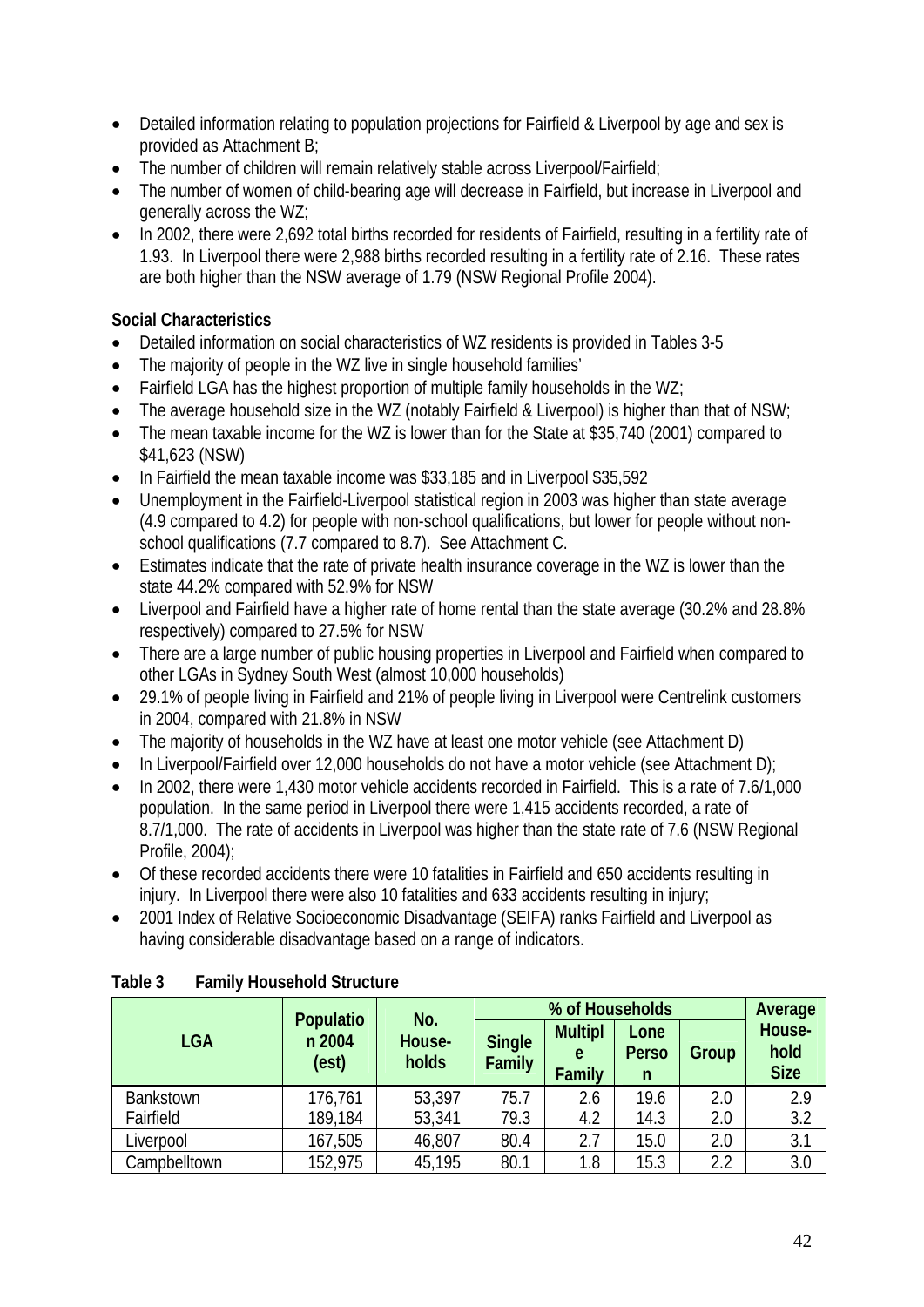|                     | Populatio       | No.             |                         | Average                       |                           |       |                               |
|---------------------|-----------------|-----------------|-------------------------|-------------------------------|---------------------------|-------|-------------------------------|
| <b>LGA</b>          | n 2004<br>(est) | House-<br>holds | <b>Single</b><br>Family | <b>Multipl</b><br>e<br>Family | Lone<br><b>Perso</b><br>n | Group | House-<br>hold<br><b>Size</b> |
| Camden              | 51,055          | 13,985          | 83.2                    | 1.3                           | 13.5                      | 2.0   | 3.0                           |
| Wollondilly         | 41,050          | 11,796          | 82.0                    | 1.6                           | 14.8                      | 1.7   | 3.0                           |
| Wingecarribee       | 44,996          | 14,546          | 74.1                    | 1.0                           | 23.1                      | 2.1   | 2.5                           |
| <b>Western Zone</b> | 823,526         | 239,067         | 79.0                    | 2.6                           | 16.3                      | 2.0   | 3.0                           |
| <b>NSW</b>          | 6,769,213       | 2,232,828       | 71.5                    | 1.3                           | 23.4                      | 3.8   | 2.6                           |

Source: NSW Regional Profile 2004, ABS.

**Table 4 Housing and Income** 

| <b>LGA</b>          | Popn.<br><b>Density</b><br><b>Persons</b><br>/km <sup>2</sup> | %<br>Living<br>in same<br>LGA <sub>5</sub><br>years<br>ago | $%$ in<br>rented<br>dwelling | <b>Public</b><br>housing<br>tenant<br>household<br>S <sup>1</sup> | <b>Centrelin</b><br>k Income<br><b>Support</b><br><b>Customer</b><br>S <sup>2</sup> | Centreli<br>nk<br><b>Custome</b><br><b>rs</b><br>as $%$<br>2004<br>popn. | <b>Mean</b><br><b>Taxable</b><br><b>Income</b><br>\$ |
|---------------------|---------------------------------------------------------------|------------------------------------------------------------|------------------------------|-------------------------------------------------------------------|-------------------------------------------------------------------------------------|--------------------------------------------------------------------------|------------------------------------------------------|
| <b>Bankstown</b>    | 2,256.7                                                       | 74.1                                                       | 26.4                         | 6,431                                                             | 45,121                                                                              | 25.5                                                                     | 35,688                                               |
| Fairfield           | 1858.0                                                        | 78.5                                                       | 28.8                         | 4,665                                                             | 55,129                                                                              | 29.1                                                                     | 33,185                                               |
| Liverpool           | 535.3                                                         | 61.2                                                       | 30.2                         | 4,867                                                             | 35,188                                                                              | 21.0                                                                     | 35,592                                               |
| Campbelltown        | 482.5                                                         | 75.9                                                       | 30.3                         | 6,998                                                             | 30,720                                                                              | 20.1                                                                     | 35,581                                               |
| Camden              | 237.8                                                         | 58.5                                                       | 17.8                         | 358                                                               | 6,009                                                                               | 11.8                                                                     | 39,282                                               |
| Wollondilly         | 15.2                                                          | 70.2                                                       | 13.7                         | 142                                                               | 6,605                                                                               | 16.1                                                                     | 37,884                                               |
| Wingecarribee       | 16.2                                                          | 69.7                                                       | 19.7                         | 382                                                               | 8,754                                                                               | 19.5                                                                     | 40,582                                               |
| <b>Western Zone</b> | 129.2                                                         | N/A                                                        | 26.9                         | 23,843                                                            | 187,526                                                                             | 22.8                                                                     | 35,740                                               |
| <b>NSW</b>          | 8.3                                                           | 69.4                                                       | 27.5                         | 125,401                                                           | 1,474,412                                                                           | 21.8                                                                     | 41,623                                               |

1Includes households receiving rental subsidy and those not.

2 Includes age pension, disability support pension, Newstart allowance, parenting payment single, youth allowance, austudy, carer payment, double orphan pension, exceptional circumstances, mobility allowance, Newstart mature age allowance, parenting payment partnered, partner allowance, sickness allowance, special benefit, widow allowance, wife pension and widow class B. People receiving more than one payment type are only counted once using the main payment type. Source: NSW Regional Profile 2004, ABS.

| Table 5 | Index of Relative Socio-Economic Disadvantage |
|---------|-----------------------------------------------|
|         |                                               |

| ັ                  |
|--------------------|
| <b>SEIFA Value</b> |
| 954.05             |
| 849.22             |
| 948.93             |
| 940.61             |
| 1040.92            |
| 1022.85            |
| 1028.43            |
|                    |

Source: ABS SEIFA 2001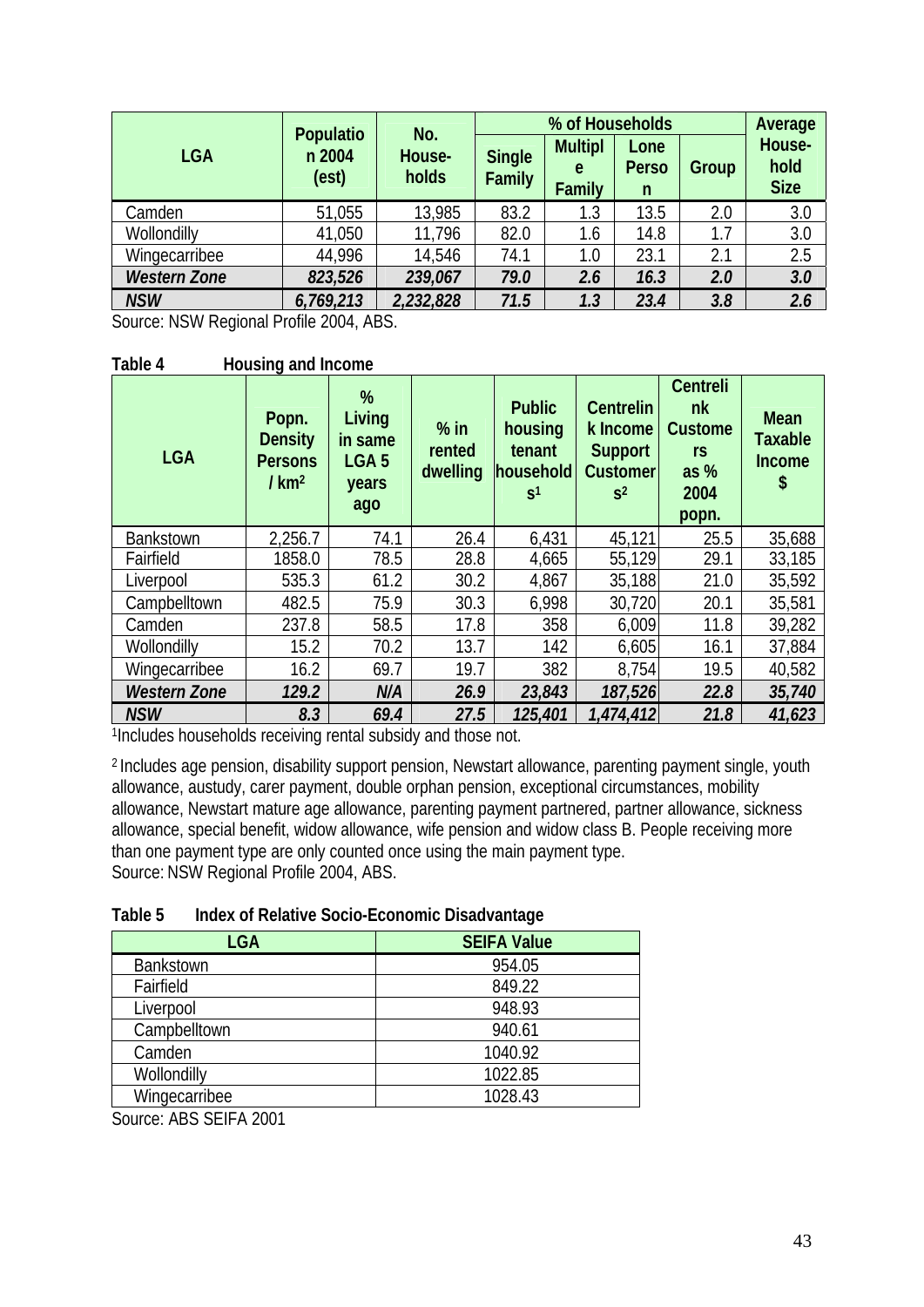## **Mortality and Morbidity**

- The age standardised death rate for both males and females is higher in SSW than in NSW;
- The infant mortality rate is defined as the number of deaths of children aged under 1 year of age. In the 3 year period 2000 – 2002 the infant mortality rate in Fairfield was 4.3 and in Liverpool 4.9. These are both lower than the state average of 5.0;
- Between 2000 & 2002, the following causes of death were higher in Liverpool than NSW all heart disease, respiratory illness, accidents, assault. In Fairfield, cerebro-vascular disease and assault.
- The 2 most common cancers for men (1998-2002) in both Liverpool and Fairfield were prostate and lung.
- The 2 most common cancers for women (1998 2002) in Liverpool and Fairfield were breast and colorectal
- Further details are provided in Tables 6 11 below

| <b>LGA</b>         | <b>Number of</b> | Crude rate per | Age-standardised rate per 100,000 |       |                          |  |
|--------------------|------------------|----------------|-----------------------------------|-------|--------------------------|--|
|                    | deaths           | 100,000 pop    | Rate                              |       | Lower 95%   Upper 95% CI |  |
| <b>Bankstown</b>   | 3.128            | 741.5          | 693.1                             | 668.7 | 718.2                    |  |
| Fairfield          | 2,457            | 521.4          | 693.0                             | 664.9 | 722.0                    |  |
| Liverpool          | 1,707            | 446.5          | 722.0                             | 685.9 | 759.5                    |  |
| Campbelltown       | 1.569            | 423.3          | 776.0                             | 734.7 | 818.8                    |  |
| Camden             | 510              | 481.1          | 747.3                             | 681.8 | 817.2                    |  |
| <b>Wollondilly</b> | 464              | 489.6          | 678.8                             | 616.5 | 745.4                    |  |
| Wingecarribee      | 793              | 777.3          | 670.3                             | 623.8 | 719.3                    |  |
| <b>NSW</b>         | 16.614           | 724.0          | 709.1                             | 705.0 | 713.2                    |  |

**Table 6 Deaths, Death Rates, by LGA - Males, 1998-2002** 

Note: Data are reported by year of death. Numbers for 2002 include an estimate of the small number of deaths that were registered in 2003, data for which were not available at the time of production. Death rates were age-adjusted using the Australian population as at 30 June 1991. Upper and lower limits of the 95 per cent confidence interval for the point estimate are shown. Crude death rates were calculated based on ABS estimated resident population 1998-2002.

*Source: ABS mortality data 1997-2002, HOIST, Epidemiology and Surveillance Branch, NSW Department of Health.* 

| <b>LGA</b>       | Age-standardised rate per 100,000 pop<br>Number of<br>Crude rate per |             |       |              |              |
|------------------|----------------------------------------------------------------------|-------------|-------|--------------|--------------|
|                  | deaths                                                               | 100,000 pop | Rate  | Lower 95% CI | Upper 95% CI |
| <b>Bankstown</b> | 2,722                                                                | 635.0       | 435.9 | 419.2        | 453.1        |
| Fairfield        | 2,148                                                                | 456.2       | 467.7 | 448.1        | 488.0        |
| Liverpool        | 1,555                                                                | 414.1       | 507.7 | 482.4        | 533.9        |
| Campbelltown     | 1,409                                                                | 372.9       | 512.7 | 485.6        | 540.8        |
| Camden           | 560                                                                  | 516.6       | 511.6 | 468.1        | 557.8        |
| Wollondilly      | 372                                                                  | 399.7       | 444.7 | 400.1        | 492.9        |
| Wingecarribe     | 732                                                                  | 688.6       | 414.0 | 383.0        | 446.7        |
| <b>NSW</b>       | 107,555                                                              | 658.2       | 443.2 | 440.5        | 446.0        |

**Table 7 Deaths, Death Rates, by LGA - Females, 1998-2002** 

Note: Data are reported by year of death. Numbers for 2002 include an estimate of the small number of deaths which were registered in 2003, data for which were not available at the time of production. Death rates were age-adjusted using the Australian population as at 30 June 1991. Upper and lower limits of the 95 per cent confidence interval for the point estimate are shown. Crude death rates were calculated based on ABS estimated resident population 1998-2002.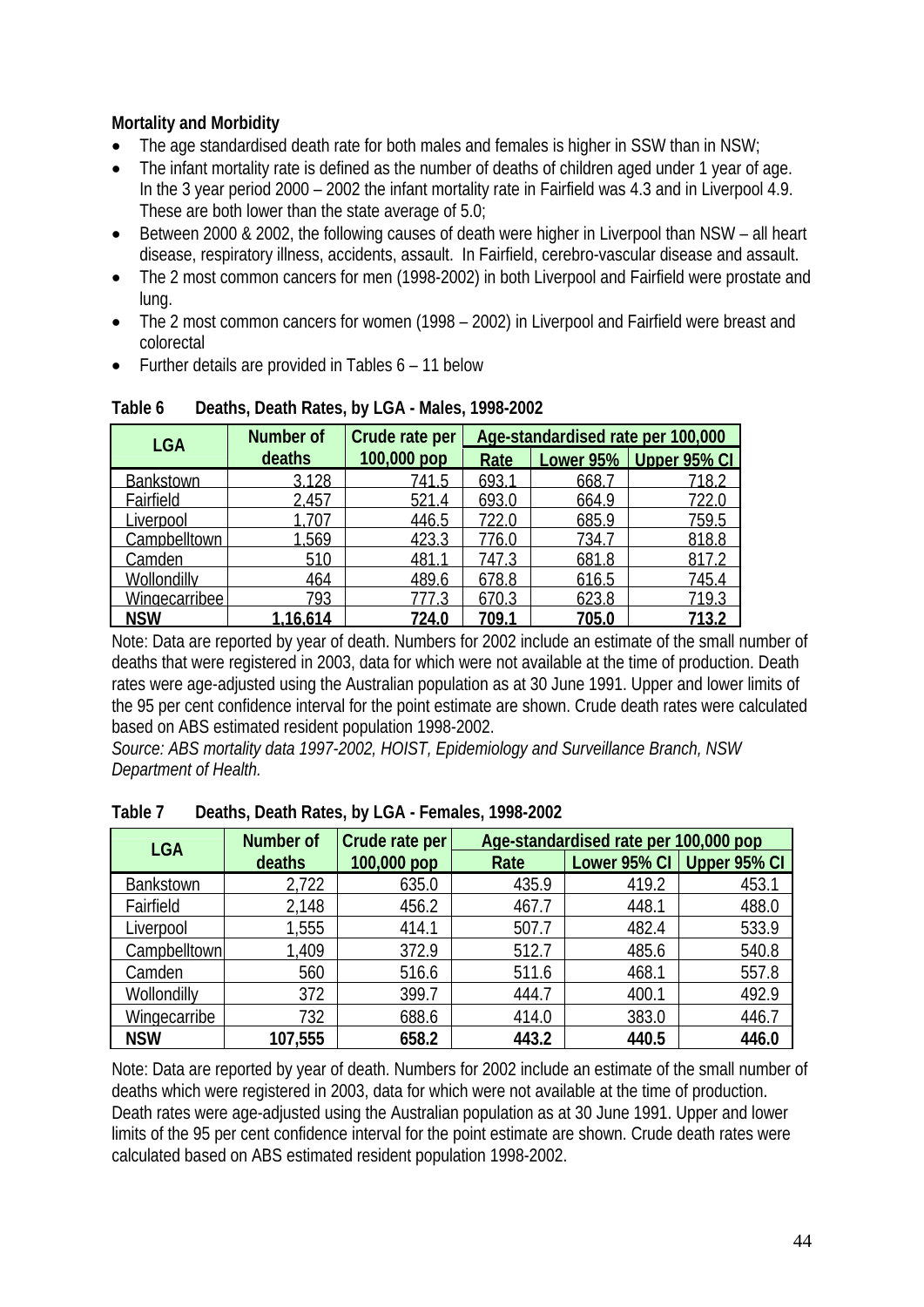*Source: ABS mortality data 1997-2002, HOIST, Epidemiology and Surveillance Branch, NSW Department of Health.* 

|                  |                                      | Causes of Death (rate) <sup>1</sup> |                            |                                                                                                       |                  |                                 |                |                                                |  |
|------------------|--------------------------------------|-------------------------------------|----------------------------|-------------------------------------------------------------------------------------------------------|------------------|---------------------------------|----------------|------------------------------------------------|--|
| <b>LGA</b>       | <b>Malignant</b><br><b>Neoplasms</b> | All<br>Heart<br><b>Disease</b>      | Cerebro<br><b>Vascular</b> | <b>Respiratory</b><br><b>System</b>                                                                   | <b>Accidents</b> | <b>Intentional</b><br>Self Harm | <b>Assault</b> | <b>All</b><br><b>Causes of</b><br><b>Death</b> |  |
| <b>Bankstown</b> | 178.7                                | 183.1                               | 61.4                       | 63.8                                                                                                  | 16.8             | 8.9                             | 1.6            | 663.2                                          |  |
| Fairfield        | 184.3                                | 175.1                               | 84.0                       | 50.4                                                                                                  | 19.1             | 8.8                             | 2.8            | 668.1                                          |  |
| Liverpool        | 182.8                                | 196.8                               | 65.4                       | 63.2                                                                                                  | 28.9             | 6.9                             | 2.2            | 697.2                                          |  |
| Campbelltown     | 195.5                                | 215.4                               | 70.3                       | 77.0                                                                                                  | 25.4             | 13.4                            | 1.6            | 753.6                                          |  |
| Camden           | 190.5                                | 197.4                               | 109.5                      | 57.8                                                                                                  | 18.6             | 10.0                            | 1.5            | 726.9                                          |  |
| Wollondilly      | 188.2                                | 206.3                               | 78.6                       | 52.9                                                                                                  | 29.0             | 9.2                             | 1.8            | 694.3                                          |  |
| Wingecarribee    | 167.8                                | 165.5                               | 78.3                       | 52.0                                                                                                  | 26.4             | 10.9                            | 0.0            | 628.4                                          |  |
| <b>NSW</b>       | 184.7                                | 177.5                               | 68.0                       | 57.3                                                                                                  | 23.9             | 11.1                            | 1.6            | 669.4                                          |  |
|                  |                                      |                                     |                            | direct standardized data rate, cause of death being the disease or injury that initiated the train of |                  |                                 |                |                                                |  |

**Table 8 Death rates by LGA and cause of death - 2000-2002** 

direct standardized death rate, cause of death being the disease or injury that initiated the train of morbid events leading directly to death. Cause of death is classified according to ICD-10. Based upon deaths for the period 2000-2002, with the rate per 100,000 of the mid-year 2001 population.  *Source: NSW Regional Profile 2004, ABS.* 

#### **Table 9 Number of cancers and crude incidence for the common cancers by LGA, Males, 1998-2002**

| <b>LGA</b>           | <b>Colorectal</b> | Lung  | Melanoma       | <b>Prostate</b> | <b>Other</b><br><b>Cancers</b> | All<br><b>Cancers</b> | Crude<br>incidence<br>rate per<br>100,000<br>pop. |
|----------------------|-------------------|-------|----------------|-----------------|--------------------------------|-----------------------|---------------------------------------------------|
| <b>Bankstown</b>     | 279               | 284   | 182            | 559             | 857                            | 2 161                 | 5123                                              |
| Fairfield            | 247               | 256   | 75             | 354             | 722                            | 1.654                 | 351.0                                             |
| Liverpool            | 121               | 162   | 65             | 264             | 526                            | 1.138                 | 297.                                              |
| Campbelltown         | 121               | 137   | 120            | 224             | 482                            | 1.084                 | 292.5                                             |
| Camden               | 48                | 45    | 47             | 72              | 165                            | 377                   | 355.7                                             |
| <b>Wollondilly</b>   | 43                | 34    | 4 <sup>1</sup> | 85              | 132                            | 335                   | 353.5                                             |
| <b>Wingecarribee</b> | 87                | 54    | 67             | 187             | 191                            | 586                   | 574.4                                             |
| <b>NSW</b>           | 11.273            | 9,180 | 8.595          | 19.103          | 32,304                         | 80.455                | 499.5                                             |

Source: NSW Central Cancer Registry data, HOIST, Epidemiology and Surveillance Branch, NSW Department of Health.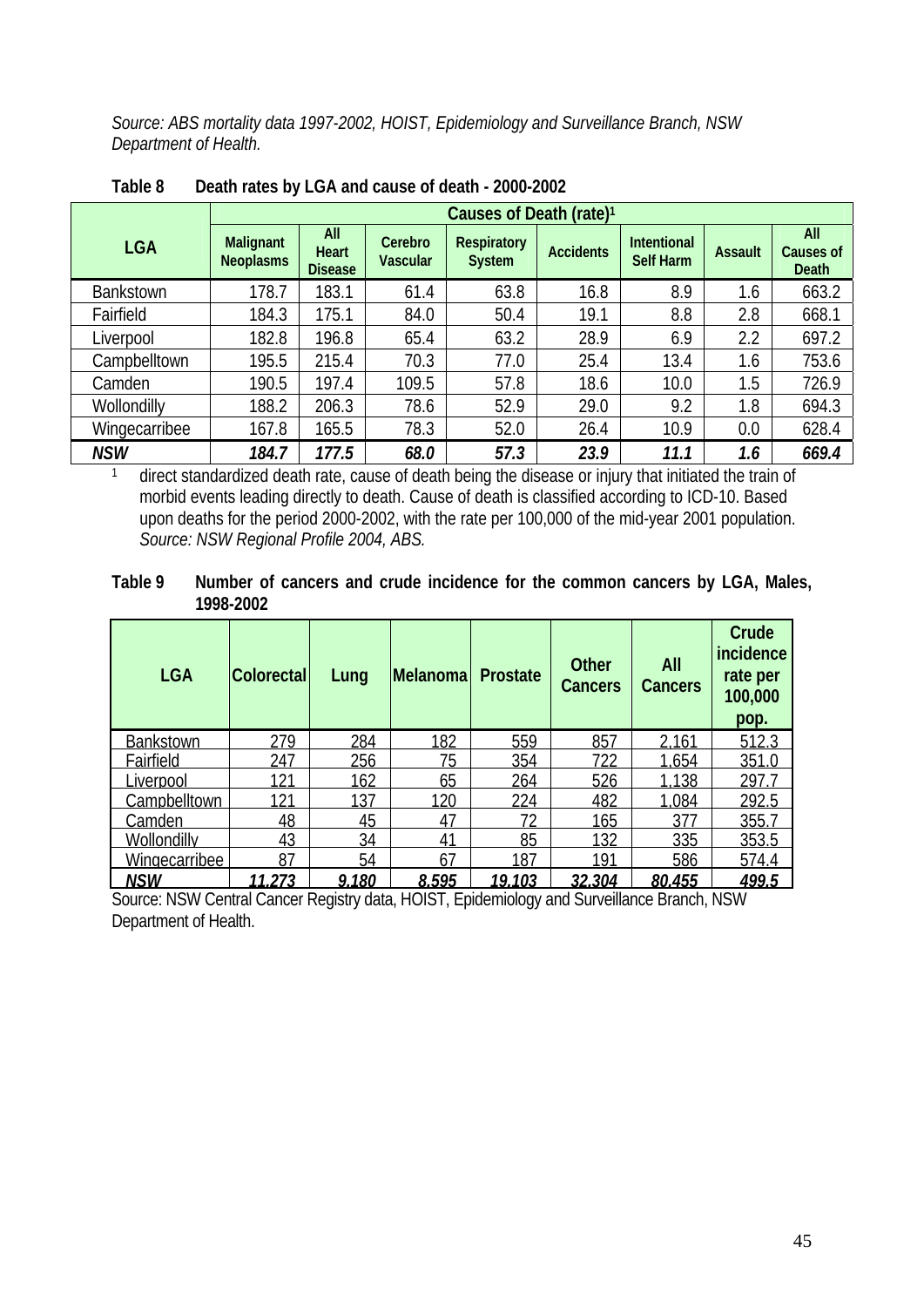| <b>LGA</b>          | <b>Colorect</b><br>al | Lung  | <b>Melanom</b><br>a | <b>Breast</b> | <b>Cervix</b> | <b>Other</b><br>Cancers | All<br><b>Cancers</b> | Crude<br>incidenc<br>e rate per<br>100,000<br>pop |
|---------------------|-----------------------|-------|---------------------|---------------|---------------|-------------------------|-----------------------|---------------------------------------------------|
| <b>Bankstown</b>    | 252                   | 131   | 109                 | 409           | 38            | 739                     | 1678                  | 391.4                                             |
| <b>Fairfield</b>    | 181                   | 105   | 70                  | 396           | 49            | 628                     | 1429                  | 303.5                                             |
| _iverpool           | 135                   | 82    | 64                  | 295           | າາ            | 448                     | 1046                  | 278.6                                             |
| <b>Campbelltow</b>  | 105                   | 87    | 117                 | 317           | 27            | 430                     | 1083                  | 286.6                                             |
| Camden              | 47                    | 25    | 46                  | 107           | Q             | 143                     | 377                   | 347.8                                             |
| Wollondilly         | 30                    | 18    | 30                  | 103           | 4             | 127                     | 312                   | 335.2                                             |
| <b>Wingecarribe</b> | 68                    | 21    | 42                  | 140           | 6             | 188                     | 465                   | 437.4                                             |
| <b>NSW</b>          | 9.445                 | 4.625 | 6.069               | 19.172        | .339          | 26.7                    | 67.421                | 412.6                                             |

**Table 10 Number of cancers and crude incidence for the common cancers by LGA, Females, 1998-2002** 

Source: NSW Central Cancer Registry data, HOIST, Epidemiology and Surveillance Branch, NSW Department of Health.

#### **Table 11 Number of cancers and crude incidence for the common cancers, males and females combined, 1998-2002**

| <b>LGA</b>         | <b>Colorect</b><br>al | Lung   | <b>Melano</b><br>ma | <b>Breast</b> | <b>Cervix</b> | Prostate | <b>Other</b> | All<br><b>Cancers Cancers</b> | Crude<br>incidenc<br>e rate<br>per<br>100,000<br>pop |
|--------------------|-----------------------|--------|---------------------|---------------|---------------|----------|--------------|-------------------------------|------------------------------------------------------|
| <b>Bankstown</b>   | 531                   | 415    | 291                 | 412           | 38            | 559      | 1.593        | 3.839                         | 451.4                                                |
| Fairfield          | 428                   | 361    | 145                 | 397           | 49            | 354      | 1.349        | 3.083                         | 327.2                                                |
| Liverpool          | 256l                  | 244    | 129                 | 298           | 22            | 264      | 971          | 2.184                         | 288.2                                                |
| Campbellto         | 226                   | 224    | 237                 | 320           |               | 224      | 909          | 2.167                         | 289.5                                                |
| Camden             | 95                    | 70     | 93                  | 109           |               | 72       | 306          | 754                           | 351.7                                                |
| <b>Wollondilly</b> | 73                    | 52     |                     | 103           |               | 85       | 259          | 647                           | 344.4                                                |
| Wingecarrib        | 155                   | 75     | 109                 | 141           | 6             | 187      | 378          | 1,051                         | 504.5                                                |
| <u>NSW</u>         | 20.718                | 13,805 | 14.664              | 19,333        | 1.339         | 19.103   | 58.914       | .47,876                       | 455.8                                                |

Source: NSW Central Cancer Registry data, HOIST, Epidemiology and Surveillance Branch, NSW Department of Health.

## **Liverpool Hospital Patients**

- Liverpool Hospital is a major tertiary referral and teaching hospital for the South West of the Area and provides services mainly at role levels 5 and 6 – that is at the highest available/most sophisticated treatment levels in NSW;
- Day patients (such as those attending outpatient clinics) constitute a considerable amount of hospital activity
- According to 2005 estimates, 58% travel to the hospital as a car driver, 19% as a car passenger, 9% by train, 7% by bus, 5% walk or cycle and 2% through set-down/pick up or taxi
- With respect to patient visitors, 50% travel to the hospital as a car driver, 20% as a car passenger, 20% by train, 7% by bus, 1.5% walk or cycle and another 1.5% through set-down/pick up or taxi.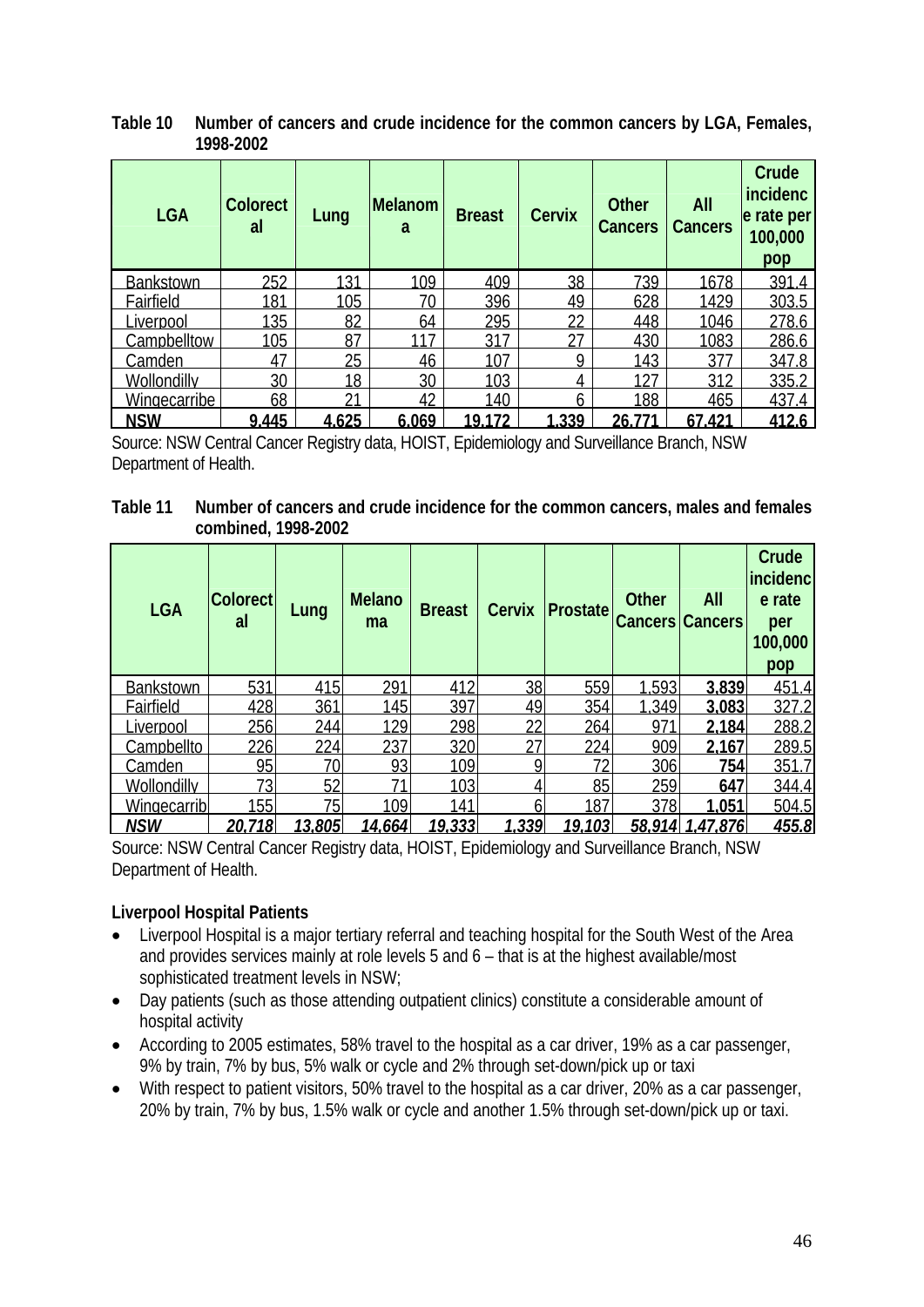# **Liverpool Hospital Staff**

- At 1 September 2006, LH had just over 3,500 staff (plus staff of Area, Mental Health and Community Health based at Liverpool);
- According to the Liverpool Hospital Site Concept Plan for Redevelopment Traffic, Transport & Parking Assessment Report, over 5,000 staff are based on the LH campus;
- The travel modes of staff (at 2006) are 80% car drivers, 5% car passengers, 8% train, 2.5% bus, 3% walk/cycle and 1.5% set down/pick up or taxi;
- The only significant activity during the normal on-street peak traffic periods is that of staff arrivals and departures which peak at 8.00am and 4.30pm respectively;
- The approximate utilisation of parking spaces for staff in Campbell Street is 440 spaces and Eastern Campus 570 spaces. Additionally, 20 VMOs use the clinical building and 90 Area staff use the Eastern Campus. This represents a total of 1,120 spaces for staff.

| 2006          | Jan    | Feb    | Mar    | Apr   | May    | Jun    | Jul        | Aug   | Sep   | Oct   | <b>Nov</b> | <b>Dec</b> |
|---------------|--------|--------|--------|-------|--------|--------|------------|-------|-------|-------|------------|------------|
| Total Staff*^ | 3294   | 3396   | 3443   | 3472  | 3509   | 3443   | 3569       | 3507  | 3542  | 3566  | 3585       | 3603       |
| Entries       | Not    | Not    | Not    | Not   | Not    | Not    | Not        | 47    | 54    | 44    | 26         | 28         |
| Headcount     | avail. | avail. | avail. | avail | avail. | avail. | avail.     |       |       |       |            |            |
| <b>Exits</b>  | Not    | Not    | Not    | Not   | Not    | Not    | <b>Not</b> | 29    | 33    | 14    | 28         | 21         |
| Headcount     | avail. | avail. | avail. | avail | avail. | avail. | avail.     |       |       |       |            |            |
| Sick Leave    | Not    | Not    | Not    | Not   | Not    | Not    | Not        | 17227 | 15514 | 14062 | 11432      | 10343      |
| (hours)       | avail. | avail. | avail. | avail | avail. | avail  | avail.     |       |       |       |            |            |

#### **Table 12 Liverpool Hospital Staff Characteristics**

\* note this excludes Area Administration staff based at Liverpool, staff of the Mental Health unit and Community Health staff based at Liverpool

^ Total staff numbers for each month are as at the first of the month.

# **The Liverpool Hospital Child Care Centre**

- The LH Child Care Centre generally caters for children of LH staff;
- The centre has identified a need to expand to meet demand;
- Details associated with attendees of the child care centre are provided in Table 14

## **Table 13 Liverpool Hospital Child Care Centre – Registrations & Characteristics**

|                                  | <b>Sept</b> |  |  |
|----------------------------------|-------------|--|--|
|                                  | 2006        |  |  |
| No. of children per day          | 52          |  |  |
| No. of places per week           | 260         |  |  |
| No. of children enrolled         | 86          |  |  |
| Children with asthma             |             |  |  |
| Children with suspected asthma   | 3           |  |  |
| Children with other respiratory  |             |  |  |
| conditions                       |             |  |  |
| No. of complaints in relation to | 0           |  |  |
| physical environment             |             |  |  |
| No. of children on waitlist      | 185         |  |  |

#### **Education Facilities**

- The three education facilities adjacent to the Liverpool Hospital campus are all public facilities, 2 high school and 1 TAFE;
- Liverpool Girls High School is immediately adjacent to the site;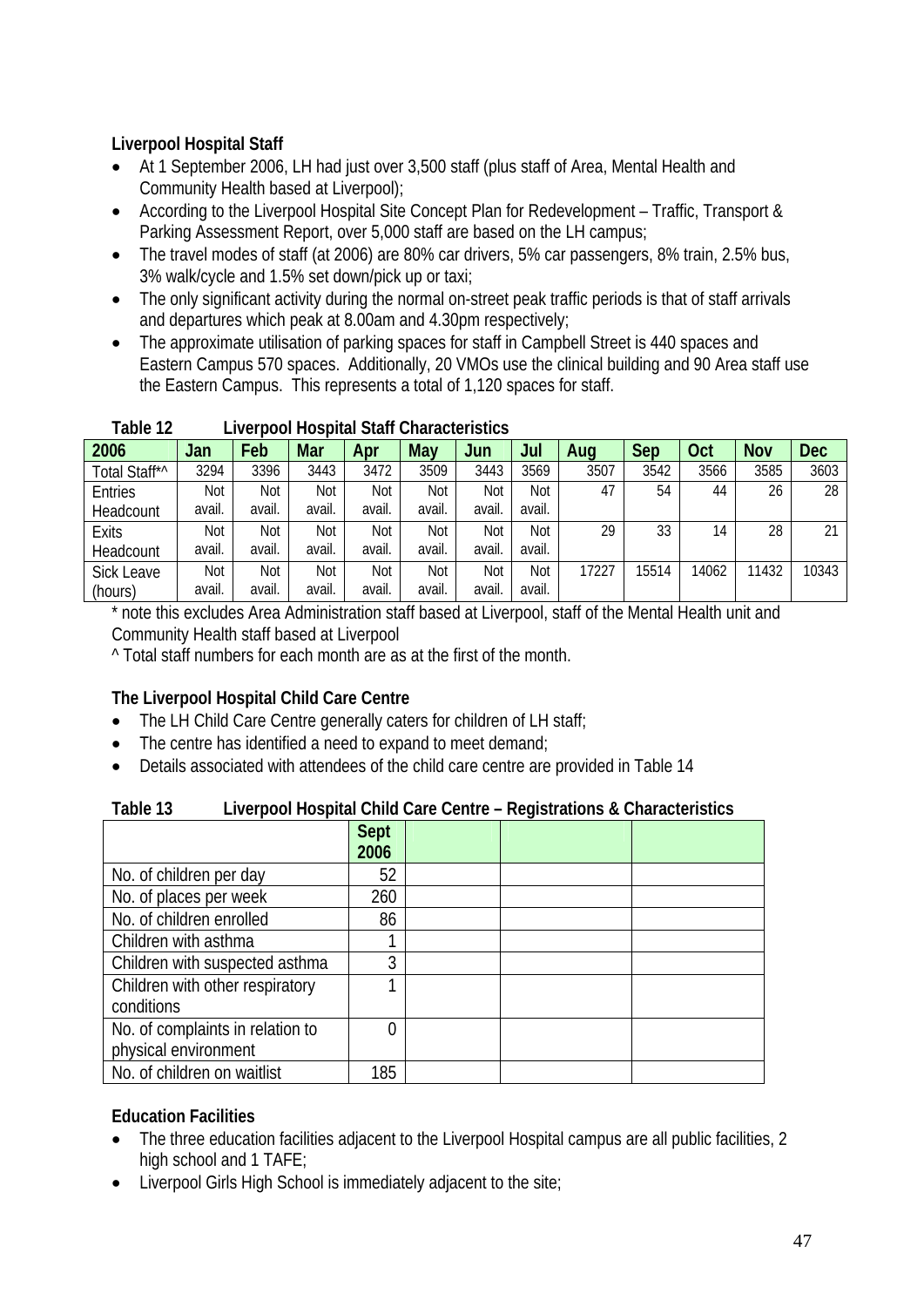- The facilities service a culturally diverse community, and in particular Liverpool Boys High School notes that many students come from socio-economically disadvantaged backgrounds;
- Liverpool Girls high school is often used at night and on weekends by community groups

| <b>Facility</b>             | 2004  | 2005 | 2006     |
|-----------------------------|-------|------|----------|
| Liverpool Boys High School  |       |      | 618      |
|                             |       |      | students |
| Liverpool Girls High School |       |      | 1,030    |
|                             |       |      | students |
|                             |       |      | 86 staff |
| Liverpool TAFE              | 6,700 |      |          |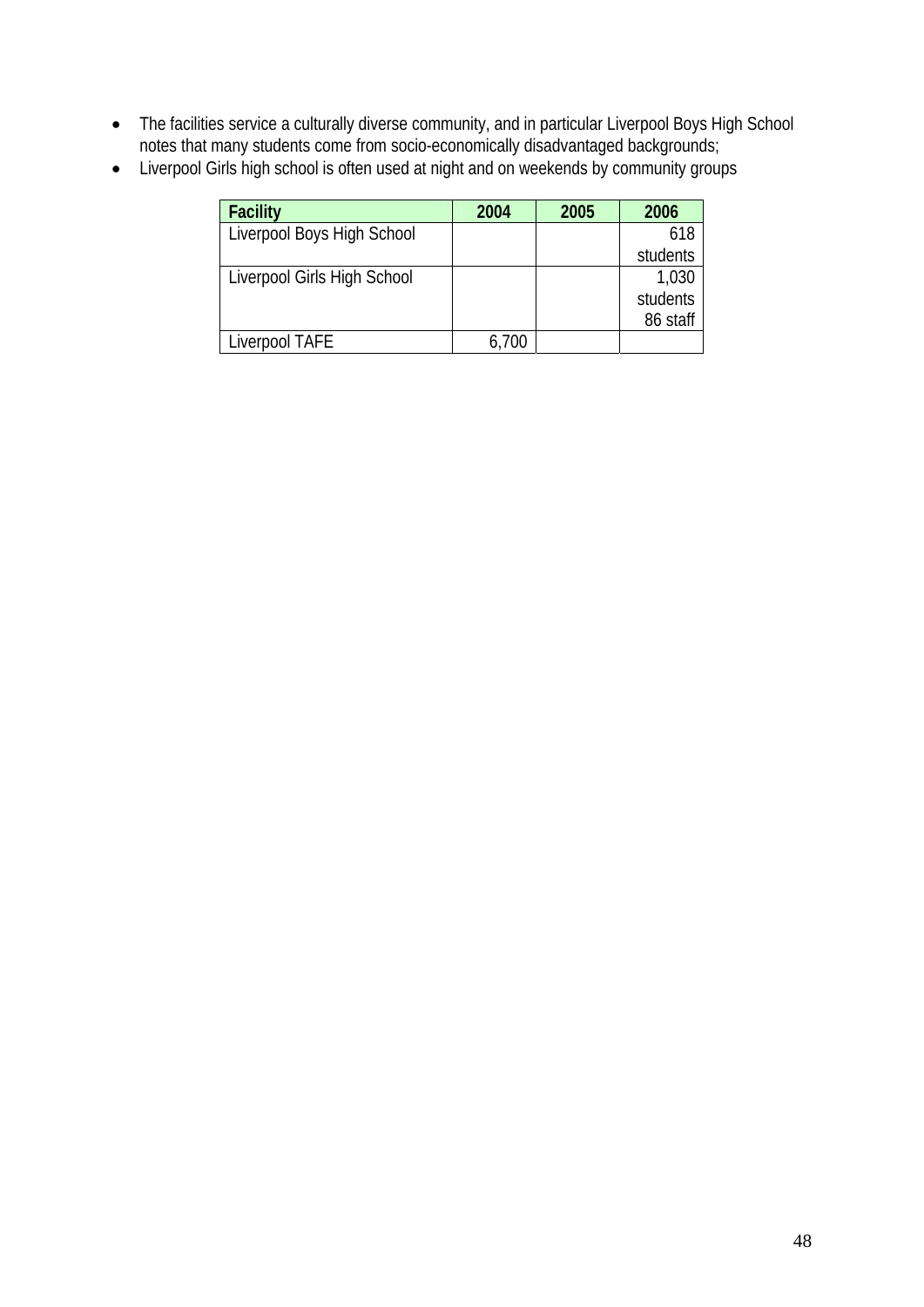#### APPENDIX 5

## **Assessment of Impacts**

The following matrices have been developed to assist in the assessment of impacts for the Liverpool Hospital Redevelopment HIA. Please consider the following notes when using the information provided:

1. In relation to the *Health Impact* the key for the source of information is

 **Consultations = \* Literature**  $=$ \*\*

2. The *Numbers Affected* has been considered in relation to all groups and the key for this is:

**L** = Low numbers affected

**M** = Medium numbers affected

**H** = High numbers affected

3. *Consequences and Likelihood* have been determined by adapting the Severity Assessment Code (SAC) model that was developed by NSW Health in November 2005 as described below. A range of perspectives was considered in determining the score for likelihood and consequence, additional to those that might usually be considered when using such a matrix.

*SAC Matrix* 

**1 = Extreme risk 3 = Medium risk** 

**2 = High risk 4 = Low risk**

|             | <b>CONSEQUENCE</b> |         |       |          |       |         |  |  |  |  |  |
|-------------|--------------------|---------|-------|----------|-------|---------|--|--|--|--|--|
|             |                    | Serious | Major | Moderate | Minor | Minimum |  |  |  |  |  |
| <b>UOOH</b> | Frequent           |         |       |          |       |         |  |  |  |  |  |
|             | Likely             |         |       |          |       |         |  |  |  |  |  |
|             | Possible           |         |       |          |       |         |  |  |  |  |  |
| LIKELI      | Unlikely           |         |       |          |       |         |  |  |  |  |  |
|             | Rare               |         |       |          |       |         |  |  |  |  |  |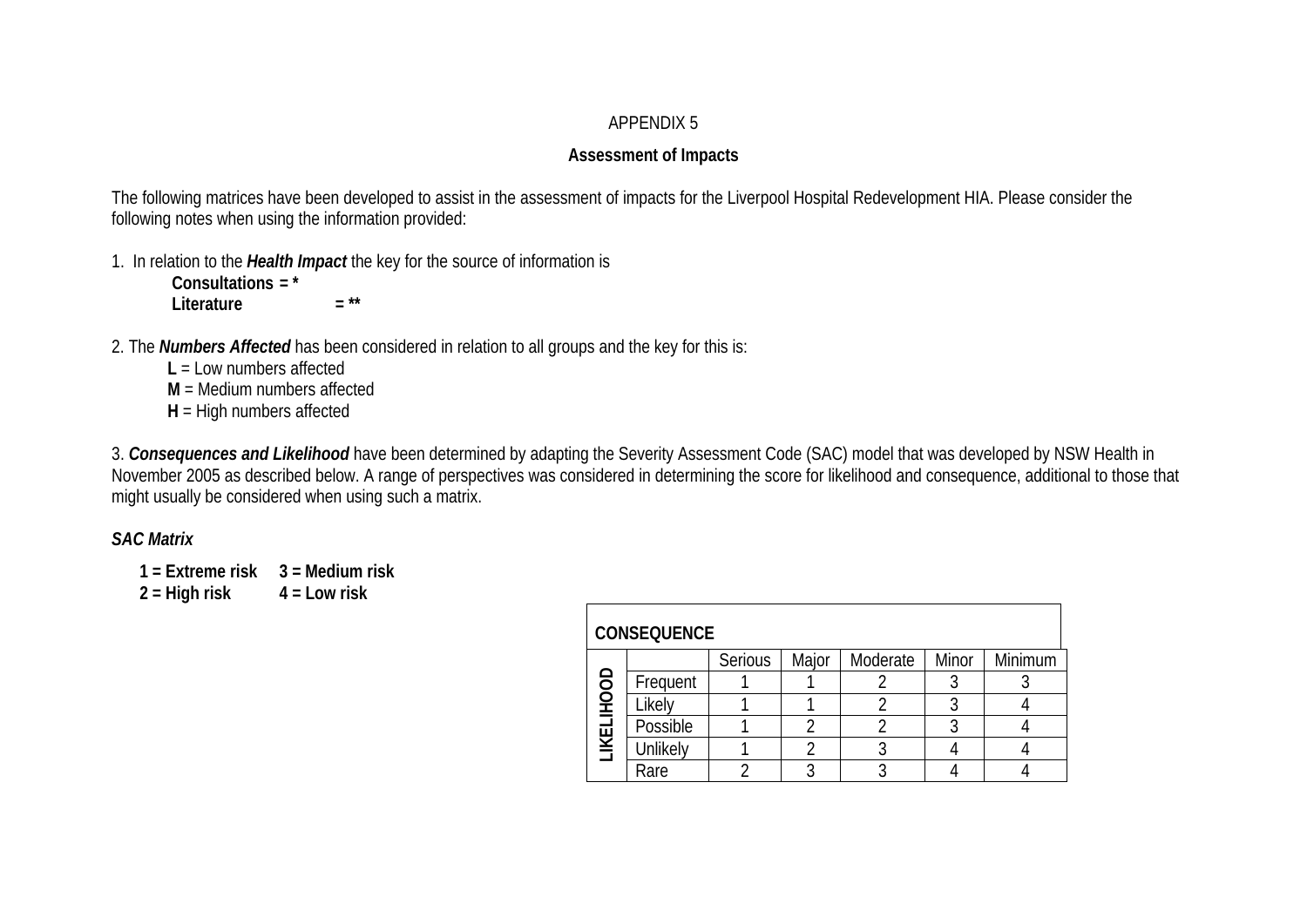# **Health Impact Assessment – Liverpool Hospital Redevelopment**

# Assessment of Impacts

# **1. Reduced parking**

|          | Priority<br>(determined by<br>Steering<br>Committee on<br>30.10.06) | <b>Health Impact</b>                | Affected group(s)                      | Numbers affected<br>(relative to all<br>groups) | Consequences &<br>likelihood<br>(1=highest,<br>4=lowest) | Actions/recommendations                                                                                                                                                        |
|----------|---------------------------------------------------------------------|-------------------------------------|----------------------------------------|-------------------------------------------------|----------------------------------------------------------|--------------------------------------------------------------------------------------------------------------------------------------------------------------------------------|
| Positive |                                                                     | Increased physical<br>activity**    | Car users                              |                                                 | 3                                                        | Transport Access Guides developed and<br>promoted                                                                                                                              |
|          |                                                                     |                                     |                                        |                                                 |                                                          |                                                                                                                                                                                |
| Negative |                                                                     | Increased stress**                  | Staff, patients                        | M                                               | $\overline{2}$                                           | Park n ride system with a shuttle bus for<br>staff from key parking locations (eq<br>Warwick Farm Station)<br>Assurance for staff to maintain same<br>number of parking spaces |
|          |                                                                     | Reduced access to<br>services**, *  | Mobility impaired                      | M                                               | $\overline{2}$                                           | Access plan considers signage, drop-off<br>points, no change to number of disabled<br>parking spaces)<br>Use of motorised buggy to transport<br>patients                       |
|          | 3                                                                   | Decrease safety**                   | Staff working extra<br>time            |                                                 | $\overline{2}$                                           | Increase security presence, adequate<br>lighting, personal emergency alarms                                                                                                    |
|          |                                                                     | Non-attendance for<br>appointments* | Aboriginal<br>community<br>Outpatients |                                                 | $\overline{2}$                                           | Liaise with Aboriginal Health Workers                                                                                                                                          |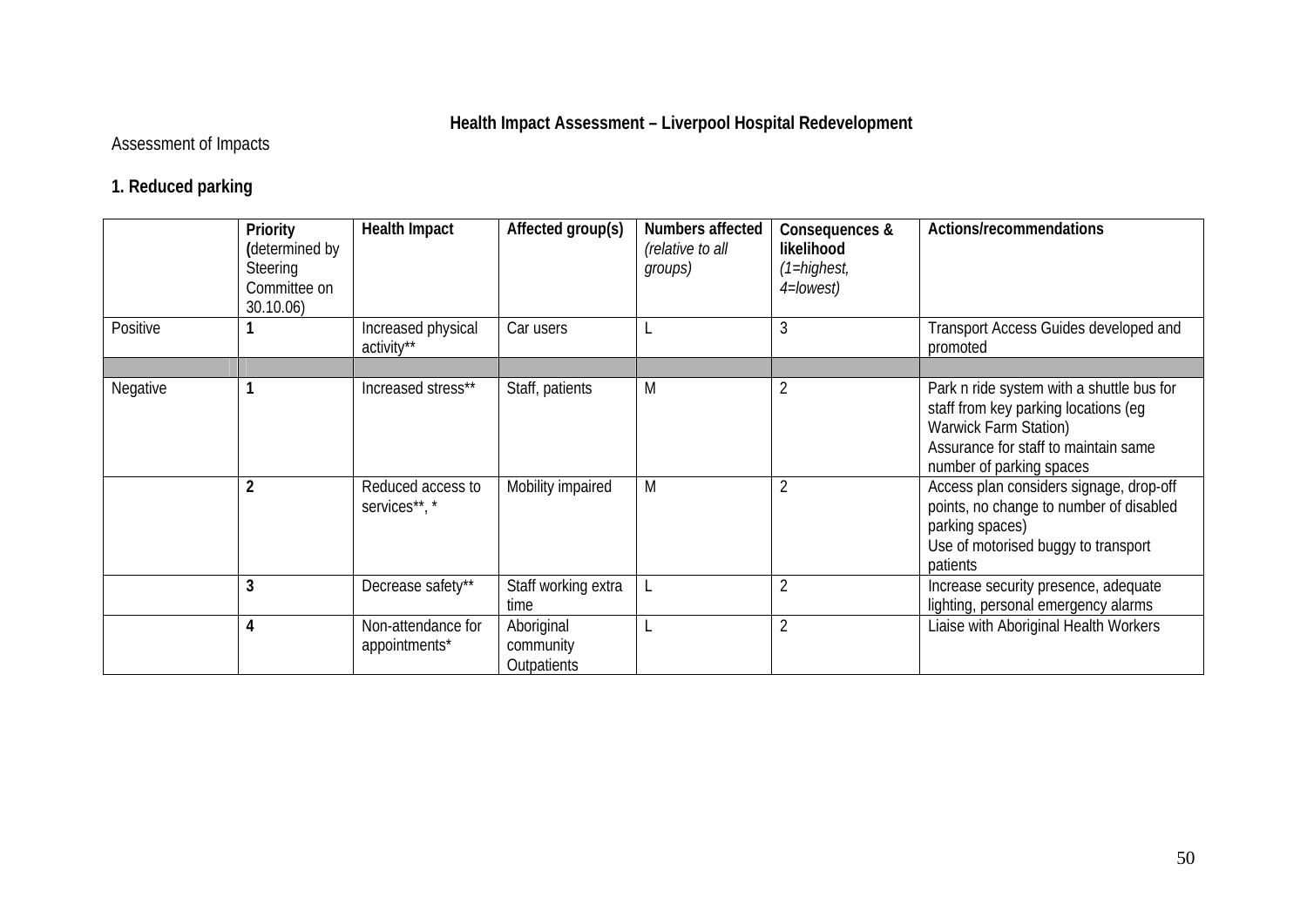# **2. Health and wellbeing of staff and the community**

|          | Priority<br>(determined by<br>Steering<br>Committee on<br>30.10.06) | <b>Health Impact</b>                                   | Affected group(s)                                                        | <b>Numbers</b><br>affected<br>(relative to all<br>groups) | Consequences &<br>likelihood<br>$(1)$ -highest,<br>4=lowest) | Actions/recommendations                                                                                                                                                                                                                                                                                                                                                                          |
|----------|---------------------------------------------------------------------|--------------------------------------------------------|--------------------------------------------------------------------------|-----------------------------------------------------------|--------------------------------------------------------------|--------------------------------------------------------------------------------------------------------------------------------------------------------------------------------------------------------------------------------------------------------------------------------------------------------------------------------------------------------------------------------------------------|
| Positive |                                                                     | Increased<br>employment in the<br>local community*, ** | Local unemployed<br>people                                               | L                                                         | $\overline{2}$                                               | Liaise with local employment agencies<br>about employing members of local<br>community for the construction phase -<br>particularly Aboriginal people                                                                                                                                                                                                                                            |
| Negative |                                                                     | Increased stress<br>from noise of<br>construction*, ** | Patients<br>Staff<br>Shift workers<br><b>TAFE</b><br>School<br>Childcare | H                                                         | $\overline{2}$                                               | Communication and ongoing liaison for<br>staff, TAFE, Childcare and School<br>regarding construction<br>Defined construction hours communicated<br>to all<br>Consideration regarding timing of major<br>construction activities (eg demolition)<br>around exams at TAFE and School<br>Provision of personal protective equipment<br>(eg ear plugs) to staff and patients as<br>required          |
|          |                                                                     | Increased stress<br>to the local<br>community*, **     | General<br>community<br><b>TAFE</b><br>School<br>Horse trainers          | H                                                         | $\overline{2}$                                               | Appropriate and current signage in<br>area surrounding the hospital<br>Community information in the foyer of<br>the hospital, on website, local<br>newspaper, Council website<br>Contractor to appoint a community<br>liaison person who is available 24<br>hours, 7 days week.<br>Redevelopment Newsletter should be<br>sent to all affected, including local<br>residents by a letter-box drop |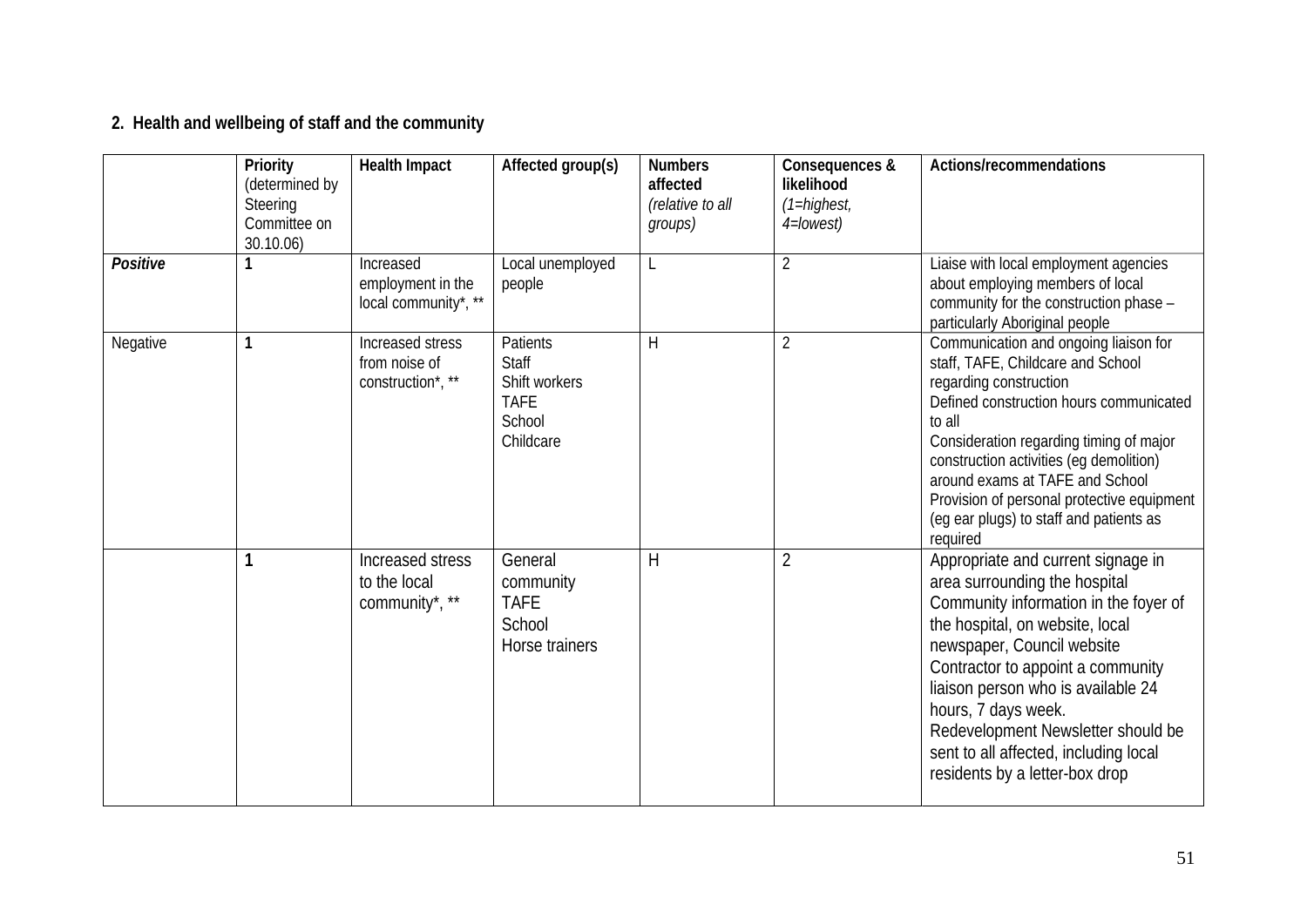| Priority<br>(determined by<br>Steering<br>Committee on<br>30.10.06 | <b>Health Impact</b>                                                                                 | Affected group(s)                                                                    | <b>Numbers</b><br>affected<br>(relative to all<br>groups) | Consequences &<br>likelihood<br>$(1 = higher)$<br>4=lowest) | Actions/recommendations                                                                                                                                                                                            |
|--------------------------------------------------------------------|------------------------------------------------------------------------------------------------------|--------------------------------------------------------------------------------------|-----------------------------------------------------------|-------------------------------------------------------------|--------------------------------------------------------------------------------------------------------------------------------------------------------------------------------------------------------------------|
| 3                                                                  | Increased stress<br>from temporary<br>relocation of<br>services <sup>*</sup> , **                    | <b>Staff</b><br>Patients<br><b>Visitors</b>                                          | M                                                         | $\overline{2}$                                              | Staff orientation regarding<br>new/temporary facility<br>Signage using internationally<br>recognised symbols to support those<br>who do not speak or read English<br>Volunteers to provide a navigation<br>service |
| 4                                                                  | Increase in health<br>issues related to<br>exposure to dust<br>$\star$ $\star\star$                  | Those in schools,<br>Childcare and the<br>Community with<br>respiratory<br>illnesses |                                                           | $\overline{2}$                                              | Ensure proper dust containment<br>practices during construction<br>Communication regarding construction                                                                                                            |
| 4                                                                  | Increased stress<br>from bullying and<br>harassment *, **                                            | Staff                                                                                |                                                           | $\overline{2}$                                              | Keep staff informed about changes<br>Managers to be alert for bullying and<br>harassment                                                                                                                           |
| 6                                                                  | Decreased<br>physical activity<br>for staff due to<br>removal of pool<br>and tennis court*,<br>$***$ | <b>Staff</b>                                                                         |                                                           | 4                                                           | Develop and promote a plan for new<br>facilities<br>Investigate possibility of staff access to<br>a gym at Liverpool Hospital                                                                                      |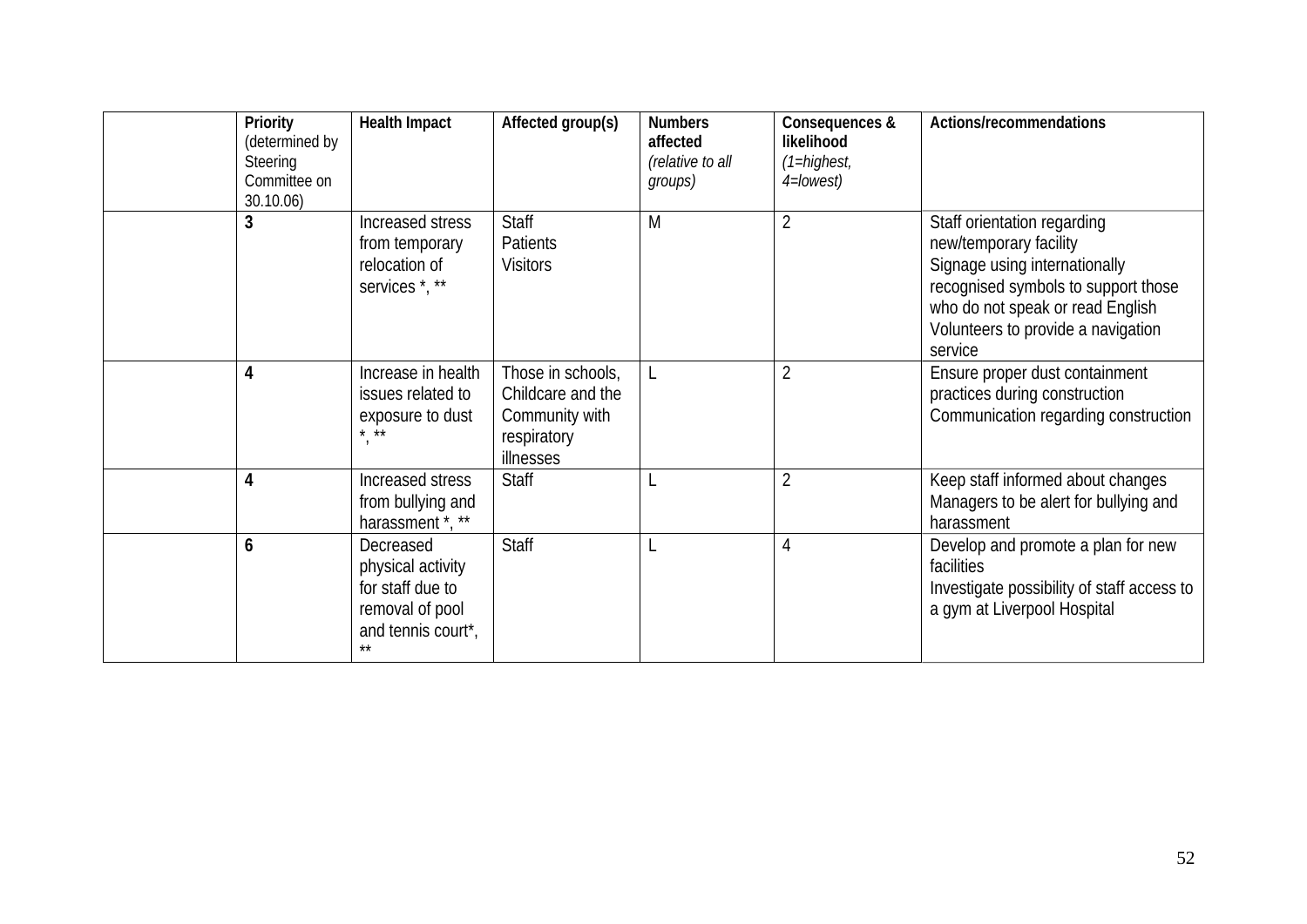# **3. Community & patient safety (non-traffic related)**

|          | Priority<br>(determined<br>by Steering<br>Committee on<br>30.10.06) | <b>Health Impact</b>                                                                             | Affected group(s)                           | <b>Numbers</b><br>affected<br>(relative to all<br>groups) | Consequences &<br>likelihood<br>$(1)$ -highest,<br>4=lowest) | Actions/recommendations                                                                                                                                           |
|----------|---------------------------------------------------------------------|--------------------------------------------------------------------------------------------------|---------------------------------------------|-----------------------------------------------------------|--------------------------------------------------------------|-------------------------------------------------------------------------------------------------------------------------------------------------------------------|
| Negative |                                                                     | Increased risk of<br>injury from<br>disruptions to<br>current fire exit and<br>escape plans*, ** | <b>Staff</b><br>Patients<br><b>Visitors</b> | H                                                         | $\overline{2}$                                               | Communicate change to exits, evacuation<br>plans, signage and fire drills to all staff,<br>patients and visitors<br>Adequate temporary signage where<br>necessary |
|          | $\overline{2}$                                                      | Increased risk of<br>injury to staff<br>(safety and<br>security)*                                | Staff                                       | M                                                         | $\overline{2}$                                               | <b>Effective lighting</b><br>Security escorts<br>Security has staff on Eastern Campus<br>Temporary personal emergency features                                    |
|          | 3                                                                   | Increased risk of<br>health effects from<br>mould **                                             | Immunocompromised<br>patients               |                                                           | $\overline{2}$                                               | Adhere to guidelines for safe mould<br>removal during construction                                                                                                |
|          | 4                                                                   | Increased risk of<br>child protection<br>issues <sup>*</sup>                                     | Childcare                                   |                                                           | 3                                                            | Child protection screening of contractors<br>and sub-contractors<br>Effective barriers and screens between<br>car park and Childcare Centre                       |
|          | 5                                                                   | Increased risk of<br>injury due to<br>construction<br>hazards *, **                              | Aboriginal community<br>General community   |                                                           | 4                                                            | Effective barriers and fences surrounding<br>construction<br>Installation of lighting on temporary<br>pathways                                                    |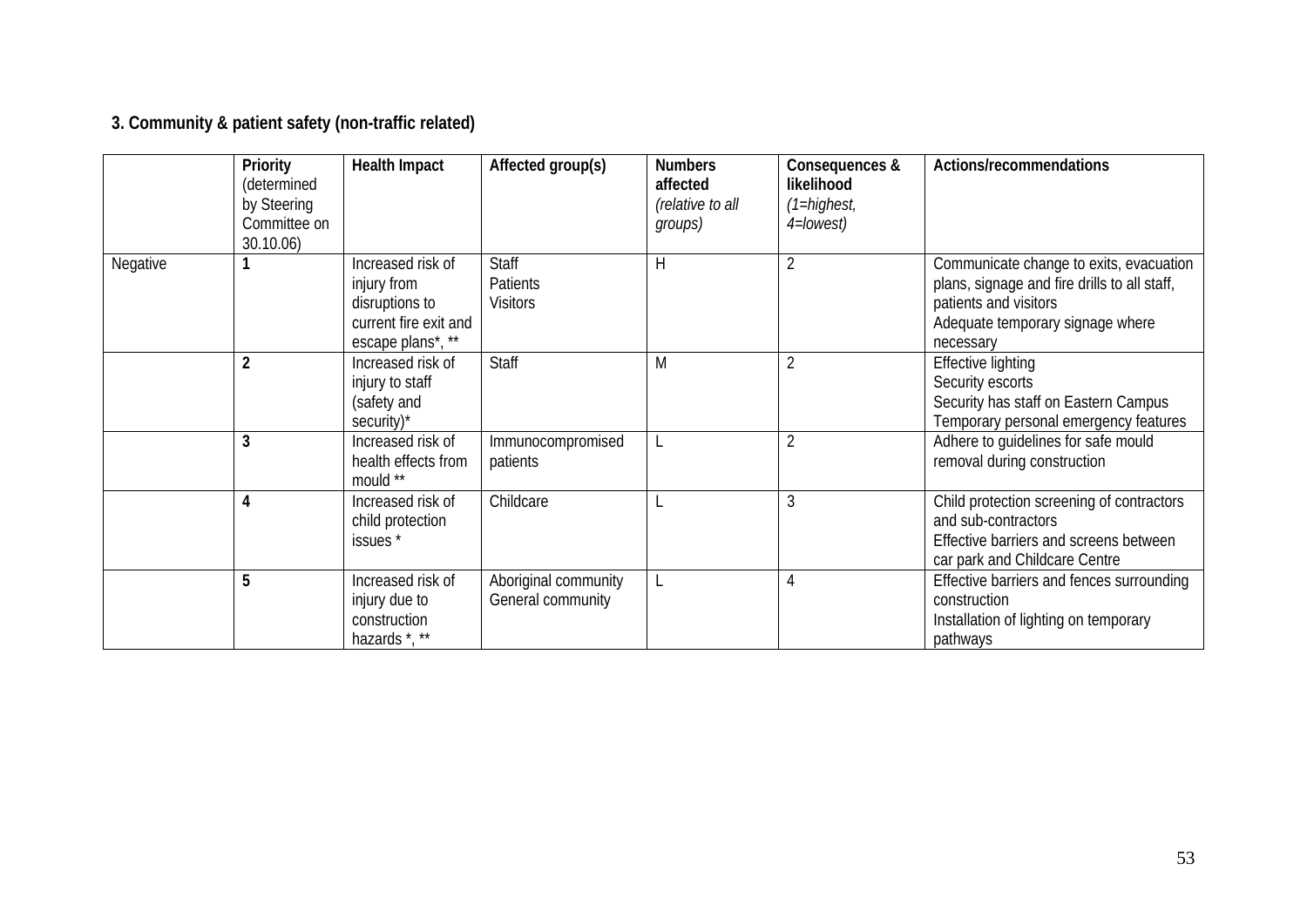**4. Increased traffic in area (general and construction traffic)** 

|          | Priority<br>(determined by<br>Steering<br>Committee on<br>30.10.06) | <b>Health Impact</b>                          | Affected group(s)                                                                              | Numbers affected<br>(relative to all<br>groups) | Consequences &<br>likelihood<br>(1=highest,<br>4=lowest)                      | Actions/recommendations                                                                                                                                                                                                                                                                                                                         |
|----------|---------------------------------------------------------------------|-----------------------------------------------|------------------------------------------------------------------------------------------------|-------------------------------------------------|-------------------------------------------------------------------------------|-------------------------------------------------------------------------------------------------------------------------------------------------------------------------------------------------------------------------------------------------------------------------------------------------------------------------------------------------|
| Negative |                                                                     | Increased stress<br>from noise of<br>traffic* | <b>Schools</b><br>Child Care                                                                   | M                                               | 2 (especially in the<br>first 6 months of<br>construction of the<br>car park) | Soundproof wall of cot room                                                                                                                                                                                                                                                                                                                     |
|          |                                                                     | Increased risk of<br>injury*, **              | School students<br>Child Care children<br>Horses and<br>handlers<br>Pedestrians<br>Car drivers | M                                               | 2                                                                             | Establish a 40km speed limit in streets<br>near school and horse stables<br>Construct the new road first<br>Develop and implement a traffic<br>management plan<br>Adequate signage<br>New safe drop-off zones for child care or<br>fence existing zone<br>Contractors need to be made aware of<br>horses                                        |
|          | 3                                                                   | Decreased air<br>quality*,**                  | Those with<br>respiratory illness<br>at child care and<br>school                               |                                                 | $\overline{2}$                                                                | Plant vegetation to improve air quality<br>Provide a barrier between car park and<br>child care<br>Provide a barrier between new road and<br>school<br>Enforcement of emission control<br>regulations with contractors<br>Do not allow construction vehicles to park<br>near child care<br>Ensure standards for dust control are<br>adhered to. |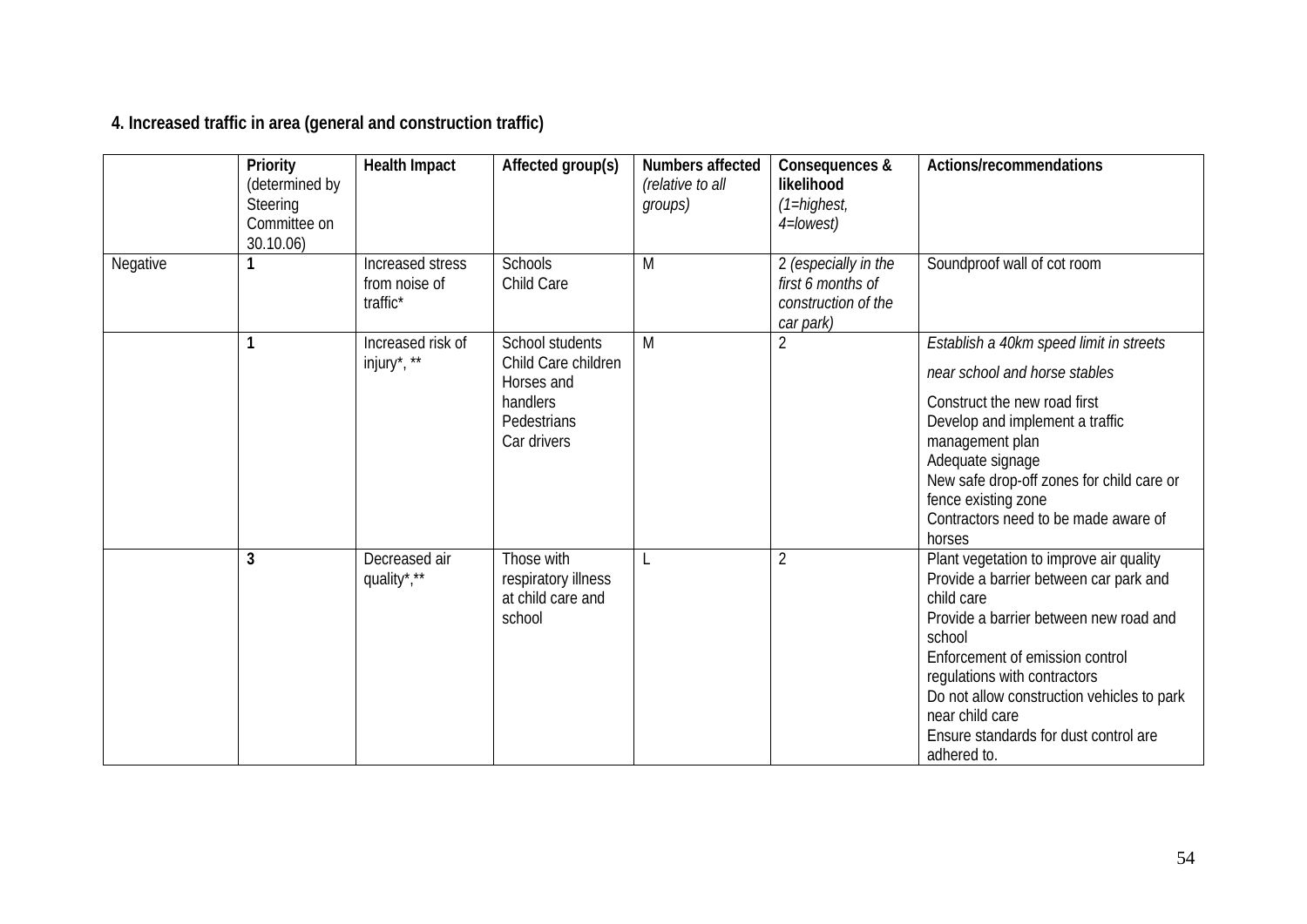#### APPENDIX 6

# **Proposed Monitoring and Evaluation Plan – Liverpool Hospital Redevelopment HIA**

| Recommendation                        | Performance indicator                                 | Responsibility | Progress/Actions |
|---------------------------------------|-------------------------------------------------------|----------------|------------------|
| 1.1 Active Transport Plan             | Plan is developed, implemented and evaluated          |                |                  |
|                                       | Increase in number of staff using active transport to |                |                  |
|                                       | travel to and from work                               |                |                  |
| 1.2 Maximise use of current parking   | Increase in number of used parking spaces on          |                |                  |
|                                       | Eastern Campus                                        |                |                  |
| 1.3 Park and Ride system              | Report on feasibility of system for staff             |                |                  |
| 1.4 Disability access plan            | Plan developed and implemented                        |                |                  |
| 1.5 Increased security presence       | Audit of lighting and personal duress alarms          |                |                  |
| 1.6 Non-attendance at appointments    | System developed to monitor non-attendance            |                |                  |
|                                       |                                                       |                |                  |
| 2.1 Employment and training for local | Managing contractor actively seeks local              |                |                  |
| community                             | unemployed                                            |                |                  |
|                                       | Number of local people employed during contruction    |                |                  |
| 2.2 Community liaison role            | Managing contractor establishes community liaison     |                |                  |
|                                       | role                                                  |                |                  |
| 2.3 Consultation with local community | Evidence of consultation with TAFE, schools and       |                |                  |
|                                       | Childcare Centre                                      |                |                  |
| 2.4 Signage                           | Plan developed for appropriate and current signage    |                |                  |
| 2.5 Current information               | Current information on SSWAHS website and in          |                |                  |
|                                       | facility orientation                                  |                |                  |
| 2.6 Personal protective equipment     | PPE supplied to staff and patients as required        |                |                  |
| 2.7 Dust containment                  | Managing contractor complies with dust containment    |                |                  |
|                                       | regulations                                           |                |                  |
| 2.8 Bullying and harassment           | Monitor incidents of bullying and harassment          |                |                  |
| 2.9 Establish facilities that promote | Survey conducted on needs of staff                    |                |                  |
| physical activity                     | Facilities established to promote physical activity   |                |                  |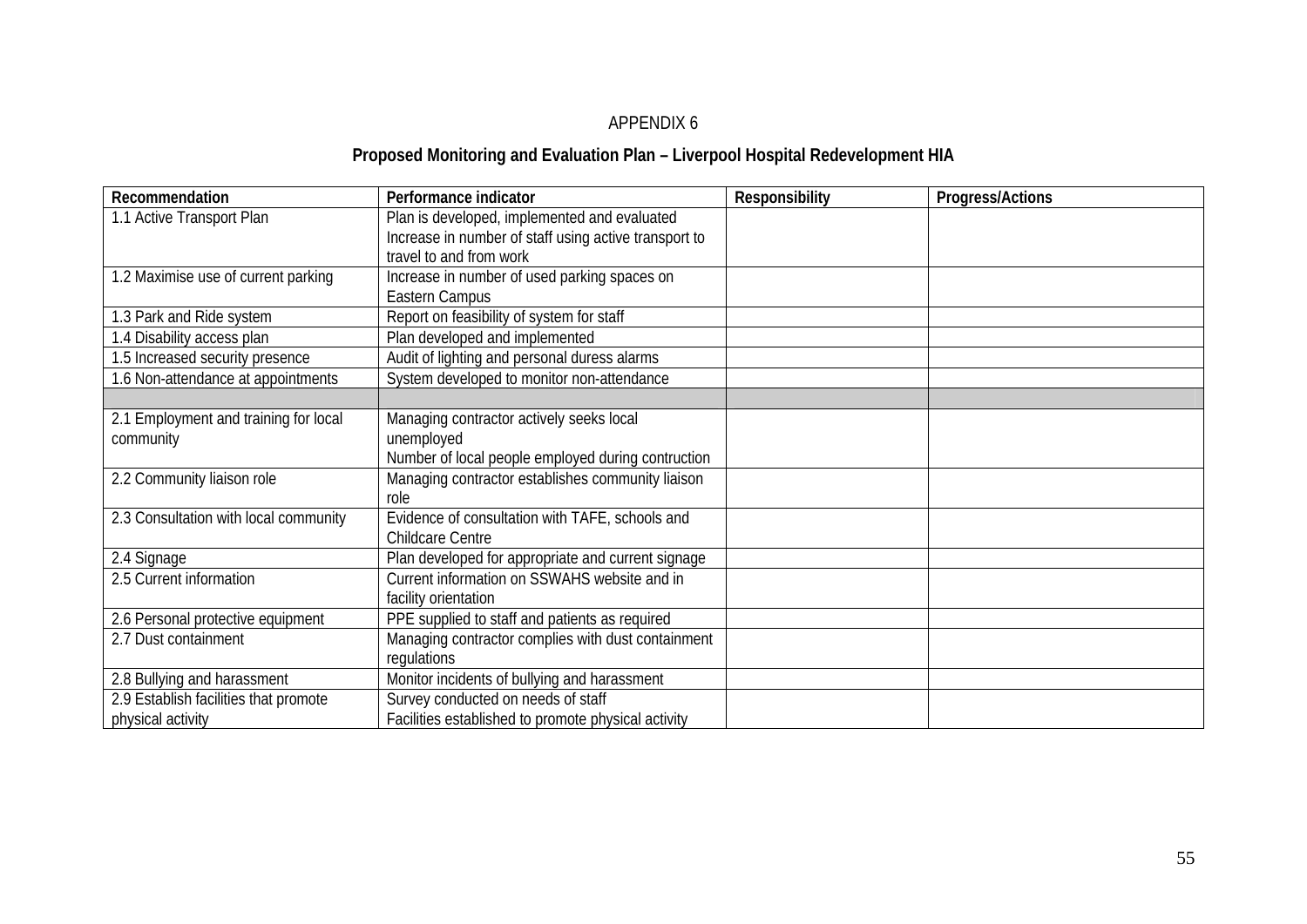| 3.1 Fire safety strategy                                                          | Strategy developed and implemented as needed<br>during construction                                                                 |  |
|-----------------------------------------------------------------------------------|-------------------------------------------------------------------------------------------------------------------------------------|--|
| 3.2 Temporary duress alarms                                                       | Regular audit of duress alarms conducted                                                                                            |  |
| 3.3 Safe removal of mould                                                         | Managing contractor complies with quidelines for<br>safe removal of mould                                                           |  |
| 3.4 Adequate lighting                                                             | Audit of lighting conducted as site changes occur                                                                                   |  |
|                                                                                   |                                                                                                                                     |  |
| 4.1 Soundproof wall of cot room                                                   | Wall of cot room in Childcare Centre is soundproofed<br>before construction commences                                               |  |
| 4.2 Request for reduction in speed limit in                                       | Chief Executive writes to Liverpool City Council                                                                                    |  |
| Scrivener and Manning Streets, Warwick<br>Farm                                    | requesting reduction in speed limit                                                                                                 |  |
| 4.3 Increase contractors' awareness of<br>special use of area around the hospital | Mechanism established by managing Contractor to<br>increase contractor's awareness of the horse training<br>facilities              |  |
| 4.4 Safe drop-off zone for Childcare<br>Centre                                    | New safe drop-off zone is established for the<br><b>Childcare Centre</b>                                                            |  |
| 4.5 Parking of construction vehicles                                              | Mechanism established to ensure that contractors do<br>not park next to the Childcare Centre                                        |  |
| 4.6 Prioritise construction of new road                                           | Evidence of consideration to construct new road from<br>the Hume Highway at Warwick Farm as a priority of<br>the construction phase |  |